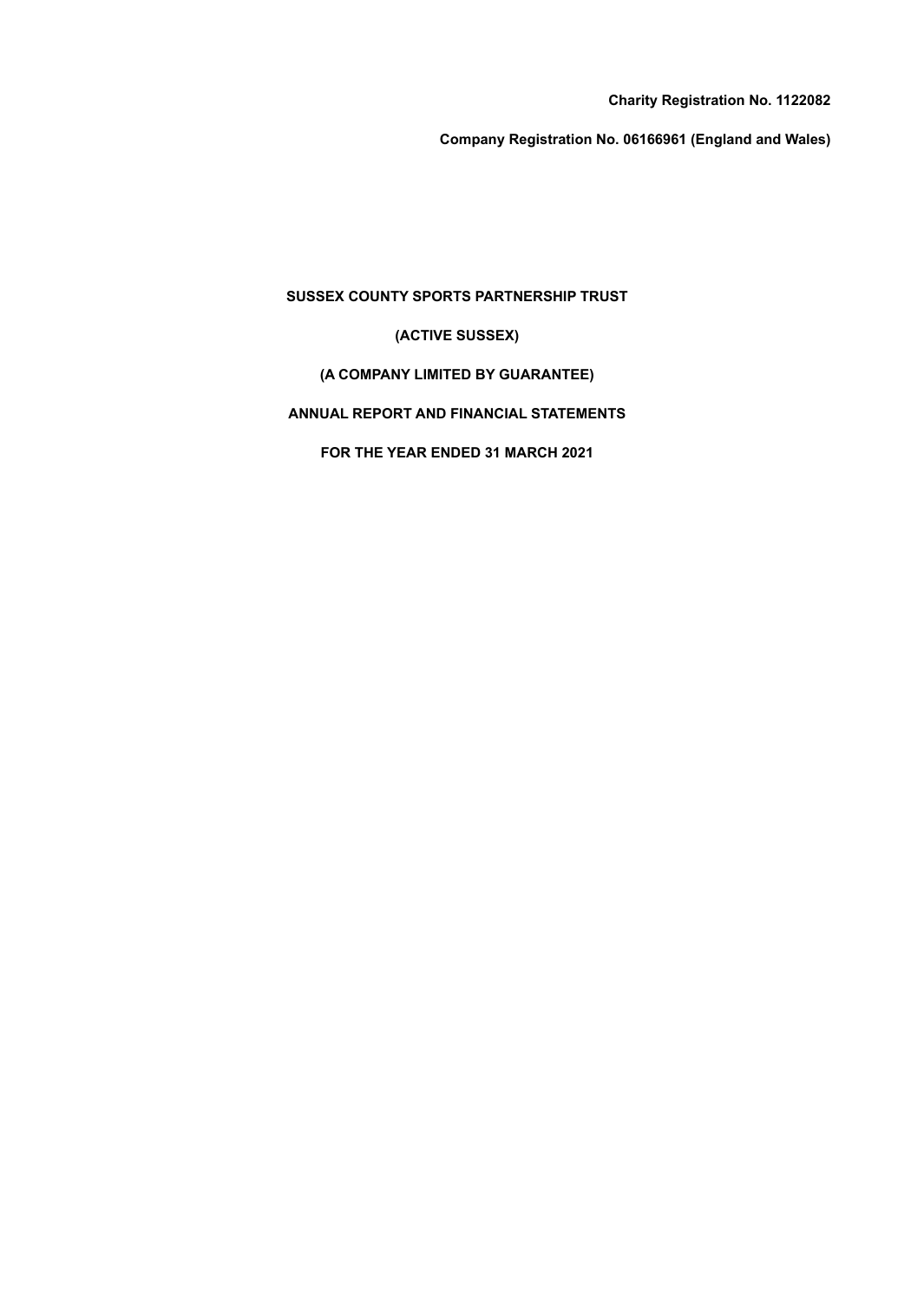# **SUSSEX COUNTY SPORTS PARTNERSHIP TRUST (ACTIVE SUSSEX) LEGAL AND ADMINISTRATIVE INFORMATION**

| <b>Trustees</b>                         | Mr B E Clark<br>Mr D Gale<br>Mr T J Howell<br>Mrs M F Kinnear<br>Mrs S J M Maurel<br>Ms A Pendlington<br>Ms C M Ryan<br>Mr A White<br>Ms V J Woodcock-Downey<br>Mrs T Woodward | (Appointed 24 September 2020)<br>(Appointed 24 September 2020) |
|-----------------------------------------|--------------------------------------------------------------------------------------------------------------------------------------------------------------------------------|----------------------------------------------------------------|
| <b>Secretary</b>                        | Mrs S F Mason MBE                                                                                                                                                              |                                                                |
| <b>Charity number</b>                   | 1122082                                                                                                                                                                        |                                                                |
| <b>Company number</b>                   | 06166961                                                                                                                                                                       |                                                                |
| Principal address and registered office | University of Brighton Sports Centre<br><b>Falmer Campus</b><br><b>Brighton</b><br>East Sussex<br>BN1 9PH                                                                      |                                                                |
| <b>Auditor</b>                          | <b>Carpenter Box</b><br>Amelia House<br><b>Crescent Road</b><br>Worthing<br><b>West Sussex</b><br><b>BN11 1RL</b>                                                              |                                                                |
| <b>Bankers</b>                          | Barclays Bank PLC<br>Floor 27<br>1 Churchill Place<br>London<br>E14 5HP                                                                                                        |                                                                |
| Payroll                                 | <b>Plummer Parsons Accountants</b><br>18 Hyde Gardens<br>Eastbourne<br>East Sussex<br><b>BN21 4PT</b>                                                                          |                                                                |
| <b>Solicitors</b>                       | Rix & Kay Solicitors LLP<br>The Courtyard<br><b>River Way</b><br><b>Uckfield</b><br>East Sussex<br><b>TN22 1SL</b>                                                             |                                                                |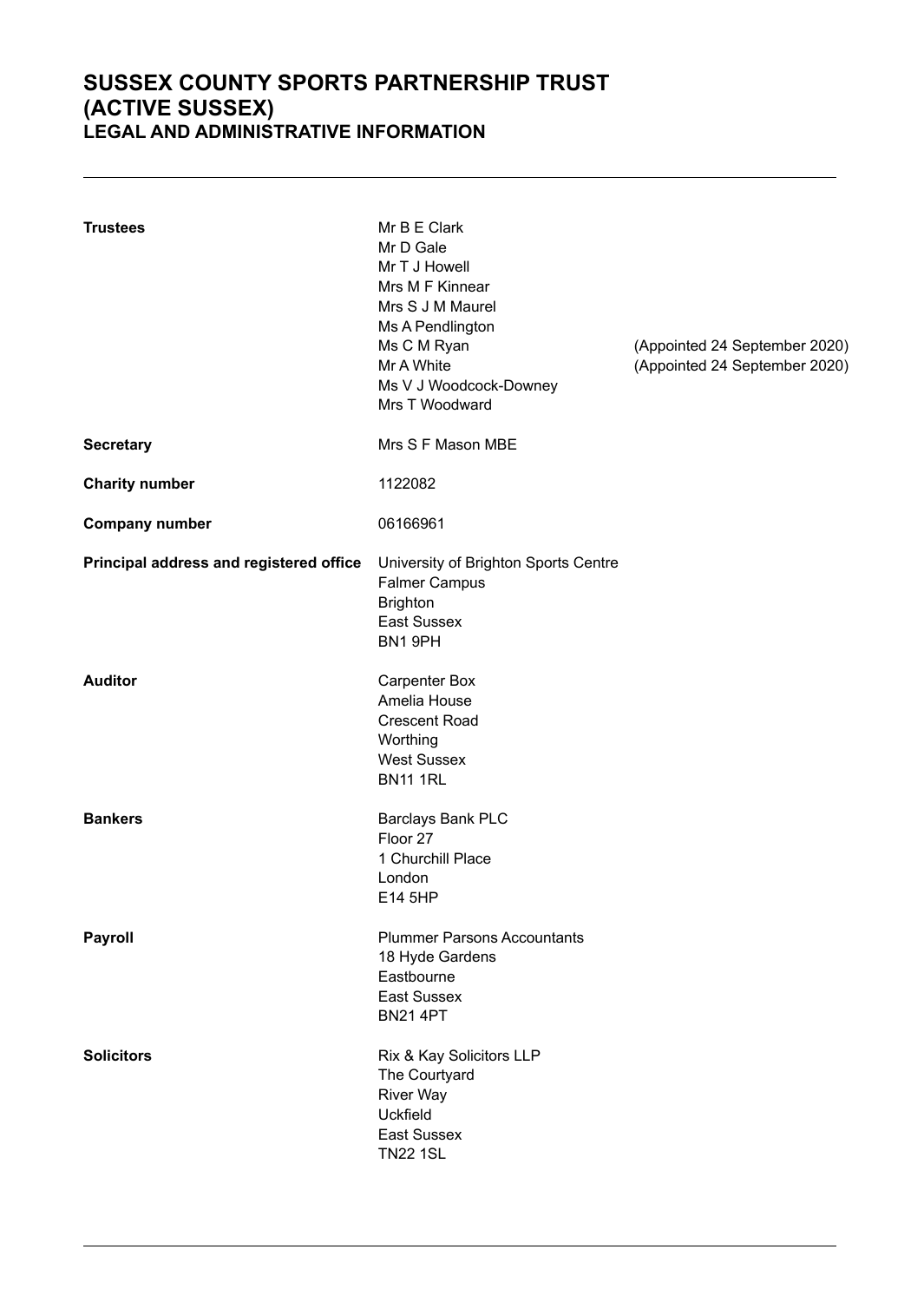# **SUSSEX COUNTY SPORTS PARTNERSHIP TRUST (ACTIVE SUSSEX) LEGAL AND ADMINISTRATIVE INFORMATION**

**Human Resources Rix & Kay Gatekeeper Services** The Courtyard River Way Uckfield East Sussex TN22 1SL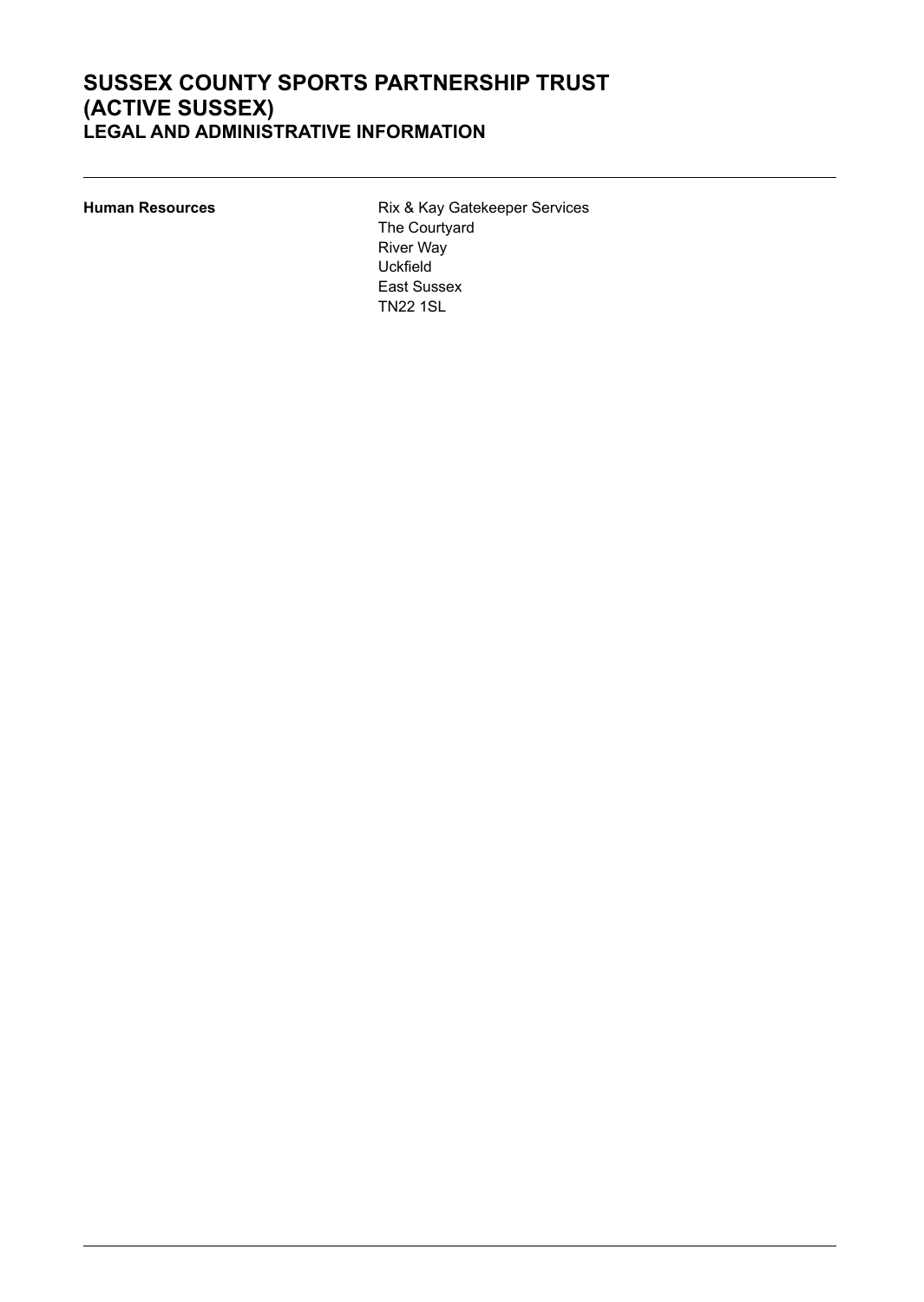# **SUSSEX COUNTY SPORTS PARTNERSHIP TRUST (ACTIVE SUSSEX) CONTENTS**

|                                         | Page      |
|-----------------------------------------|-----------|
| Trustees' report                        | $1 - 16$  |
| Statement of trustees' responsibilities | 17        |
| Independent auditor's report            | $18 - 20$ |
| Statement of financial activities       | 21        |
| <b>Balance sheet</b>                    | 22        |
| Statement of cash flows                 | 23        |
| Notes to the financial statements       | $24 - 41$ |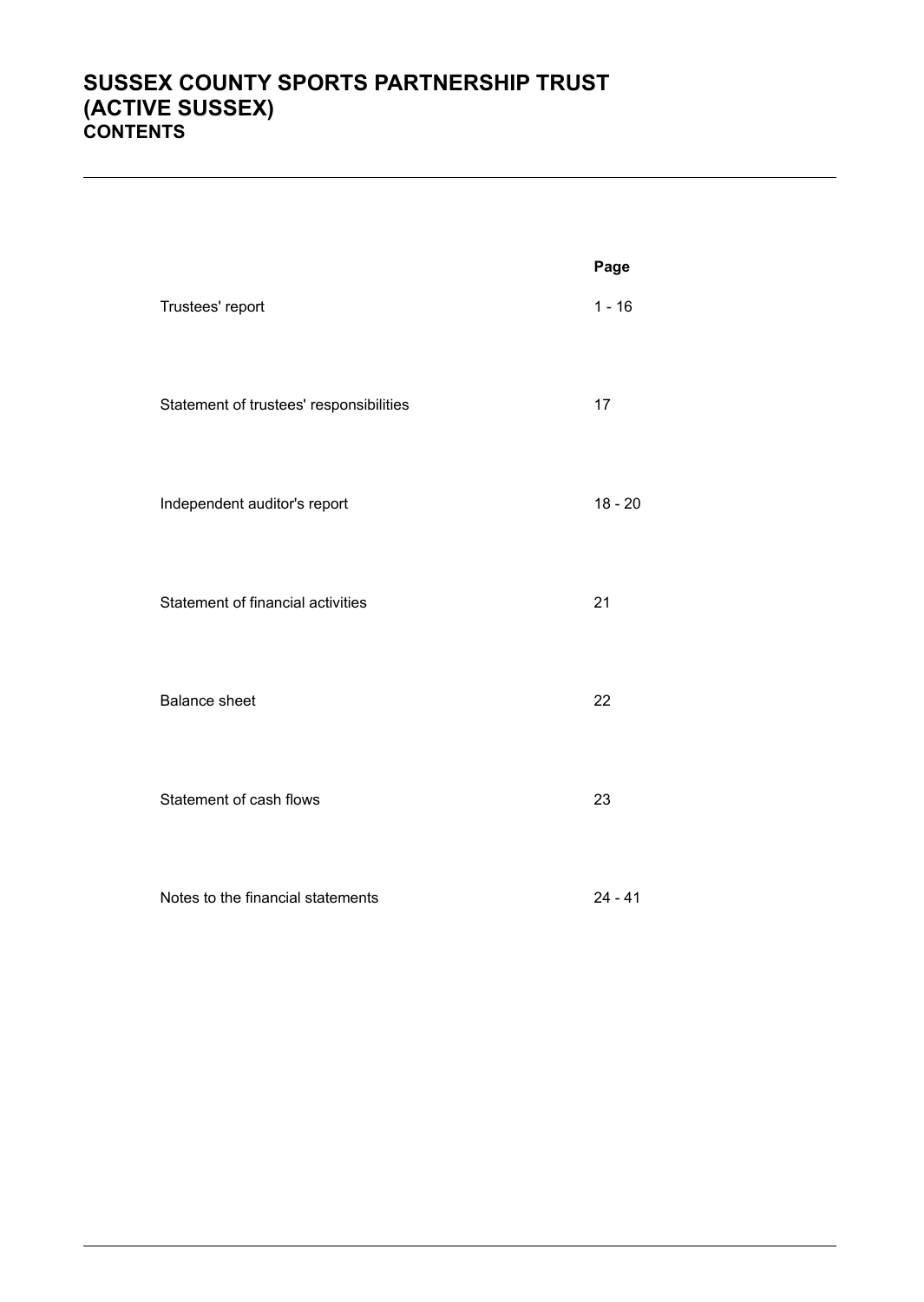# *FOR THE YEAR ENDED 31 MARCH 2021*

The trustees present their report and financial statements for the year ended 31 March 2021.

The accounts have been prepared in accordance with the accounting policies set out in note 1 to the financial statements and comply with the trust's Memorandum and Articles of Association, the Companies Act 2006 and "Accounting and Reporting by Charities: Statement of Recommended Practice applicable to charities preparing their accounts in accordance with the Financial Reporting Standard applicable in the UK and Republic of Ireland (FRS 102) (effective 1 January 2019)". There is also a requirement for the Trust to report on how it satisfies the Public Benefit test introduced by the Charities Act 2006.

The trust can report as follows:

- The report of those activities undertaken by the trust to further its charitable purposes for the public benefit can be found in this report under the headings 'Objectives and Activities' and 'Achievements and Performance'.
- Accordingly, the trustees hereby state that they have complied with the duty in Section 4 of the Charities Act 2006 to have due regard to public benefit guidance published by the Charity Commission.

Taken together with the accounts, the report seeks to offer a fair and balanced picture of what the trust has achieved (outcomes) through its strategy and the difference it has made (its impact) across the County during 2020-21. Finally, it provides an overview of its structure, governance and management, any professional services procured by the Trust, as well as its plans for the future.

#### **Objectives and activities**

The purpose of the trust (hereinafter referred to as 'Active Sussex') as set out in its governing document, is to promote increased community participation in sport and active recreation for the benefit of the inhabitants of Sussex, as one of the 43 Active Partnerships across England. We help people who are most at risk of inactivity in Sussex by working collaboratively to help people *[focusing on those with mental health challenges, long-term health conditions and/or disabilities, young and older people, and those living in areas of deprivation]* take part in enjoyable activities that improve their health and happiness in a way that suits them.

We do this through our Active Sussex Strategy 2018-23, which continues to inform all our work. It enables a better understanding of the inactive population in Sussex, and focuses on how, with partners, we can help the people most at risk of inactivity to become more physically active, particularly in the areas of Sussex where physical activity levels are at their lowest.

The Active Sussex strategy has four main objectives, through which it seeks to achieve its aims:

- 1. Build lifelong activity habits in our children and young people
- 2. Motivate inactive people to become more active
- 3. Work in the community to influence and engage new and existing stakeholders
- 4. Bring in new investments and partnerships

This is underpinned by effective stakeholder communications and strong, diverse leadership at Board level. We are not about elite sport - we are about activity for all. We are passionate about what we do, and we support the delivery of a wide range of events and programmes with partners across Sussex.

In line with the terms and conditions of Sport England awards, Active Sussex distributes grants locally to agencies, whose activities serve to increase the number of people taking part in sport and physical activity in Sussex, particularly among the priority groups highlighted in its strategy. The grant making policy is soundly based on the use of local insight, to inform which areas of Sussex have the highest level of inactivity. Grants are made to projects that can demonstrate demand, have a robust delivery model and can increase participation levels, thereby contributing to the Trust's aims and objectives in these areas.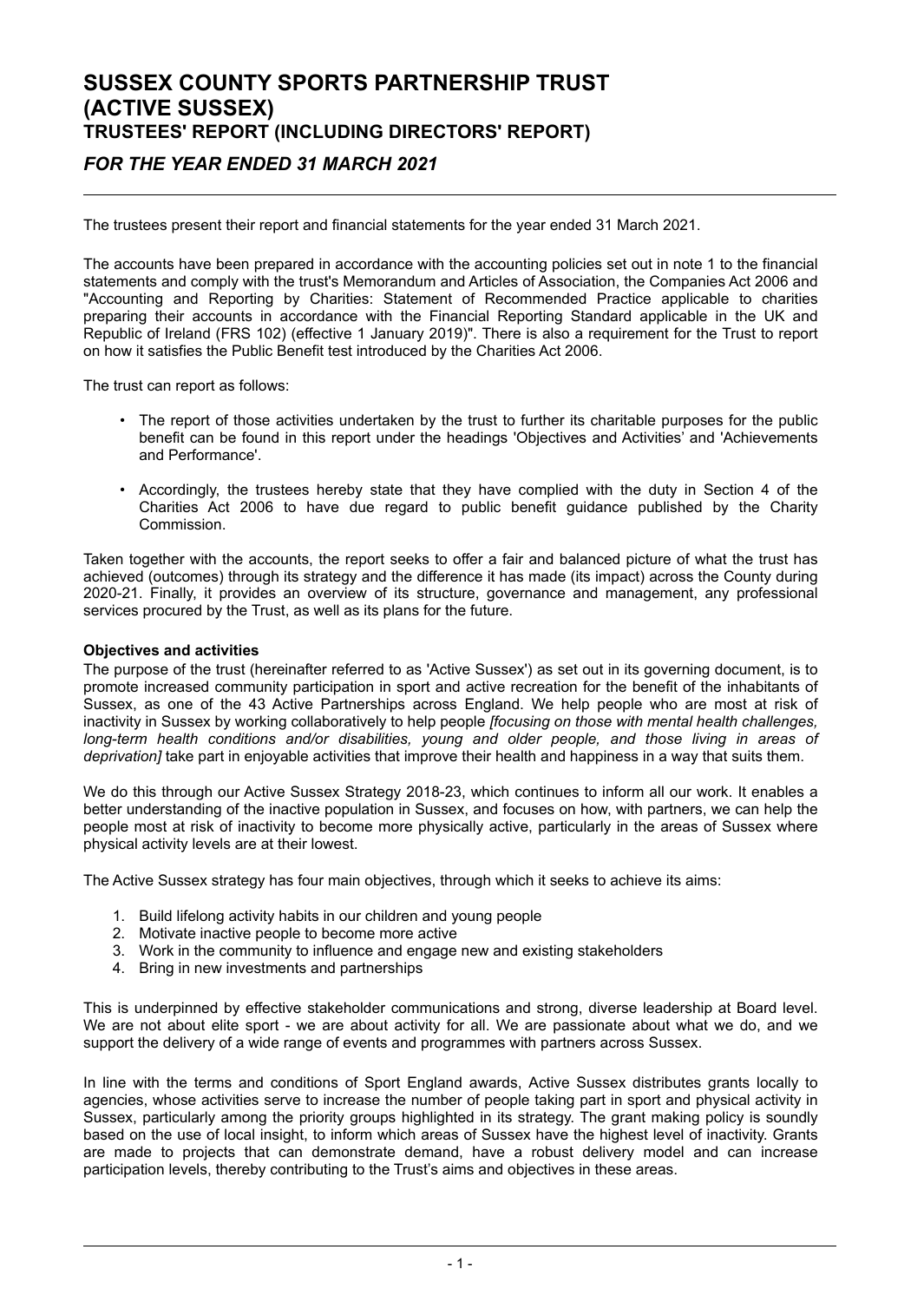# *FOR THE YEAR ENDED 31 MARCH 2021*

### **Achievements and performance**

The end of the last financial year signalled the beginning of what was to be an unprecedented and unforeseen period of time in the UK due to the global coronavirus pandemic. The impact on health, education, transport, employment and the economy has been significant to say the least, and at worst devastating with high mortality rates. Social inequalities became even more acutely into focus and were exacerbated as national lockdown measures remained in place for much of the year.

The organisation responded quickly by activating its business continuity plan, protecting its financial processes and it enabled all staff members to work remotely and flexibly, particularly for those undertaking the additional role of home-schooling. Sport England also confirmed in-principle the extension of funding to Active Sussex until March 2022, which provided much welcome stability and there was no requirement to furlough staff via the Coronavirus Job Retention Scheme.

Meetings of the Board and its subcommittees were conducted via online platforms, and financial decision authorisations have been done electronically, and in line with financial regulations by ensuring two independent signatories where required. Arrangements were made for the annual audit process to be conducted remotely.

The national Active Partnership network worked closely with its main external funder (Sport England) to respond in supporting the sector. As a network member, Active Sussex continued to play an important role in working alongside local partners to address the factors preventing people from being physically active. In many cases this took us into new spaces, places and partnerships as we plugged gaps and sought to be as helpful as possible at a time when the health and wellbeing of our population was the highest priority for the country.

Active Sussex continued to support a number of lottery-funded community physical activity and sports programmes, many of which (including its own) had to move to online delivery in order to keep participants actively engaged. It has satisfied the terms and conditions for utilisation of these all grants, and performance was reported to the Trust's external funder (Sport England) twice yearly using their prescribed financial reporting protocols.

As ever, planning and expenditure decisions for these programmes were undertaken by Active Sussex's Strategic Management Group and, where appropriate, in conjunction with community sport and physical activity providers. All activities were delivered within budget and, certainly for the larger events, they were delivered well under budget having moved to virtual delivery. Decisions on any new business and larger funding applications (as prepared by the Trust's Strategic Management Group) were taken by the Board of Trustees.

Given these extraordinary circumstances, Active Sussex is pleased to share some key achievements for 2020/21 below. A more comprehensive public facing Executive Annual Summary will be published in September 2021.

# **INDICATOR: Reducing inactivity through targeted engagement**

#### **To increase the engagement with each local authority each year.**

Throughout the year, Active Sussex has maintained close links with local government in order to advocate for the inclusion of physical activity in community strategies, and to support local projects that contributed to reducing the risk of inactivity in their communities. Contact with key local authority and leisure trust partners was maintained as much as possible through online meetings and telephone calls.

#### *Brighton & Hove*

There was continued engagement with the city council's Healthy Lifestyles Team and their Sport and Leisure Strategic Group, providing updates on Sport England and Active Sussex priorities and available funding. Significant insight has been provided to help inform the city's Joint Strategic Needs Assessment, which in turn helped Active Sussex to understand the city's community priorities and needs (in respect of physical activity).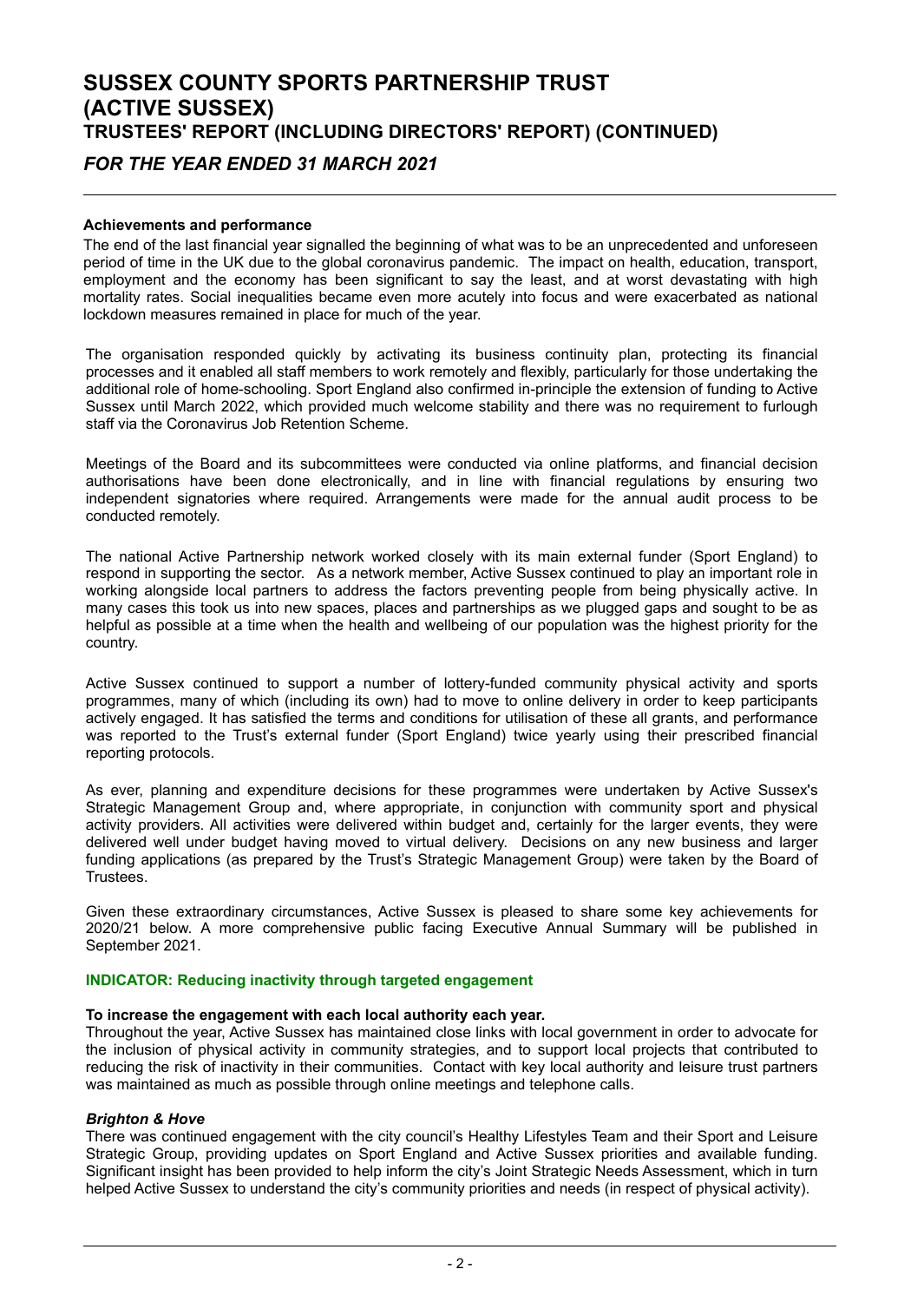# *FOR THE YEAR ENDED 31 MARCH 2021*

This engagement has provided valuable links to other internal council teams such as Communities, Equality & Third Sector Team and SEN Team in order to identify new delivery partners and participants who could benefit from the Tackling Inequalities Fund (TIF) during the pandemic.

Given that most council activity had ceased due to Covid-19, there was an acknowledgement of Active Sussex's £68,000 investment into the city via TIF for 13 local community projects. Finally, we have given advice on the council's emerging physical activity strategy, supported Mencap with funding to deliver health walks for adults with a learning disability and been part of the Active & Inclusive Travel Consultation.

### *East Sussex*

Leisure Trusts reported being significantly and adversely impacted financially by Covid-19, with some staff unable to return to roles despite the furlough scheme. Active Sussex supported the limited resumption of some of social prescribing services and some limited physical activity programmes in the Lewes area via the Tackling Inequalities Fund (TIF).

There was regular representation at meetings of the Active Hastings and Active Rother Partnerships, and the continued membership of the East Sussex Healthy Weight Partnership. Active Sussex worked to embed physical activity within the new obesity strategy, successfully supported the adoption of a whole-system approach to working and ensured the latest national physical activity and inclusion campaigns (We Are Undefeatable, This Girl Can, Join the Movement) were being disseminated locally.

A pan-Sussex physical activity forum was convened by Active Sussex, and chaired by the county's Director of Public Health, ensuring the continued support and connectivity of sector professionals during a critical time.

### *West Sussex*

There was a high level of engagement by district and borough councils during the reporting period with Active Sussex being able to add value to strategic discussions (as in Brighton & Hove and East Sussex) through the dissemination of national communications and funding opportunities and providing additional support in targeting the most inactive populations within their localities.

Active Sussex hosted the first Crawley Physical Activity Forum. The forum connected local partners with a focus on 3 key themes: tackling inequalities, children and young people investment and workforce development. Delivery of these themes continues to gather pace within the locality, an example being the excellent progress made with a Primary Care Network (Crawley Care Collaborative) to promote the benefits of physical activity.

In Arun, the Children and Young People Forum has gone from strength to strength with a localised Children and Young People Framework now emerging, in which physical activity is an integral part. Meanwhile, Adur & Worthing Councils have continued to connect with Active Sussex specifically around the development of their Activities Strategy.

#### **Children & Young People**

#### *Quality Start Awards*

Developed in Sussex, this Award recognises and rewards schools for their commitment to PE, School Sport and Healthy and Active Lifestyles for their Key Stage 1 Pupils. Schools self-assess against set criteria and grade themselves at a Bronze, Silver, Gold, Platinum or Platinum Plus level. Active Sussex worked with the Quality Start team to adapt the criteria to reflect the impact of Covid-19, and notwithstanding school closures, there were still **47 schools** that applied for Quality Start which was much better than expected.

# *School Games & Parallel Youth Games*

Once it became clear that these face-to-face events could not go ahead due to the pandemic, Active Sussex developed the virtual games concept in mid-March 2020, and it quickly gathered speed during April 2020. A core framework was developed setting out the number of weeks to offer and which sports to include. With the cancellation of the Parallel Youth Games, inclusive competitive opportunities were considered when designing the Virtual Sussex School Games competition and every challenge had an 'Adaptation for Inclusivity' attached to it.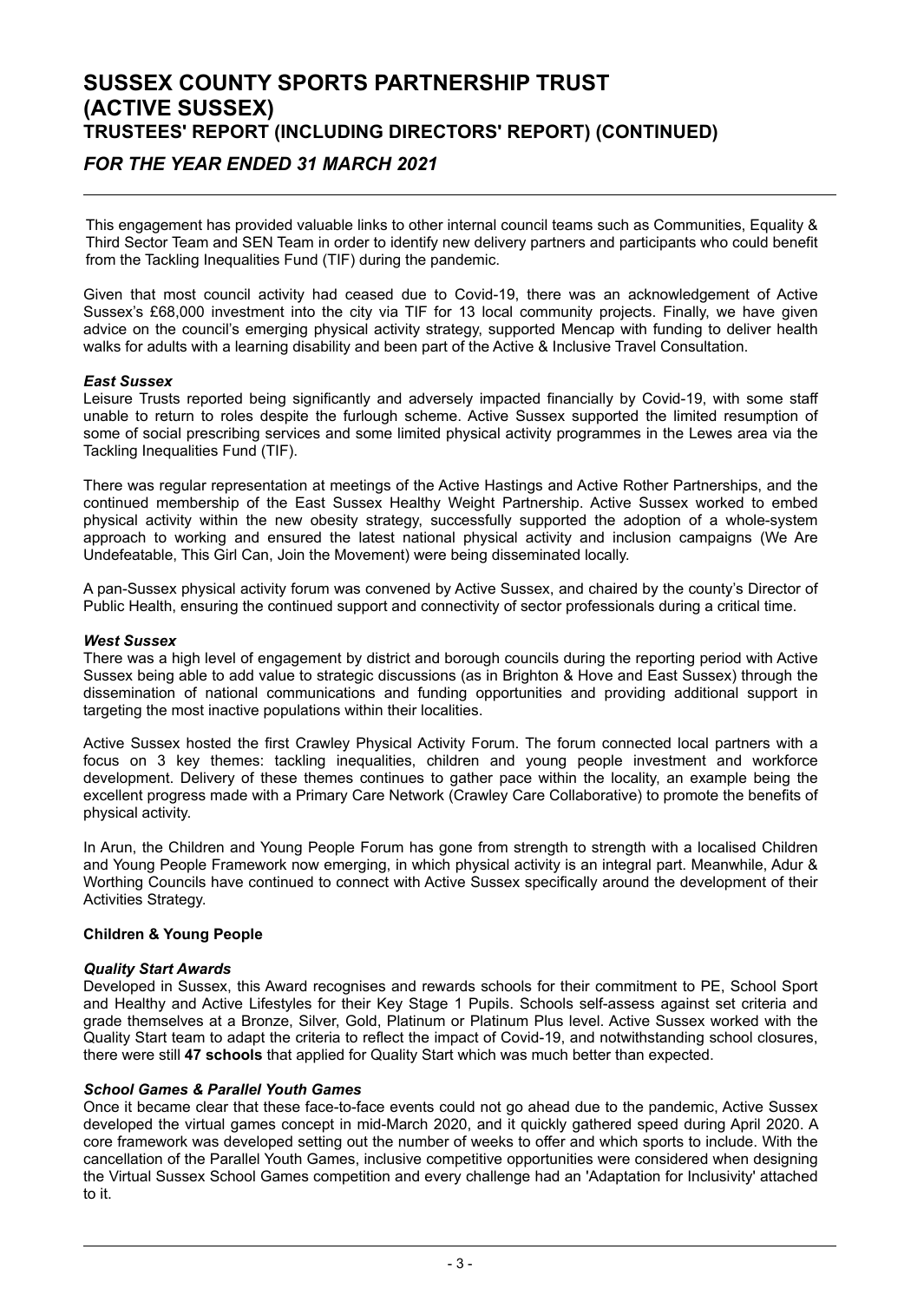# *FOR THE YEAR ENDED 31 MARCH 2021*

We retained the corporate support of Specsavers and worked closely with the Sussex School Games Organiser Network and sports governing bodies to develop and promote the challenges. An easy to navigate and manage online platform was created to host the challenges, leader boards and entry pages - the virtual event was born!

**69,000** pupils engaged in the Summer Virtual School Games 2020 and just under **5,000** adults. Virtual figures were calculated by giving each entry a unique code over a 12-week period of different activities and challenges. In February 2021, the successful virtual format from summer 2020 was relaunched as The Winter Games. The virtual event ran for 4 weeks, 36% of the length of the summer programme, but achieved 55% of the total number of pupil entries and 42% of the total number of adult entries in comparison.

### *Children & Young Peoples Forum*

Regular county and district level forums were established during the year with CYP partner organisations, allowing Active Sussex to share national and county updates, and providing a platform for partners to share and discuss challenges and successes. Local C&YP Investment plans were developed to encourage targeted and partnership driven projects to help children and young people from areas of inequality to get more active.

Youth voice was very much taken into consideration in order to inform our CYP Investment Fund Framework. Eleven young people were interviewed to help us to understand 'What Children & Young People REALLY think?' which became the theme for the so named Active Sussex Network workshop held in February 2021.

### *Satellite Clubs*

Due to the ongoing pandemic, a significant number of satellite clubs for children and young people could not go ahead between April and September 2020. However, between October 2020 and January 2021, Active Sussex was able to fund 46 new satellite clubs. Although School based activity was delayed by Covid-19 restrictions, four new projects that started in Quarter 1 were all virtual activities and they were able to run successfully. We were able to support these cubs with approximately £58,000 overall. A substantial level of funding has already been set aside from our CYP Investment Fund to support increased activity sessions from the next financial year when it is anticipated that lockdown restrictions will ease.

# **Trends in inactivity in Sussex**

The recognised national measure of sport and physical activity participation levels is Sport England's **Active Lives Survey**, which aims to better measure the priorities identified in their *'Uniting the Movement'* strategy. The focus is clearly on supporting people who are currently inactive to become active.

#### *Active Lives Survey*

Prior to the Covid-19 pandemic, the proportion of adults in England doing less than 30 minutes exercise per week had been steadily falling. The impact of the pandemic and lockdowns has been to reverse these gains. The most recent Active Lives Survey results covering the 12-month period to November 2020 show an increase in inactivity of 2.6% on the previous year. These results include the first lockdown up to the second lockdown. Women, young people aged 16-14, over 75s, disabled people and people with long-term health conditions, and those from Black, Asian and other minority ethnic backgrounds were most negatively impacted beyond the initial lockdown period.

Sussex broadly mirrored the national trend, with the impact of Covid-19 causing a worsening in inactivity rates to the highest levels recorded over the periods of the Active Lives Survey to date. **West Sussex** has recorded a significant rise in inactivity in the same period 12 months ago and on the survey baseline of 2015-16. After recording one of the lowest activity rates in England 12 months previously, Chichester had the second highest inactivity rate in Sussex. There were higher Covid-19 infection rates in West Sussex which may have impacted residents' willingness to take part in certain activities. Small increases were also reported for Mid Sussex and Horsham. Arun had the highest inactivity rate in Sussex, and in common with Chichester District, had an elderly population who may have felt most at risk of infection. Adur & Worthing, maintained relatively low inactivity rates during this time.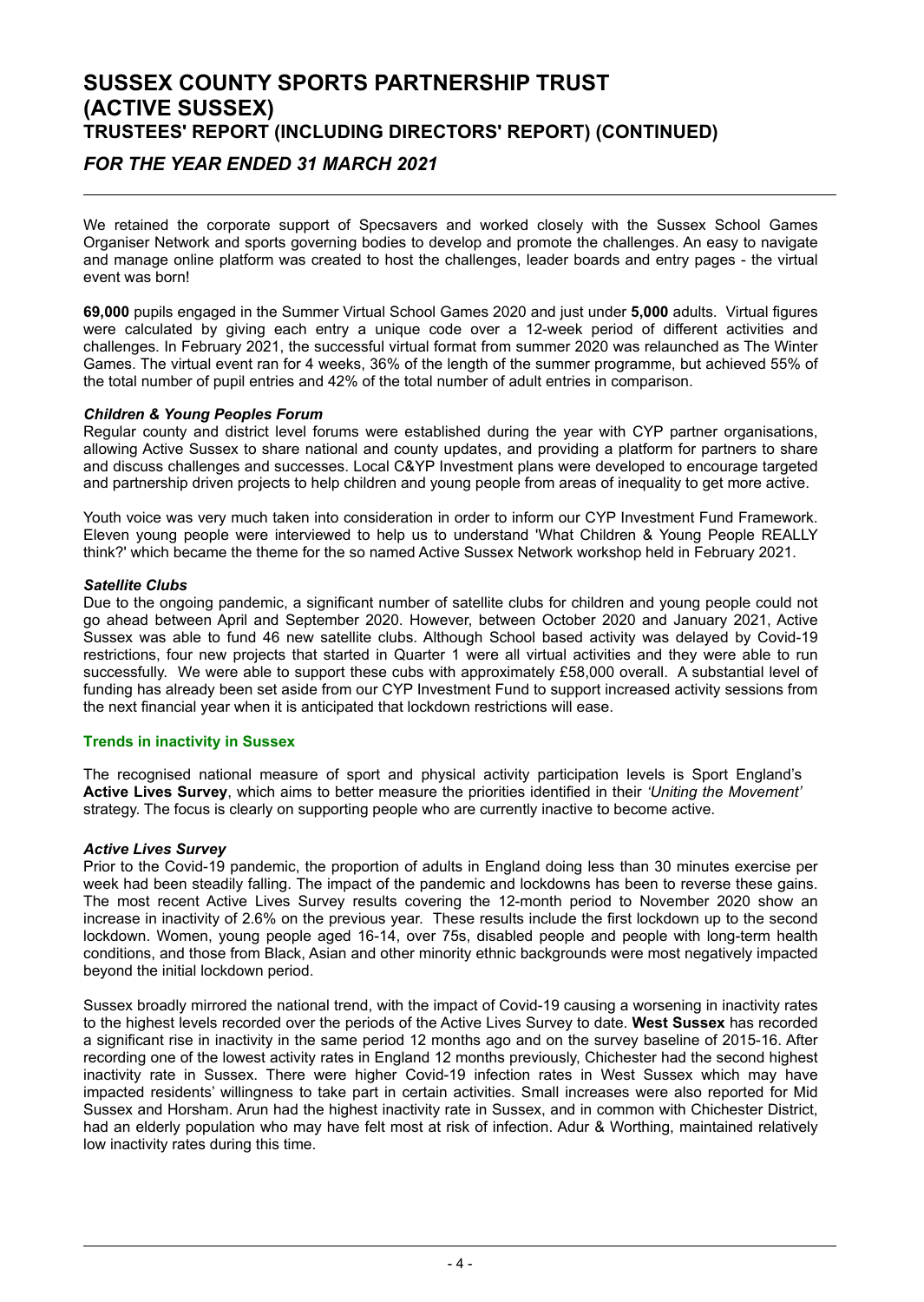*FOR THE YEAR ENDED 31 MARCH 2021*



Source: Active Lives Survey Nov 15-16 to Nov 19-20 https://www.sportengland.org/know-your-audience/data/active-lives

**Crawley** has a similar inactivity rate to the national average, and although we would have expected to see activity rates worsen in a town affected badly by unemployment during the pandemic, there has been no significant change.

**Brighton & Hove** has mirrored the national trend of an increase in inactivity, albeit from a base of very low inactivity rates. Brighton & Hove has previously been ranked among the 10 local authorities with the lowest inactivity rates in England, but it fell to 72nd in this ranking.

East Sussex, conversely, has recorded a reduced inactivity rate in line with steady improvements that had been showing across the county since 2018. Speculatively, this may have been because East Sussex had comparatively low Covid-19 infection rates until December 2020 (the survey only runs to Nov 2020). Lewes, Wealden and Hastings all recorded the lowest inactivity rate during this period. Rother and Eastbourne recorded small upticks in inactivity, but these results were still encouraging for these two areas which had previously been the most inactive areas in Sussex.

# **INDICATOR: Put activitiy at the forefront of policy**

### **To increase the number of local authority strategies that Active Sussex have influenced to focus on supporting inactive people to become active.**

This past 12 months has been a challenging time for Local Authorities who have had to react at pace to changes in the Covid-19 situation. Therefore, long-term projects such as strategy development have slowed.

Notwithstanding this, Active Sussex had significant involvement in the development of **Brighton & Hove City Council** Physical Activity Strategy, as well as their Facilities Strategy. Active Sussex's participation insight has been used extensively in both draft documents and we continue to be consulted on the details of these.

**Horsham District Council** were supported by the Trust to evolve their existing strategy to one that is more targeted towards physically inactive populations within the south-west of the district. Active Sussex continued to be actively involved in the development of the **Adur & Worthing Councils Activities Strategy**, specifically in relation to the Covid-19 response and in attempting to capitalise on some of the positive messaging from Government around physical activity and the disruption to people's usual behaviours. Although there was some delay in publication, Active Sussex were fully recognised and connected as a key partner in the Operational Steering Group. The result of this Steering Group will be an Operational Delivery Plan that will be signed off by the District Authority in April 2021.

**Wealden District Council** approached Active Sussex to support the development of a new physical activity strategy, seeking to use elements within our expertise and prioritising the most inactive people to become active.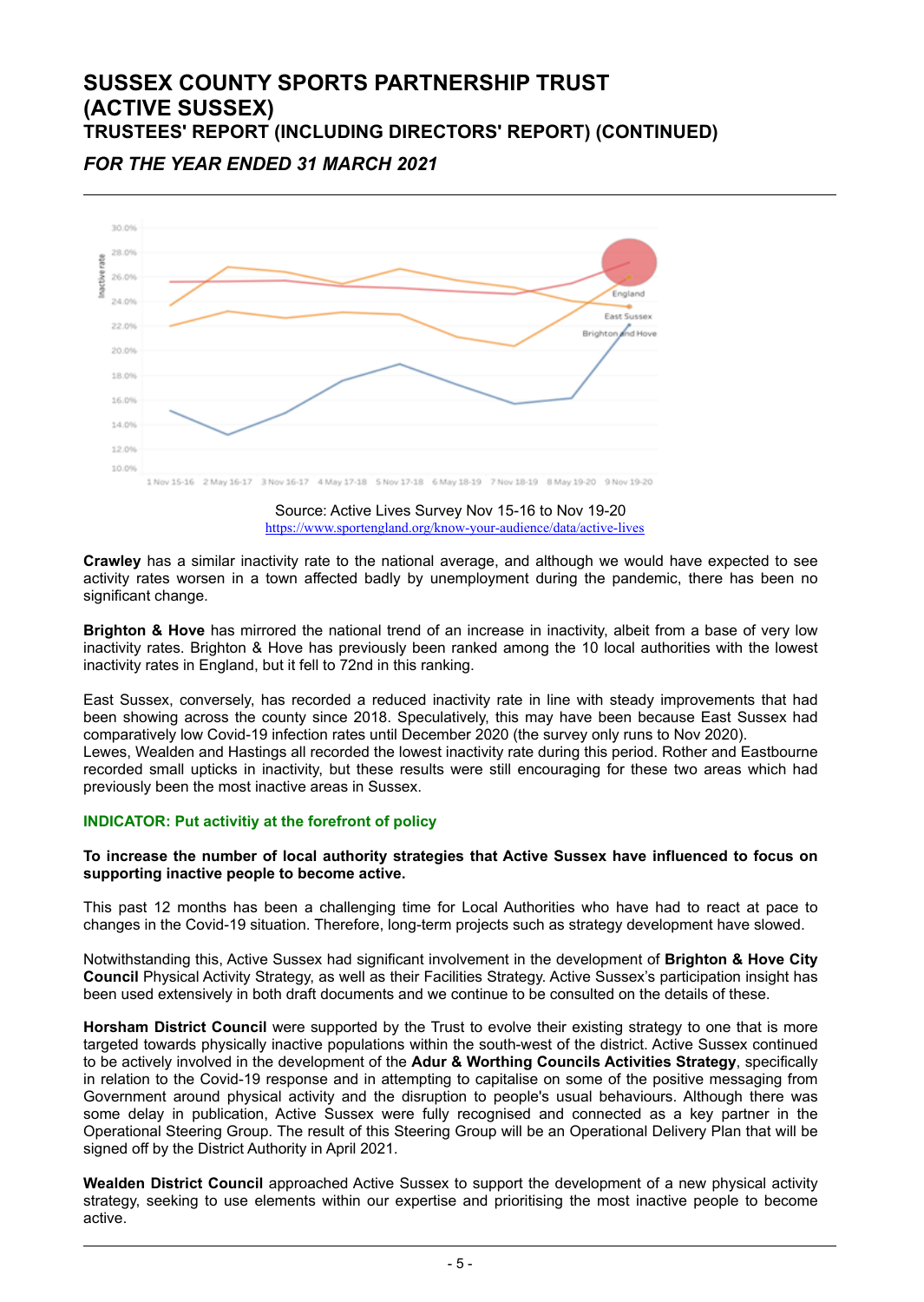# *FOR THE YEAR ENDED 31 MARCH 2021*

# **INDICATOR: Build effective relationships with organisations that reach our priority groups**

**To increase the number of organisations we have engaged from each of our priority groups.**

### *Tackling Inequalities*

To mitigate the impact of Covid-19 on local physical activity providers, particularly in areas of disadvantage, Active Sussex secured £341,000 from Sport England over the course of the reporting period to support local clubs and organizations in immediate need of financial support, and also to enable continued provision of services online to keep people active and socially connected.

The award was referred to as the Tackling Inequalities Fund (TIF), and focused on the priority audiences as outlined identified through national and local insight: lower socioeconomic groups, ethnically diverse communities, people with long-term health conditions and disabled people. These resonated well with the most inactive groups also highlighted in the Active Sussex strategy

The TIF programme gave Active Sussex the opportunity to engage both new and existing partners, and in turn to develop more effective relationships with organisations who could reach our priority groups. We were able to work more closely with strategic and delivery partners to reach those most in need following the outbreak of Covid-19 and supporting those partners to secure funding through the TIF in order to engage and re-engage the local population in physical activity (and recovery activity) that would contribute to their overall wellbeing.

A report was published to share the impact of the first two phases of TIF grant, and is available on the Active Sussex website. As at the end of the reporting period, just under £294,000 had been allocated to community projects.

#### **To increase the number and diversity of attendees at the Active Sussex Network and Conference each year.**

The Active Sussex Conference (September 2020) and Active Sussex Network (February 2021) were successfully coordinated and delivered, with a range of partners attending from Local Authorities, Public Health, Leisure Trusts, National Governing Bodies of Sport, the Community Voluntary Sector and Education. They were delivered virtually, and saw a significant increase in delegate numbers and from a much wider range of sectors. The Conference engaged 131 delegates (78 in 2019) and the Network event saw 218 delegates (74 in 2019). Whilst there is certainly value in face-to-face events of this nature, these numbers have shown that there is greater demand if Active Sussex can deliver events with flexibility. A comparative break of delegate numbers and sectors from 2018 to 2021 is shown below.



A highlight of the Active Sussex Network event was the keynote speaker, Danny Bent, Co-Founder of One Run Global. His session was titled 'The Happiness of Being You' and really resonated with delegates and highlighted the importance of mental wellbeing, particularly during the prevailing pandemic.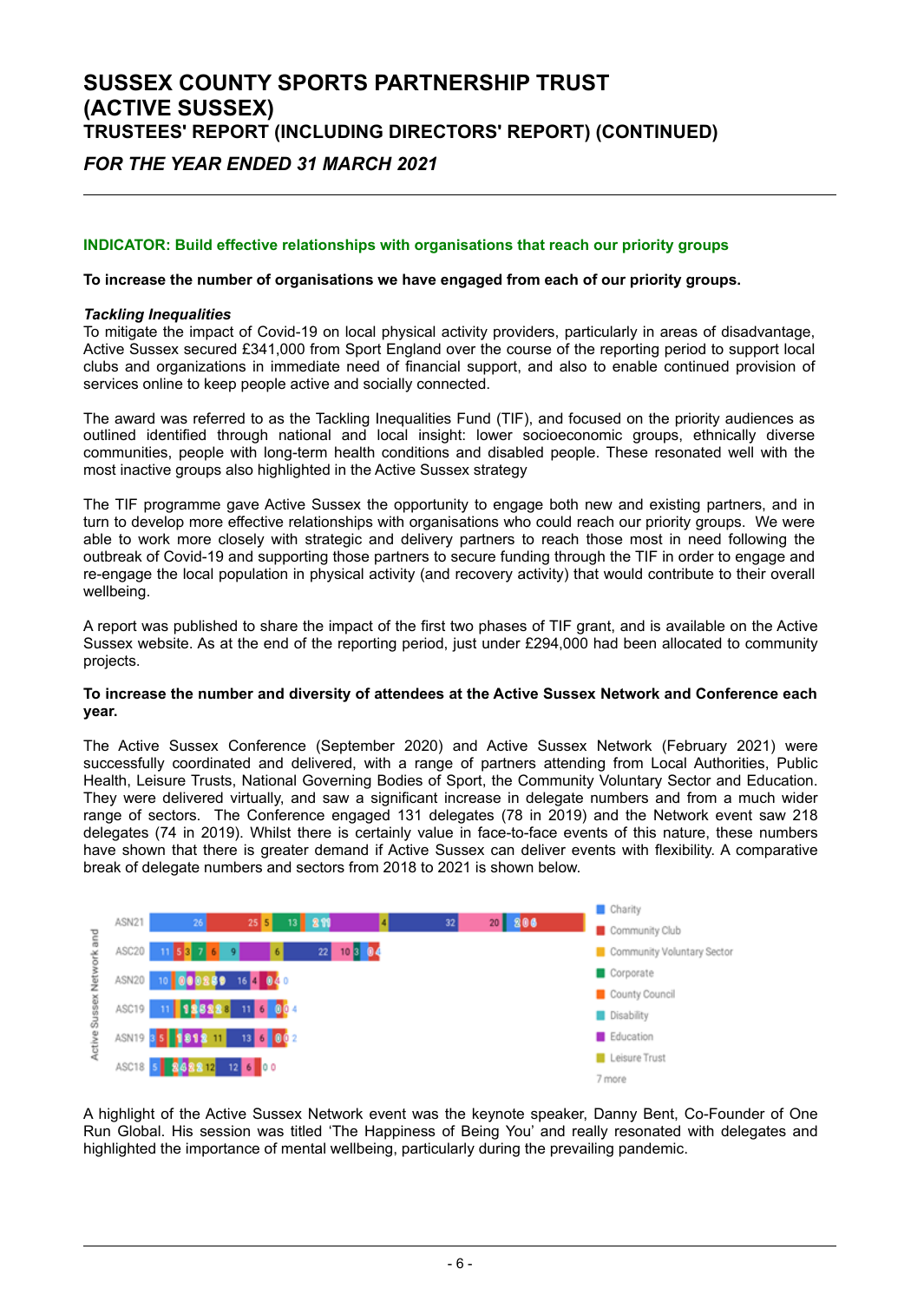# **SUSSEX COUNTY SPORTS PARTNERSHIP TRUST (ACTIVE SUSSEX) TRUSTEES' REPORT (INCLUDING DIRECTORS' REPORT) (CONTINUED)** *FOR THE YEAR ENDED 31 MARCH 2021*

# **To increase the number of attendees at the Sussex Disability Sports Network each year.**

Active Sussex continued to connect with the Sussex Disability Sports Network (SDSN) via a series of webinars which replaced the annual face to face SDSN Conference. The webinars enabled network members to come together, as well as ensure key focus areas that were due to be addressed at the conference are kept on the agenda for partners to consider. The webinars focused on topics such as 'Connecting and Collaborating during Covid-19′ and 'Children & Young People (CYP) Insight and Education Best Practice'. As with the Active Sussex Network events, we saw an increase in new partners from different sectors attending our virtual events



Of particular note was the November webinar that provided a call to action for partners and SDSN members to reflect on the national event *'A collective movement: An inclusive response to COVID-19 in sport and activity'* delivered by Activity Alliance, Sport England & UK Active to discuss what this meant to them, how it related locally and how we can implement an inclusive response across the county. A thorough summary report was created which included next steps for both Active Sussex and the SDSN.

# **National campaigns, local impact**

During the reporting period, Active Sussex played its part in raising the profile of national campaigns locally, as follows:

# *'This Girl Can' (TGC)*

Towards the end of Q3 Dec 2020, 29 women from across the County had applied to become a TGC Sussex Champion. As at the end of the reporting period, 11 were officially signed up, with another 12 to be brought on board during 2021/22. Following the recruitment of new champions, the **This Girl Can Sussex Network** was launched at the Active Sussex Network 2021, with around 120 delegates signed up. The session - "*TGC Sussex Network: Pioneering Movement Ready for Take-Off",* was supported by Sport England and Women in Sport, and provided an opportunity for partners to take on board the latest insight around the gender gap and hear from some of the new Champions and their real-life experiences/journeys. The session provided a wealth of insight and identified some key next steps. Topical forum events continue to be developed with the first one to be held in May 2021.

#### *Live Longer Better*

In March 2021, Active Sussex took the decision to invest £5,000 in the Live Longer Better (LLB) programme from April 2021 to March 2023. The programme aims to create a new culture redefining the concept "care" to focus on a positive, enabling approach to maintain fitness and resilience levels for older adults. Having seen the evaluation from phase 1, Active Sussex felt that, given the demographic in Sussex, there were obvious benefits to engaging with the programme. It will support the ongoing work of Active Sussex to have a greater influence at a strategic level in the local health agenda. LLB will allow Active Sussex to be part of the Community of Practice and Learning, using the tools and expertise provided by Optimal Ageing, to share best practice across the AP Network and support national implementation plans to help older people in Sussex live a more active and independent life, for longer.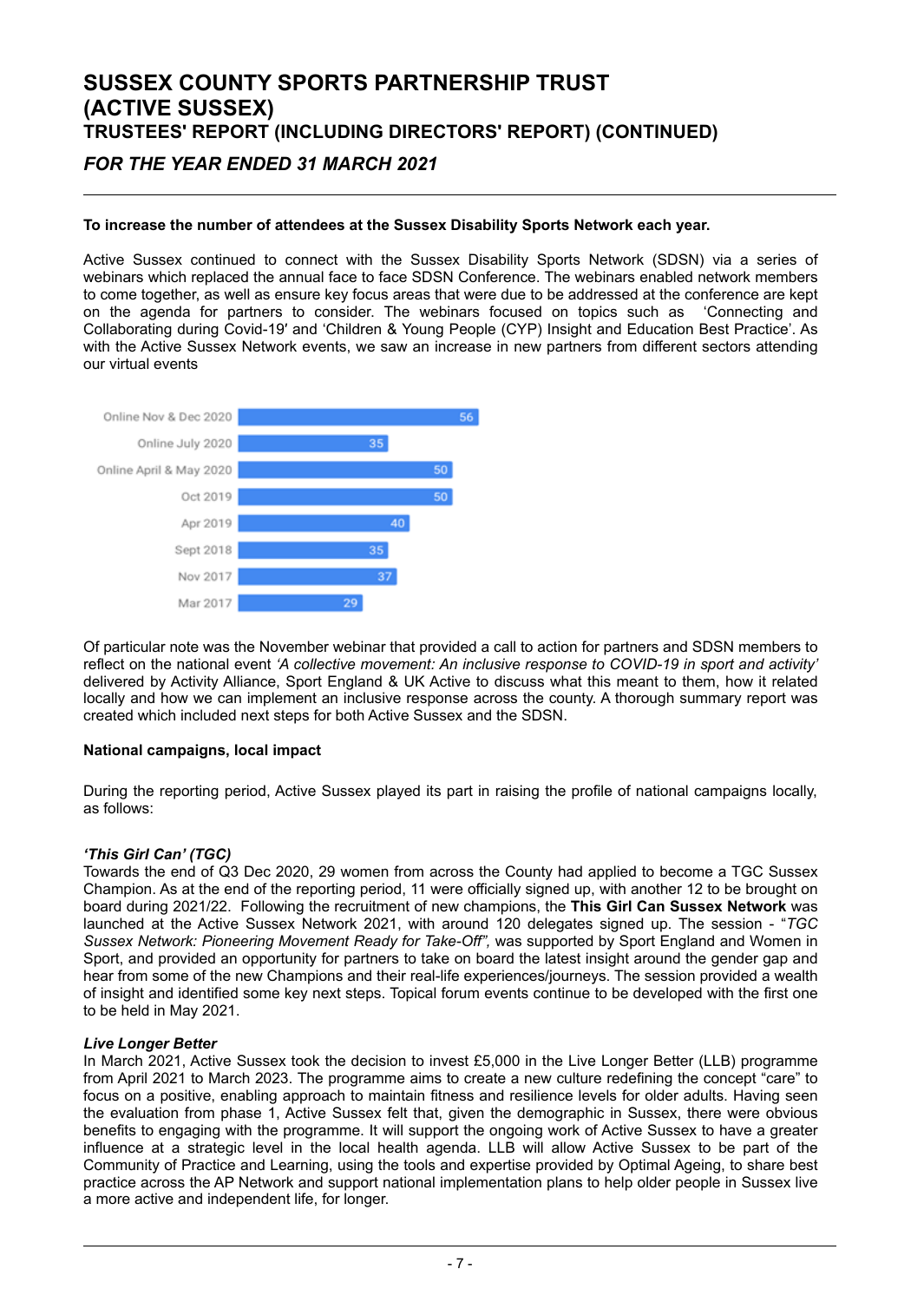# *FOR THE YEAR ENDED 31 MARCH 2021*

### **Developing the Sport & Physical Activity Workforce**

#### *Workforce Investment Fund*

The Workforce Investment Fund is into its third year and has continued to be delivered in partnership with strategic partners: **Active Hastings, Active Rother and 3VA.** The flexible approach in this reporting period has allowed for continued community impact. In September, a Workforce Investment Fund Forum was delivered, bringing all partners together to share their respective progress over the last 6 months, share best practice and to identify future collaborative training opportunities. The Sport England Workforce Investment Fund Report provides further information. Active Sussex also completed an additional General Workforce Report to demonstrate our wider partnership work and added value regarding workforce development.

During this reporting period, Hastings and Rother continued with their small grants scheme for local activity providers and coaches. Examples of the training accessed included Run Leader qualifications, a Level 2 badminton coaching course and a Level 4 cancer rehab qualification.

3VA continued with the blended offer of core course delivery and a small grants scheme. Training delivered included Walk Leader Training (in partnership with Living Streets), Introduction to Sports Marketing and Introduction to Social Media courses.

As part of upscaling delivery of the Workforce Investment Fund, the **Crawley Workforce Project** was launched at the Crawley Physical Activity Forum in January 2021. This project is a blended approach of a targeted small grants scheme and core course training delivery, for the wider Crawley sport and physical activity workforce to access.

# **INDICATOR: Stakeholder Communications**

Active Sussex uses stakeholder communications to support and maintain the key aims of the organisation, in line with the Active Sussex Strategy 2018-2023 and also to increase the engagement of partners.

Over the past 12 months, the organisation's external and internal communications have had to adapt to the impact of the Covid-19 pandemic, and partners have relied on more digital communications during lockdown restrictions.

As guidance and restrictions rapidly changed throughout the progression of the pandemic, Active Sussex remained agile and kept partners and stakeholders up to date and supported via direct emails, monthly e-Newsletters, social media and the organisation's website.

#### *Website*

The organisation saw a significant increase in activity on the Active Sussex website due to specific digital campaigns that drove users to the website. These campaigns included the Specsavers 'Virtual' Sussex School Games, the Reboot online activities for young people and general event registrations. There was a total of 169,633 visitors to the website - a 256% increase on 2019-20 - and a jump of 780% in page views. Towards the end of the reporting period, Active Sussex began the process of building a new website in order to better align its content with organisational goals and target audiences. A team audit was conducted, along with a stakeholder survey and external website research. After going out to tender, a new web company was hired a Sussex-based organisation called Moomar - and the process of building a new website began. The website is due to be launched in September 2021.

#### *Press & PR*

The organisation's online reach is supported by strong relationships with traditional media and regular coverage in local and regional newspapers, online and print. The Sussex Sports Awards, in its eighteenth year, is a key event in the Active Sussex calendar, raising our profile locally, driving traffic to our website and consolidating our links with local and regional businesses.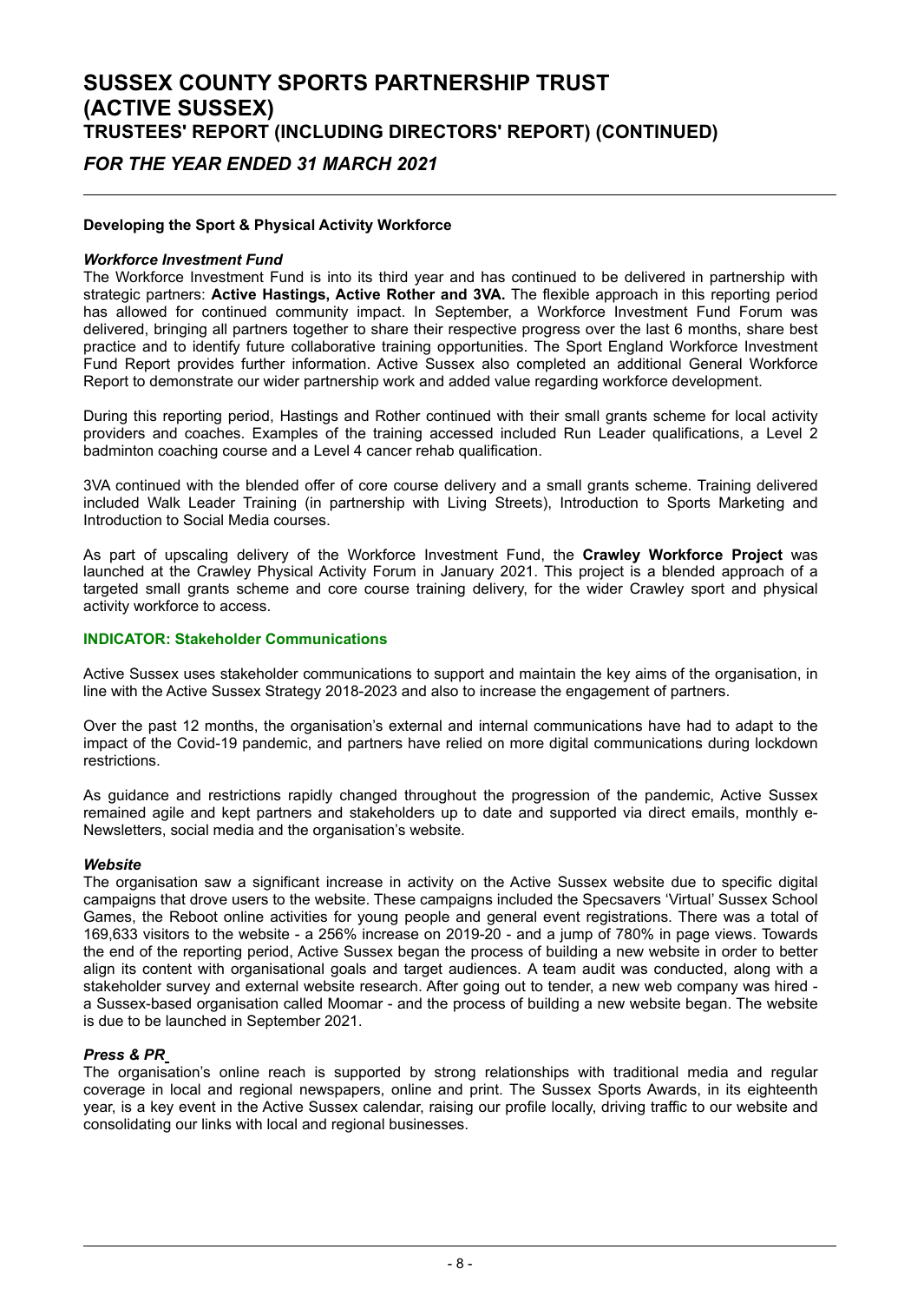# *FOR THE YEAR ENDED 31 MARCH 2021*

With the restrictions surrounding the Covid-19 pandemic, the 2020 Awards could not go ahead in its usual capacity and was instead held as an online celebration campaign on social media. The campaign generated a total AVE (advertising value equivalency), from online and print clips of **£16,271.**

The Press was also well utilised for the Specsavers Sussex School Games events, which were also held virtually due to the pandemic. Both the summer and winter editions of the events generated a total AVE of **£15,225.**

### *E-news*

The Active Sussex monthly eNews is sent out to 1159 subscribers - an increase of 24% from the previous year, due to clear signposting on the website, a continued social media campaign and commitment from all staff members to encourage partners to sign up. The Education and Disability and Inclusion eNewsletters have 1265 (increase of 156%) and 960 (increase of 58%) recipients respectively. A new bi-monthly Workforce eNewsletter was launched as a way of supporting the developing workforce with guidance, news and resources, and goes out to 165 subscribers.

### *Social media*

The pandemic provided an opportunity to utilise digital communications as a way of connecting with partners and stakeholders more whilst the nation was instructed to stay at home. Social media was the main platform for the Specsavers 'Virtual' Sussex School Games, during the summer and the winter months where children were attending school from home. This worked well for communicating with schools across Sussex and helped reach schools previously not engaged with the School Games programme.

Public following and engagement on all platforms saw a significant increase. Consistent posting of engaging content, teamed with an increase in users being online with Covid-19 restrictions contributed to this increase.

- **• Social media**
- 7,588 follows on Twitter up 2% on 2019/20
- 3,355 follows on Facebook up 11.4% on 2019/20
- 1,450 followers on Instagram up 20% on 2019/20
- 598 followers on LinkedIn up 15.4% on 2019/20
- 1,511 subscribers on YouTube up 52% on 2019/20

**• Specsavers 'Virtual' Sussex School Games**

- Created a digital communications-led campaign to support pupils to stay active and represent their school from their own homes
- Twitter: **965 new followers**
- Facebook: **1,675 new followers**
- Instagram: **710 new followers**
- The programme saw a total **AVE of £6,985.57**
- **• Demonstrating impact through video case studies, including**
- Tackling Inequalities in Sussex Long Term Conditions
- Tackling Inequalities in Sussex Lower Socio-economic Groups

This remains a strong communication and engagement tool for the respective communities that use these platforms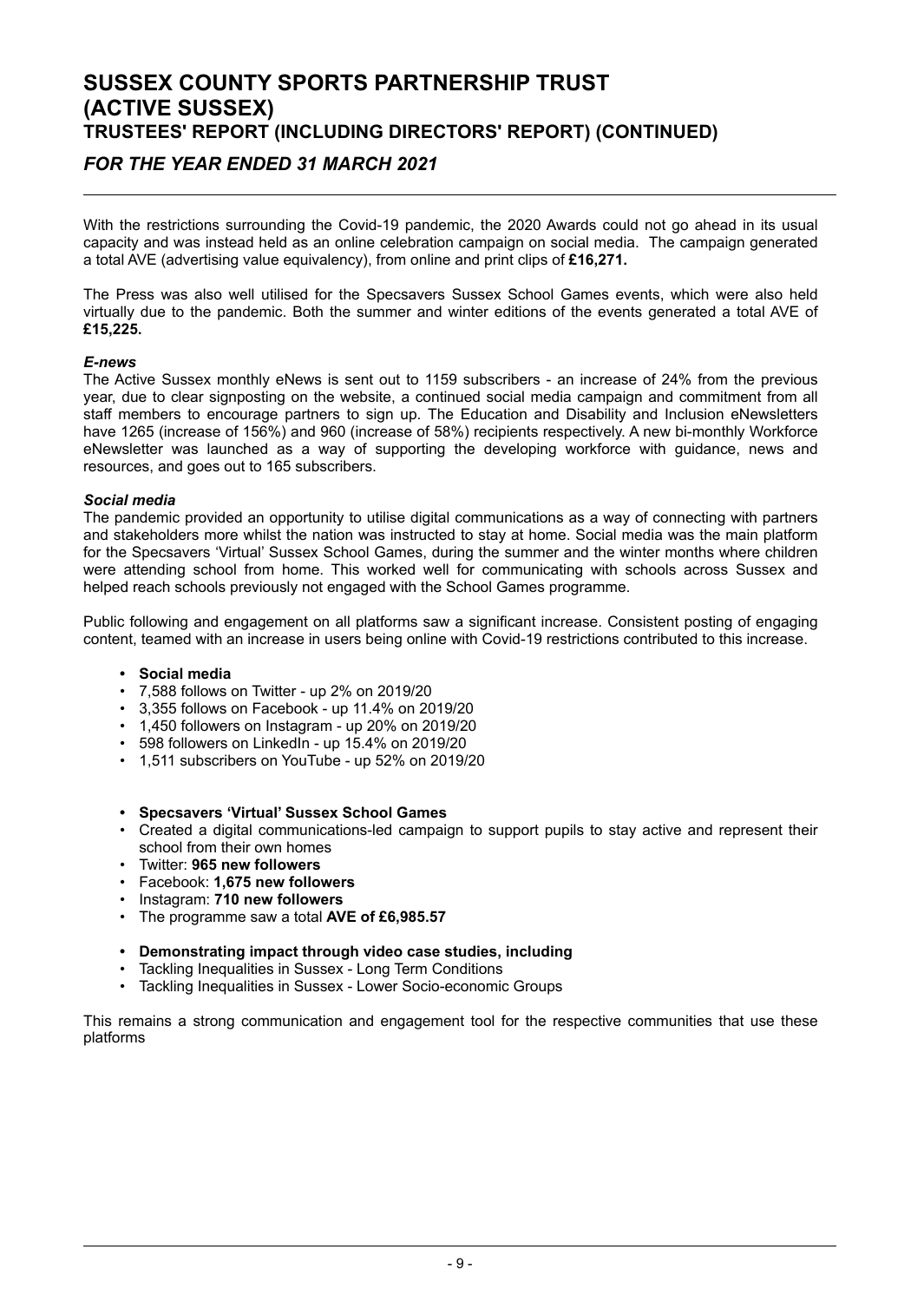# *FOR THE YEAR ENDED 31 MARCH 2021*

# **INDICATOR: Grow financial investment**

With no face-to-face activity taking place during 2020-21, the key events for which commercial sponsorship would have been sought did not go ahead. These included the School Games and the Parallel Youth Games 2020 which in previous years had been sponsored by Specsavers. Additionally, the prestigious Sussex Sports Awards 2020 could not be staged either, and a significant number of our corporate supporters had suffered an economic downturn or pause in business during the year, and like many local businesses, were no longer in a position to financially plan ahead.

However, in response to the pandemic, Sport England investment levels increased significantly in order to keep communities active during lockdown. Emergency funds were distributed via the Active Partnerships nationally, and as a result Active Sussex's funding levels from this source rose.

Total income received as of 31 March 2021 was £1,009,080, 98% of which was received from Sport England and 2% from other sources.

# **STRONG & DIVERSE LEADERSHIP**

#### **Governance**

Active Sussex could not operate without rigorous financial policies, sound operational management and comprehensive governance procedures. The organisation deploys open recruitment practices, and 2020-21 saw the recruitment of two new independent trustees: Mrs C Ryan and Mr A White. One trustee, Ms C Reynolds, was on maternity leave for the period and did not take part in any Board activity for the year.

The Board has led Active Sussex well, providing robust guidance from within their respective spheres of expertise and influence and maintaining strategic oversight of the work of the Strategic Management Group. For three consecutive years, the External Stakeholder Survey and Staff Satisfaction Surveys all returned improved scores on 2018-19 and 2019-20.

The Trustees have ensured that the organisation operated in a manner that complies with statutory regulations, including those laid down in charity and corporate law. The Board of Trustees met four times during the reporting period, plus attendance at the AGM 2020. All sub-committees also met four times each during 2020-21 to oversee, guide and provide scrutiny to the Strategic Management Group in their implementation of the annual delivery plan and associated operations.

Active Sussex's human resource function is overseen by its experienced HR & Nominations Committee and guided by professional advisors (Rix & Kay Gatekeeper Services) ensuring staff employment rights are observed, and that annual appraisal and continual professional development is undertaken. Finances are managed in accordance with Active Sussex's financial regulations. An industry-recognised accounting package is used to allocate restricted, designated and unrestricted budgets; to record all transactions, to provide financial management reports to the Board of Trustees and to reconcile income and expenditure. The organisation's accounts are also subject to external audit on an annual basis.

# **Safeguarding**

Active Sussex continued to operate in line with standards required by the Code of Sports Governance Tier-3 funded organisations. The Ann Craft Trust Safeguarding Adults Framework review confirmed that Active Sussex were rated Satisfactory and had met the essential requirements of all the framework criteria. Active Sussex's 'Very Good' rating by the Child Protection ins Sport Unit (CPSU) acknowledges our commitment to maintaining and embedding effective safeguarding standards across the organisation. It also reflects the significant work that took place over the year to influence and advocate messages to our partners, especially with regards to Primary Schools.

The 2020-21 implementation plan was monitored throughout the year and progress was recorded against the actions set, including priorities as agreed with CPSU. Each action linked to key policy objectives to ensure safeguarding was embedded across the whole organisation and all staff took responsibility for promoting good safeguarding practice internally (staff and trustees) and externally to stakeholders.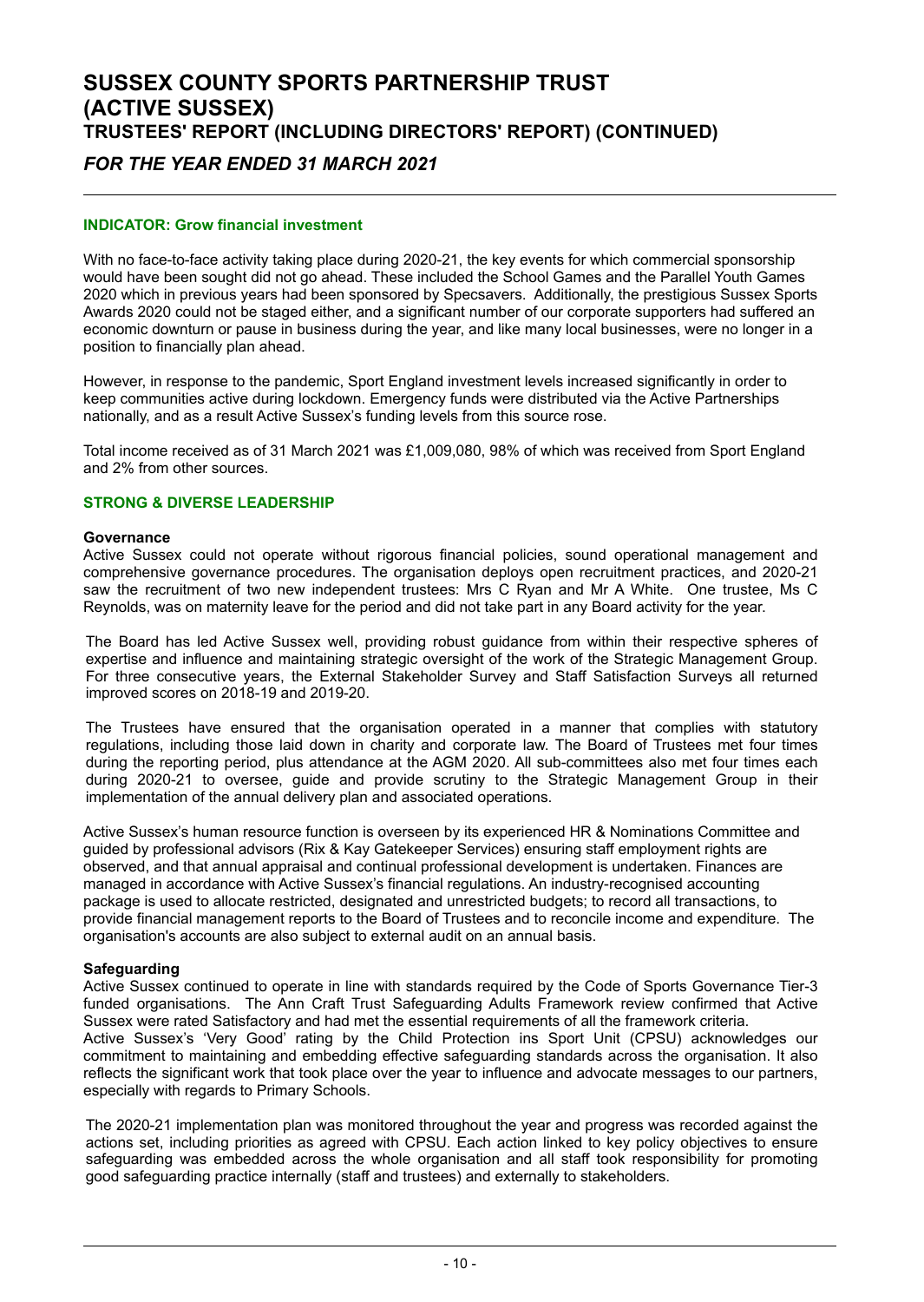# *FOR THE YEAR ENDED 31 MARCH 2021*

Although no face-to-face training could be delivered, our safeguarding lead officers were able to complete online workshops to keep abreast of latest developments and changes in the law in respect to safeguarding children and adults. Training also included attendance at a Mental Health and Safeguarding in Sport and Physical Activity webinar hosted by MIND and the Ann Craft Trust.

Active Sussex kept abreast of statutory changes from Local Safeguarding Children Board's to Local Safeguarding Children Partnerships, and updated policy and web-based information accordingly.

The organisation has dealt with ten safeguarding enquiries during the reporting period.

# **Equality**

Active Sussex remains an accredited Equality Standard (Foundation Level) organisation. However, it has been a year in which the Covid-19 pandemic has magnified the racial inequalities that remain in society and shown how these are mirrored in the sport and physical activity sector. Active Sussex has sought to bring these issues to the fore in Board and staff discussions and training, and in the development of a Diversity Action Plan. There have been changes to the organisation's recruitment practices ensuring it minimises the risk of bias (unconscious or otherwise) in recruiting to Board level posts. Active Sussex also examined and changed its use of images and language to ensure inclusive and open recruitment to roles and activities. Finally, the Board appointed an Equality, Diversity & Inclusion champion to advocate our anti-racism and antidiscrimination messages and values internally, and to our wider partners.

### **Financial review**

The Statement of Financial Activities shows net funds brought forward of £625,874 (2020: £394,506) and income received for the 2020-21 financial year of £1,009,080 (2020: £744,915). The total expenditure was £836,127 (2020: £711,547) and the net loss on pension funds was £236,000 (2020: £198,000 net gain) giving net movement in funds of a £63,047 reduction for the year ending 31 March 2021 (2020: £231,368 increase). At the report date total funds amounts to £562,827 (2020: 625,874) and of this amount £506,639 (2020: £347,984) were restricted. Details of restricted and designated funds are disclosed in the notes to the financial statements.

The £32,126 deficit (2020: £174,800 surplus) on unrestricted funds at the reporting date is linked to the pensions reserve; trustees worked hard to resolve a pension liability which came to successful fruition in 2020. The SCSPT Board passed a unanimous resolution approving the Deed Subsumption and Funding Agreement between East Sussex County Council, The Sussex County Sports Partnership Trust and the University of Brighton in November 2020. Active Sussex will continue to undertake the administration for the remaining active member of the fund. Although pre-mature crystallisation is highly unlikely, this agreement provides for the repayment of this pension liability should it be necessary. The Trust aims to generate sufficient unrestricted funds from other business areas to reduce the small deficit ahead of the next triennial actuarial valuation

The principal financial management policies and procedures deployed during the year are stated earlier in this report.

#### **Reserves Policy**

Active Sussex's reserves protocols ensure that sufficient unrestricted funds (excluding the pension reserve) are held to cover a minimum of six months' employment and running costs and 100% end of contract costs (in the event of any significant delays or cessation of external core funding). The fund required to cover these costs is £150,000, however at 31 March 2021 the level of unrestricted funds was £300,874 (excluding designated funds and the pension reserve)*.* This figure is currently higher than the level expected due to an under-spend on designated funds allocated to drive charitable fundraising activities and project development principally due to the Covid-19 pandemic.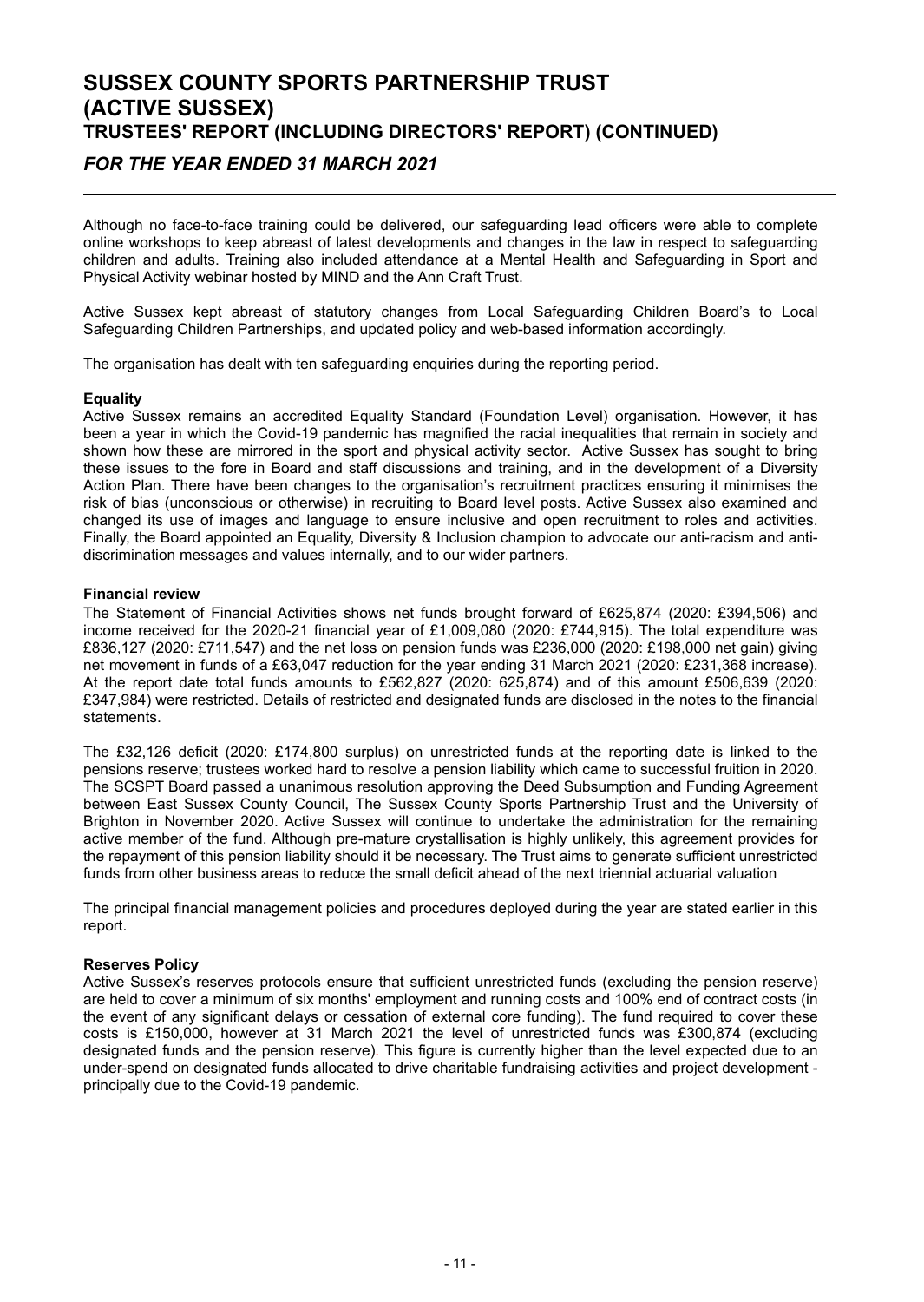# *FOR THE YEAR ENDED 31 MARCH 2021*

# **Principal Funding Sources**

Active Sussex's principal funding stream continues to come from Sport England. Of the £1,009,080 (2020: £744,915) income received, 98.6% (2020: 93.5%) of this, being £994,541 (2020: £696,398), came from Sport England. The remaining income has been generated from:

- 1. Active Sussex members (mainly local government)
- 2. Primary PE courses fees
- 3. Bank interest

The majority of income is restricted and is therefore spent on the specific sport and physical activity outcomes detailed as per conditions of the funding award. More importantly, the expenditure has directly supported the key objectives of the charity.

### **Senior Management Remuneration**

All staff pay is reviewed annually by the Human Resources & Nominations Committee, and pay increments are subject to completion of an annual staff appraisal. Cost of living rises are awarded in line with RPI (Q4/Feb annually) and subject to affordability by Active Sussex. For 2020-21, a 2% pay increase was awarded and during the year key management personnel team remuneration totalled £247,886 (2020: £249,791) (see note 21 to the accounts).

# **Related Parties**

No trustee received any remuneration during the year and only one trustee (noted below) had an interest in companies and academic bodies that Active Sussex works with. Further details can be found in the notes to the accounts. No other trustee received any financial benefit from any of the transactions undertaken.

• Freedom Leisure Trust (Ms C Reynolds)

#### **Risk Management**

Active Sussex maintains a comprehensive risk register which identifies the principal risks, together with the steps to be taken to manage them. The risk register is overseen by the Governance & Audit Committee and reviewed by the Board every quarter. Each risk is stated as either 'strategic' or 'operational'.

The risk register was updated to include the impact of the Covid-19 pandemic. Due to continued Sport England funding, no employees were furloughed and measures were put in place to ensure that stakeholder communication was maintained via online strategic forums, and that the business administration could continue safely and effectively. Where possible, activities were rescheduled as an online offer to participants and a dedicated webpage was created (Active at Home) to signpost visitors to available activities and mental wellbeing support during lockdown.

The key strategic risk remains non-compliance or breach of legal/statutory responsibilities leading to loss of stakeholder confidence and risk to investment. Through its Governance & Audit Committee, Active Sussex discharged these statutory responsibilities and maintained a high level of assurance. It has continued to review and develop its corporate business policies, with any changes endorsed at Board level. The necessary business protection, human resources and financial policies continued to be in place, as did the Trust's Equality and Safeguarding in Sport policies.

As reported last year, the most significant operational risk related to the significant financial liabilities arising from Active Sussex's ongoing membership of the East Sussex Local Government Pension Fund (the Fund). The trustees are pleased to report the successful completion of negotiations with (former employers) the University of Brighton to provide a guarantee for the liabilities that existed prior to the transfer of business to Active Sussex as at 1 January 2008. The Subsumption Agreement was executed in January 2021, thereby removing the existential threat to the organisation's financial sustainability.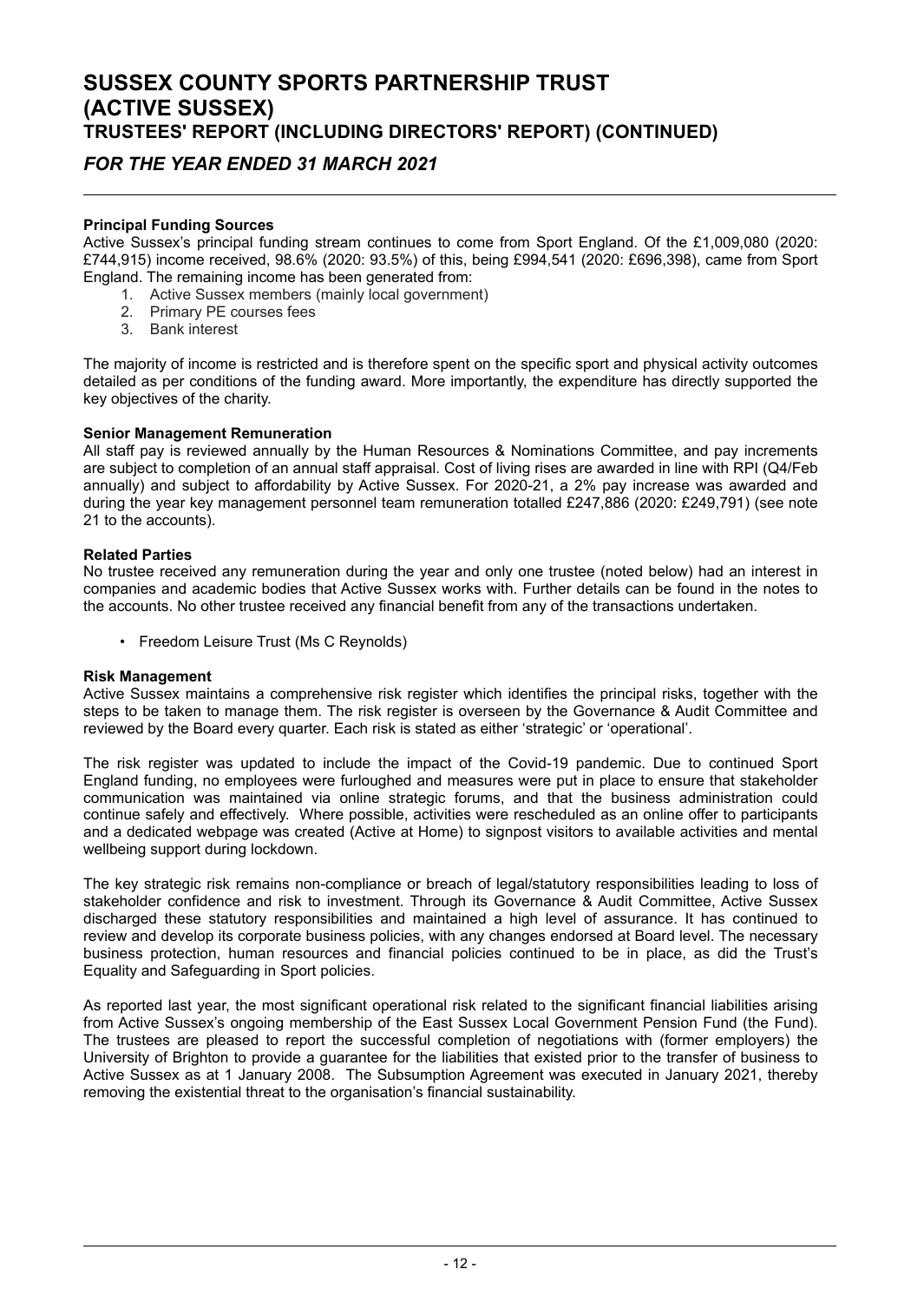# *FOR THE YEAR ENDED 31 MARCH 2021*

### **Plans for future periods**

2020/21 was an unprecedented period due to the Covid-19 pandemic, and we anticipate that recovery will take us well into 2021/22, if not beyond, for some of our stakeholders. National lockdown measures were lifted on 19 July, but with the University of Brighton still operating limited office access, Active Sussex will continue to conduct its business operations remotely and has made provisions for key events and training to be delivered virtually. It has received confirmed external funding for the period to 31 March 2022 to continue its operations.

**Sport England,** having launched a new 10 year strategy in January 2021, has announced its intention to work closely with the national Active Partnership network members to support the delivery of its strategic priorities and outcomes - principally reducing inactivity and tackling the many inequalities that exist in the sport and physical activity sector. These priorities resonate well with Active Sussex, and as such we have continued to maintain Sport England's confidence as:

- an organisation that understands its community well
- an appropriate delivery network through which to invest in projects catering for those most at risk of being physically inactive.

It is acknowledged that 'business as usual' will not be an option. The Government's previous Covid-19 control measures have caused significant disruption to the sector, including the ongoing closure of leisure facilities and the suspension of sport and physical activity programmes to date. We anticipate a gradual return to previous activity levels across the sector from 19 July 2021 (or until the Covid-19 vaccination programme has been widely rolled out).

The Trustees have identified the key risks and impacts in section 3 (Risk Management) of this report and are confident that Active Sussex has responded effectively to minimise the impact of the pandemic on the delivery of its strategic outcomes. It has already been acknowledged that external business income is unlikely to be available due to lack of business trading during the pandemic to support discretionary physical activity projects. Therefore, appreciating the current level of Operational Reserves held (in excess of the stated policy), the trustees have planned for up to £70,000 to be committed from reserves to support discretionary physical activity projects that meet our strategic aims and support our priority communities in Sussex.

Active Sussex will align its strategic work to support and contribute to national themes articulated in 'Uniting the Movement', which focuses on five big issues we must all collectively address, if we are to transform lives and communities through sport and physical activity - and make a difference in terms of equality. Broadly speaking, these big issues are:

- **1. Recover and reinvent** recovering from the biggest crisis in a generation and reinventing as a vibrant, relevant and sustainable network of organisations providing sport and physical activity opportunities that meet the needs of different people.
- **2. Connecting communities** focusing on sport and physical activity's ability to make better places to live and bring people together.
- **3. Positive experiences for children and young people -** an unrelenting focus on positive experiences for all children and young people as the foundations for a long and healthy life.
- **4. Connecting with health and wellbeing -** strengthening the connections between sport, physical activity, health and wellbeing, so more people can feel the benefits of, and advocate for, an active life.
- **5. Active environments -** creating and protecting the places and spaces that make it easier for people to be active.

We will continue to capture the local need and impact of the Covid-19 pandemic on the local physical activity and sport sector and contribute to the recovery phase through strategic support and funding. Our work promoting and developing physical activity opportunities to our target groups, will take into consideration alternative delivery methods needed during the pandemic restrictions.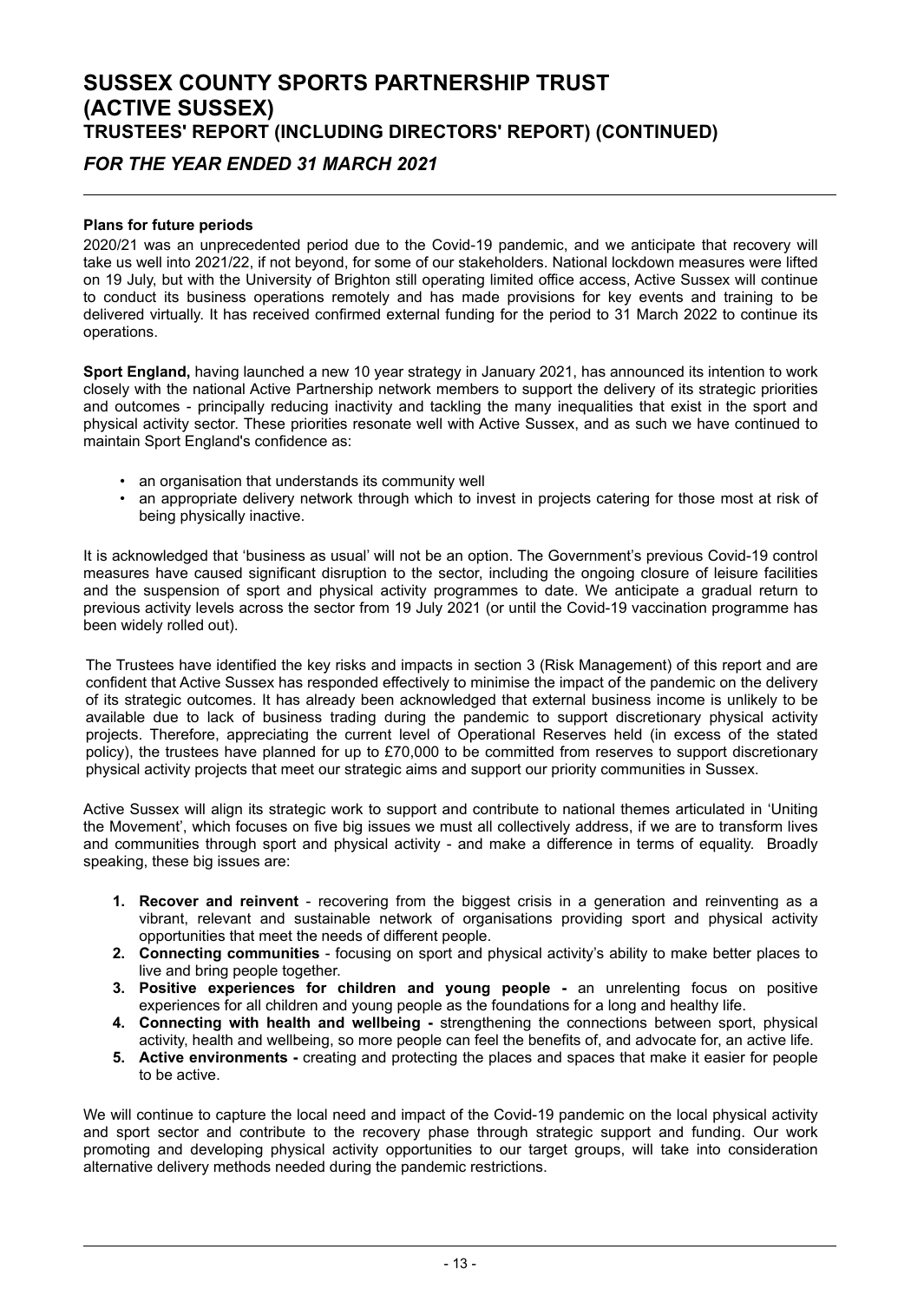# *FOR THE YEAR ENDED 31 MARCH 2021*

### **Marketing & Communications**

- Active Sussex will continue the development and building of the new organisation website, which will be scheduled to launch in September 2021. A focus will be on ensuring it clearly reflects the organisation and the work that is being done across the county, ensuring insight and case studies are more prominent, and that it serves as a rich and useful resource for partners and stakeholders.
- A focus will also be on ensuring that there is flexibility and options for all team members to easily update or create new pages, so that time is saved from the PR & Communications role, and money is saved from needing extra regular maintenance and support from an external web company.
- With the increasing workload and extra demand for digital communications during the pandemic, we will be looking to increase the PR and communications capacity. The organisation will determine the best route for bringing that extra resource to the team, and plan to recruit for a role that will manage the day-to-day social media, monthly eNewsletters, website updates and other administrative-heavy tasks.

### **EVENTS 2021/22**

# **May 2021 – Sussex Parallel Games**

Due to the Covid-19 pandemic and ongoing virus control measures, the Parallel Youth Games event did not go ahead.

#### **June 2021 - Sussex School Games**

The Sussex School Games 2021 was delivered virtually, building on the success of the 2020 event. Again this offered school children and their parents/carers the opportunity to remain active and competitive, despite the anticipated ongoing disruption. The event was promoted with the support of local and national sporting champions, and online participant numbers reached 25,000.

#### **September 2021 - Active Sussex Network Conference**

The Active Sussex Conference will take place as a virtual event on **23 September 2021** and will incorporate the Trust's Annual General Meeting. The event will include keynote speakers, facilitated discussions and workshops that will focus on active ageing, and a local reducing physical inactivity within priority audiences. The Trust aims to deliver a high calibre virtual Conference in September and Active Sussex Network in spring 2020. We will look to continue to grow the attendance and range of partners attending

#### **November 2021 - The Sussex Sports Awards**

The Sussex Sports Awards is the high-profile event of the annual community awards calendar. Usually offering a combined showcase of business support for community sport, and a glittering platform of physical activity achievers, it is envisaged that a smaller face-to-face event will be scheduled provisionally for **19 or 26 November 2021**.

### **February 2022 - Active Sussex Network**

This popular professional networking and workforce development event will be planned for delivery in Q4 of 2021/22. Again, it is not possible to predict the course of the current pandemic, however, we have the option of a blended online workshop format or, as with the Sussex Sports Awards 2021, a smaller scale face-to-face event. Either way the programme will be tailored to meet the needs of our network partners and stakeholders, with topical news and best practice workshops.

# **Structure, governance and management**

The Sussex County Sports Partnership Trust (t/a Active Sussex) is a company limited by guarantee registered in England and Wales, number 06166961. It is also a registered Charity number 1122082. It was incorporated on 19 March 2007 and was registered as a Charity on 19 December 2007. Active Sussex is governed by its Memorandum and Articles of Association as reviewed on 16 March 2016. It became fully operational on 2 January 2008.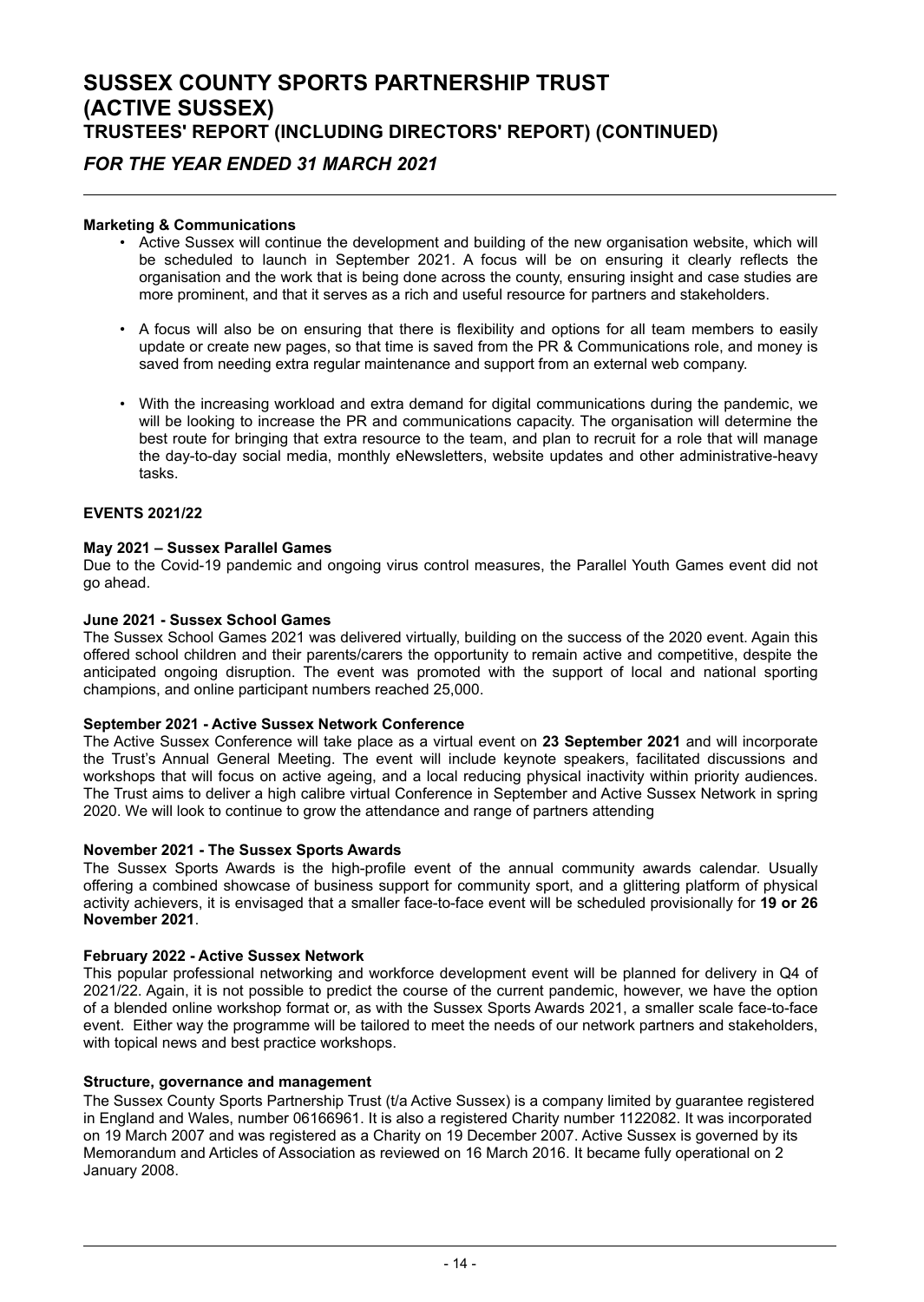# *FOR THE YEAR ENDED 31 MARCH 2021*

The trustees, who are also the directors for the purpose of company law, and who served during the year and up to the date of signature of the financial statements were:

| Mr B E Clark           |                               |
|------------------------|-------------------------------|
| Mr D Gale              |                               |
| Mr T J Howell          |                               |
| Mrs M F Kinnear        |                               |
| Mrs S J M Maurel       |                               |
| Ms A Pendlington       |                               |
| Ms C M Ryan            | (Appointed 24 September 2020) |
| Mr A White             | (Appointed 24 September 2020) |
| Ms V J Woodcock-Downey |                               |
| Mrs T Woodward         |                               |
| Mrs K Burrell          | (Resigned 24 September 2020)  |
| Mr A Davy              | (Resigned 2 February 2021)    |
| Mr P Millman           | (Resigned 24 September 2020)  |
| Miss C Reynolds        | (Resigned 23 October 2020)    |

The Chief Executive is Mrs S F Mason MBE.

Active Sussex's senior employees support the Board of Directors strategically. Three sub-committees are convened by deploying appropriately skilled members from the Board to deal with Human Resources, Business Development (and Marketing), and Governance (Finance and Legal) matters that arise.

- Governance & Audit Committee: Mr B Clark, Mr. A Davy (until Jan 2021), Mr. A White (from June 2020), and Mrs T Woodward (until Jan 2021).
- Human Resources & Nominations Committee: Mr D Gale, Mr T Howell, Miss C Reynolds (until Oct 2020), Mrs C Ryan (from Jan 2021) and Ms V Woodcock-Downey.
- Business Development & Marketing Sub-Committee: Mrs K Burrell (until Sept 2020), Mrs M Kinnear, Mr P Millman (until April 2020), Ms A Pendlington, Mrs C Ryan (until Jan 2021) and Mrs T Woodward (from Jan 2021).

The current Board of Trustees consists of individuals from the public, private and voluntary sectors. They bring the necessary skills and experience to the Trust to ensure sound governance, probity and excellent advocacy of the charity's aims and objectives.

Active Sussex operates an open recruitment process including shortlisting and interview by the Chair, Chief Executive and representatives of the HR and Governance Committees and is in line with the provisions of Article 12 of the Articles of Association. None of the Trustees has any beneficial interest in the company. All of the Trustees are members of the company and guarantee to contribute  $£1$  in the event of a winding up.

Active Sussex requires all officers and staff to undertake induction and continuing professional development to familiarise themselves with the political, funding and delivery environment in which the organisation operates; to set out their respective roles and responsibilities; and to ensure accountability and compliance with statutory Charity and Company law. All Trustees are able to access governance, equity and safeguarding training opportunities on an ongoing basis via Active Sussex's professional advisers and through other recognised training providers.

# **Organisational Structure**

Under the current governance arrangements, the day-to-day executive functions of Active Sussex are handled by its senior strategic and operational staff (or Strategic Management Group). This is made up of the Chief Executive and the four Strategic Relationship Managers. The Board oversees the work of the Strategic Management Group (via quarterly reporting process) and is responsible for setting and deciding strategic policy direction in pursuance of the charitable aims and business needs. It approves the recommendations of the Strategic Management Group.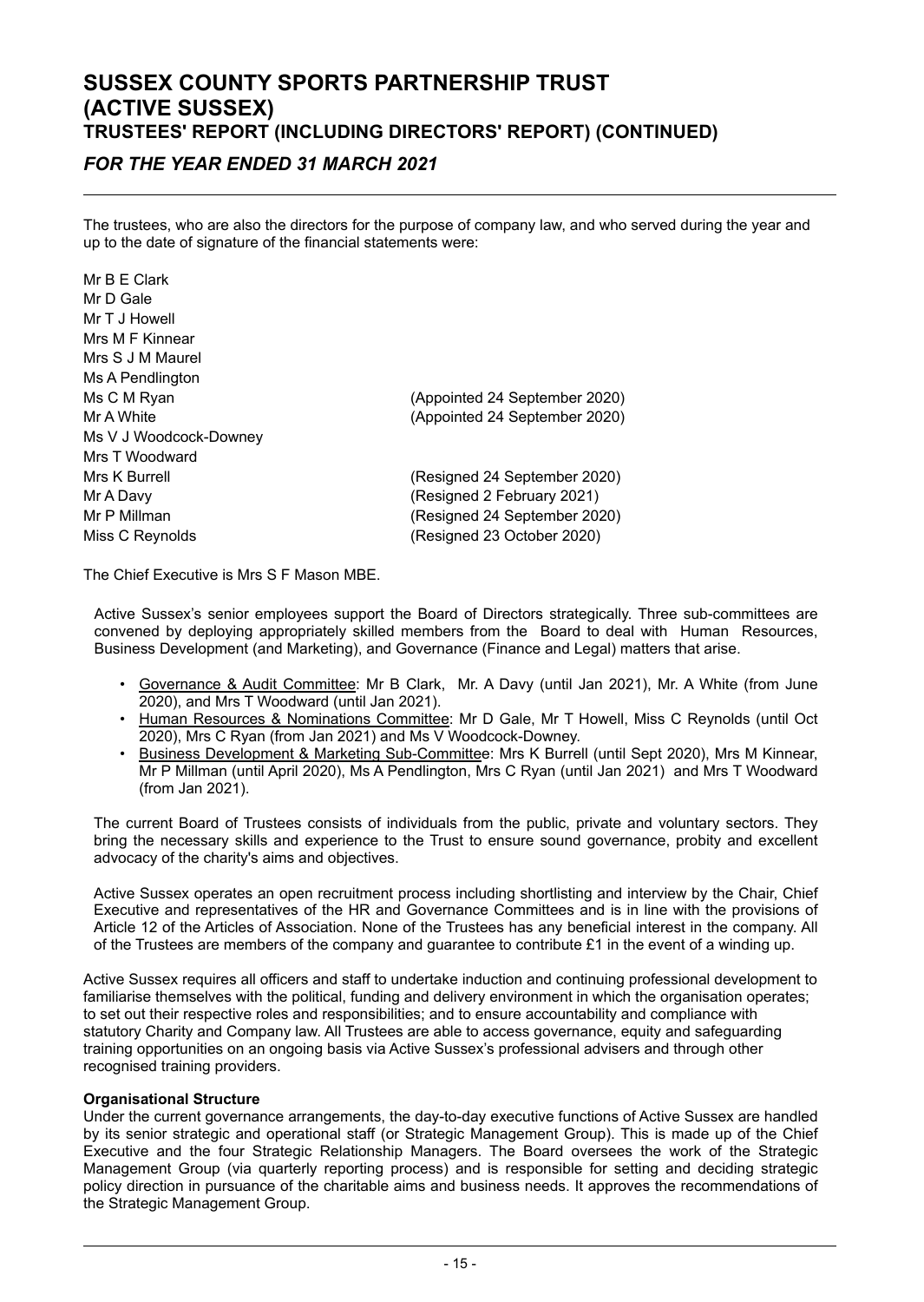# *FOR THE YEAR ENDED 31 MARCH 2021*

### **Financial Management**

Budgets are devolved to the Strategic Management Group and other individual officers as appropriate, with monthly management accounts provided to all budget holders to enable ongoing financial monitoring and control. The Board of Directors and Governance & Audit Committee receive financial monitoring figures on a quarterly basis. All payments are authorised in accordance with Active Sussex's published financial regulations, procedures and bank mandate.

### **Representation**

At county level, Active Sussex had membership of, and/or provided support to, the following strategic groups and meetings:

- 1. Active Hastings Partnership Group
- 2. Active Partnerships National Network
- 3. Active Rother Communities Partnership Group
- 4. Brighton & Hove Active & Inclusive Travel Forum
- 5. Brighton & Hove Sport & Physical Activity Strategic Group
- 6. Crawley Physical Activity Forum
- 7. East Sussex Healthy Weight Partnership
- 8. East Sussex Physical Activity Forum
- 9. East Sussex Youth Infrastructure Group
- 10. Live Longer Better Community of Learning & Practice
- 11. Local Organising Committee for the Sussex School Games
- 12. London & South East Active Partnership Directors Forum
- 13. Sussex Disability Sports Network
- 14. Sussex School Games Organisers Network
- 15. West Sussex Physical Activity Forum

#### **Auditor**

Carpenter Box were appointed as auditor to the company and for the year to 31 March 2021.

#### **Disclosure of information to auditor**

Each of the trustees has confirmed that there is no information of which they are aware which is relevant to the audit, but of which the auditor is unaware. They have further confirmed that they have taken appropriate steps to identify such relevant information and to establish that the auditor is aware of such information.

The trustees' report was approved by the Board of Trustees.

**Mrs S J M Maurel Trustee** Dated: ..........................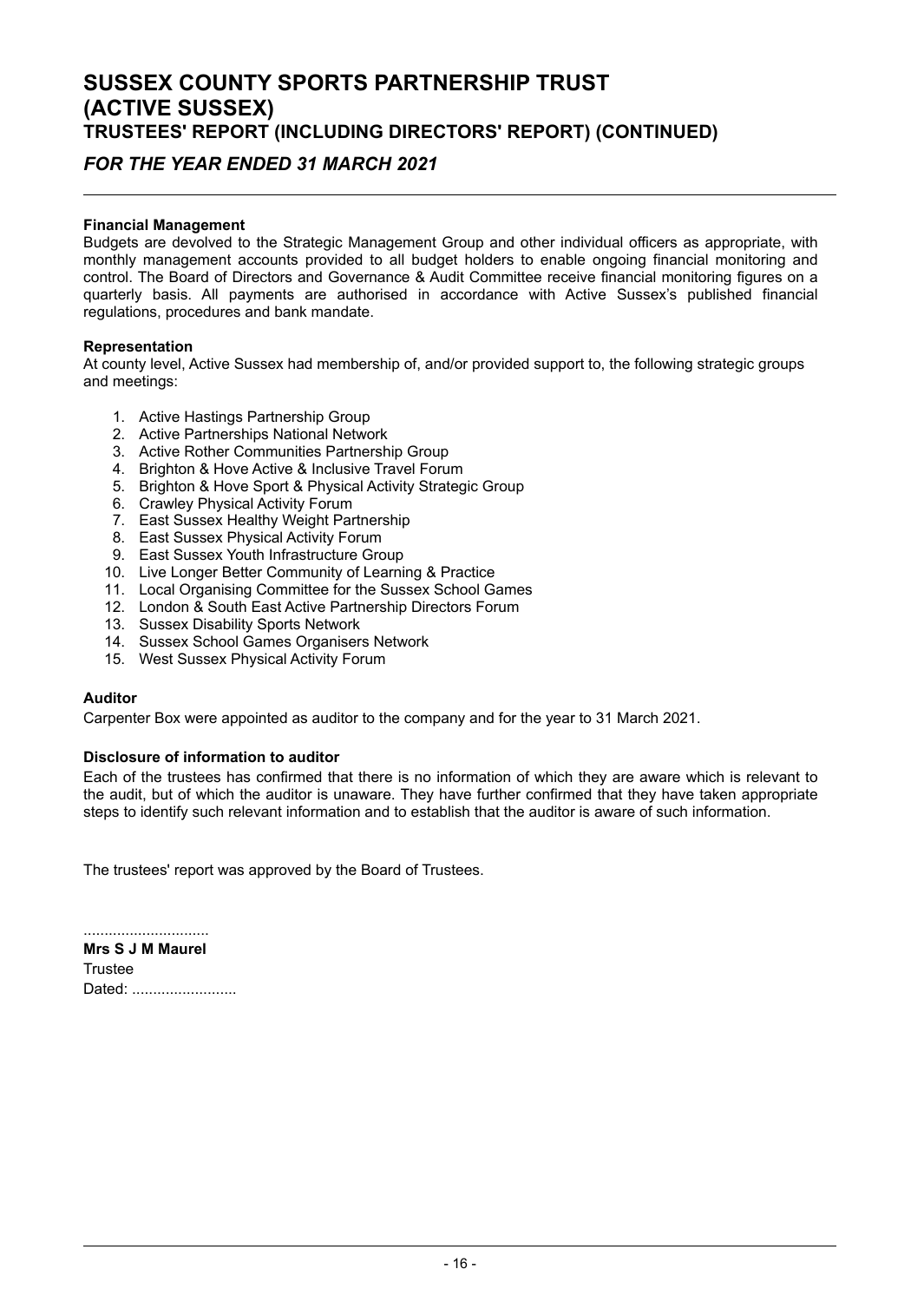# **SUSSEX COUNTY SPORTS PARTNERSHIP TRUST (ACTIVE SUSSEX) STATEMENT OF TRUSTEES' RESPONSIBILITIES**

# *FOR THE YEAR ENDED 31 MARCH 2021*

The trustees, who are also the directors of Sussex County Sports Partnership Trust for the purpose of company law, are responsible for preparing the Trustees' Report and the financial statements in accordance with applicable law and United Kingdom Accounting Standards (United Kingdom Generally Accepted Accounting Practice).

Company Law requires the trustees to prepare financial statements for each financial year which give a true and fair view of the state of affairs of the trust and of the incoming resources and application of resources, including the income and expenditure, of the charitable company for that year.

In preparing these financial statements, the trustees are required to:

- select suitable accounting policies and then apply them consistently;

- observe the methods and principles in the Charities SORP;

- make judgements and estimates that are reasonable and prudent;

- state whether applicable UK Accounting Standards have been followed, subject to any material departures disclosed and explained in the financial statements; and

- prepare the financial statements on the going concern basis unless it is inappropriate to presume that the trust will continue in operation.

The trustees are responsible for keeping adequate accounting records that disclose with reasonable accuracy at any time the financial position of the trust and enable them to ensure that the financial statements comply with the Companies Act 2006. They are also responsible for safeguarding the assets of the trust and hence for taking reasonable steps for the prevention and detection of fraud and other irregularities.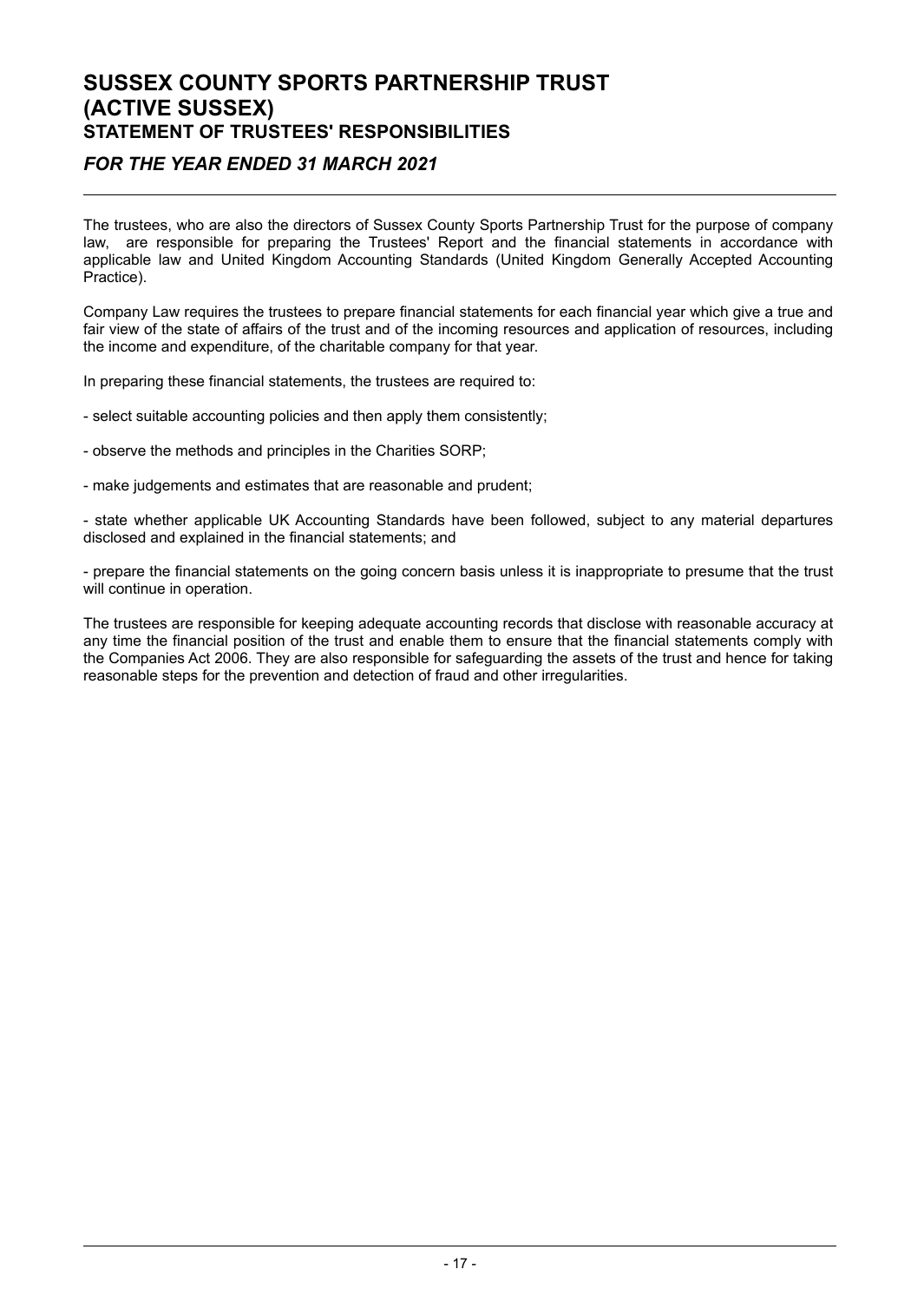# **SUSSEX COUNTY SPORTS PARTNERSHIP TRUST (ACTIVE SUSSEX) INDEPENDENT AUDITOR'S REPORT**

# **TO THE TRUSTEES OF SUSSEX COUNTY SPORTS PARTNERSHIP TRUST**

### **Opinion**

We have audited the financial statements of Sussex County Sports Partnership Trust (the 'trust') for the year ended 31 March 2021 which comprise the statement of financial activities, the balance sheet, the statement of cash flows and the notes to the financial statements, including significant accounting policies. The financial reporting framework that has been applied in their preparation is applicable law and United Kingdom Accounting Standards, including FRS 102 *The Financial Reporting Standard applicable in the UK and Republic of Ireland* (United Kingdom Generally Accepted Accounting Practice).

In our opinion, the financial statements:

- give a true and fair view of the state of the charitable company's affairs as at 31 March 2021 and of its incoming resources and application of resources, for the year then ended;
- have been properly prepared in accordance with United Kingdom Generally Accepted Accounting Practice; and
- have been prepared in accordance with the requirements of the Companies Act 2006.

#### **Basis for opinion**

We conducted our audit in accordance with International Standards on Auditing (UK) (ISAs (UK)) and applicable law. Our responsibilities under those standards are further described in the Auditor's responsibilities for the audit of the financial statements section of our report. We are independent of the trust in accordance with the ethical requirements that are relevant to our audit of the financial statements in the UK, including the FRC's Ethical Standard, and we have fulfilled our other ethical responsibilities in accordance with these requirements. We believe that the audit evidence we have obtained is sufficient and appropriate to provide a basis for our opinion.

#### **Conclusions relating to going concern**

In auditing the financial statements, we have concluded that the trustees' use of the going concern basis of accounting in the preparation of the financial statements is appropriate.

Based on the work we have performed, we have not identified any material uncertainties relating to events or conditions that, individually or collectively, may cast significant doubt on the trust's ability to continue as a going concern for a period of at least twelve months from when the financial statements are authorised for issue.

Our responsibilities and the responsibilities of the trustees with respect to going concern are described in the relevant sections of this report.

#### **Other information**

The other information comprises the information included in the annual report other than the financial statements and our auditor's report thereon. The trustees are responsible for the other information contained within the annual report. Our opinion on the financial statements does not cover the other information and we do not express any form of assurance conclusion thereon. Our responsibility is to read the other information and, in doing so, consider whether the other information is materially inconsistent with the financial statements or our knowledge obtained in the course of the audit, or otherwise appears to be materially misstated. If we identify such material inconsistencies or apparent material misstatements, we are required to determine whether this gives rise to a material misstatement in the financial statements themselves. If, based on the work we have performed, we conclude that there is a material misstatement of this other information, we are required to report that fact.

We have nothing to report in this regard.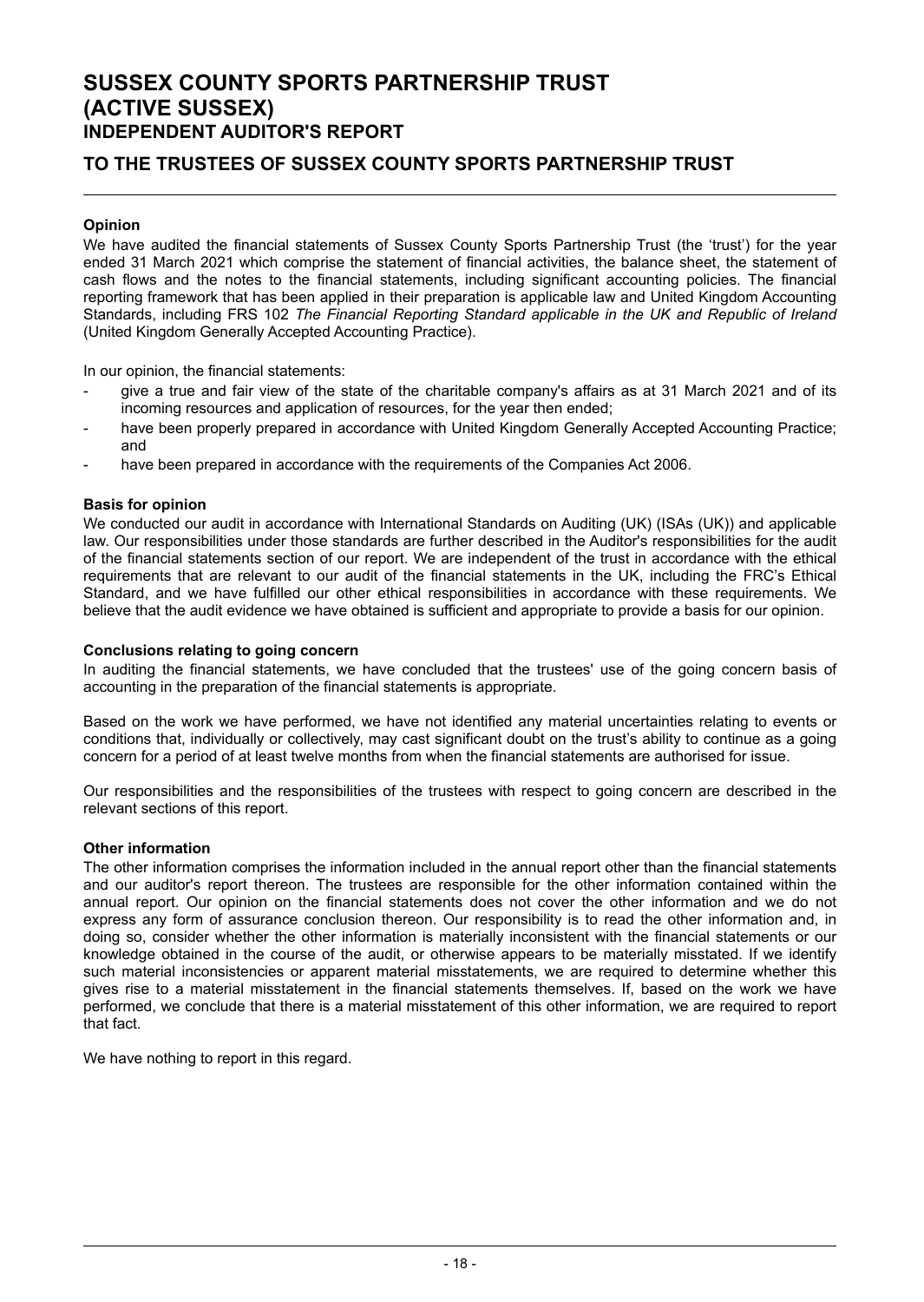# **SUSSEX COUNTY SPORTS PARTNERSHIP TRUST (ACTIVE SUSSEX) INDEPENDENT AUDITOR'S REPORT (CONTINUED)**

# **TO THE TRUSTEES OF SUSSEX COUNTY SPORTS PARTNERSHIP TRUST**

### **Matters on which we are required to report by exception**

We have nothing to report in respect of the following matters in relation to which the Charities (Accounts and Reports) Regulations 2008 require us to report to you if, in our opinion:

- the information given in the financial statements is inconsistent in any material respect with the trustees' report; or
- sufficient accounting records have not been kept; or
- the financial statements are not in agreement with the accounting records; or
- we have not received all the information and explanations we require for our audit.

### **Responsibilities of trustees**

As explained more fully in the statement of trustees' responsibilities, the trustees, who are also the directors of the trust for the purpose of company law, are responsible for the preparation of the financial statements and for being satisfied that they give a true and fair view, and for such internal control as the trustees determine is necessary to enable the preparation of financial statements that are free from material misstatement, whether due to fraud or error. In preparing the financial statements, the trustees are responsible for assessing the trust's ability to continue as a going concern, disclosing, as applicable, matters related to going concern and using the going concern basis of accounting unless the trustees either intend to liquidate the charitable company or to cease operations, or have no realistic alternative but to do so.

#### **Auditor's responsibilities for the audit of the financial statements**

We have been appointed as auditor under section 144 of the Charities Act 2011 and report in accordance with the Act and relevant regulations made or having effect thereunder.

Our objectives are to obtain reasonable assurance about whether the financial statements as a whole are free from material misstatement, whether due to fraud or error, and to issue an auditor's report that includes our opinion. Reasonable assurance is a high level of assurance but is not a guarantee that an audit conducted in accordance with ISAs (UK) will always detect a material misstatement when it exists. Misstatements can arise from fraud or error and are considered material if, individually or in the aggregate, they could reasonably be expected to influence the economic decisions of users taken on the basis of these financial statements.

Irregularities, including fraud, are instances of non-compliance with laws and regulations. We design procedures in line with our responsibilities, outlined above, to detect material misstatements in respect of irregularities, including fraud. The extent to which our procedures are capable of detecting irregularities, including fraud, is detailed below.

In identifying and assessing risks of material misstatement in respect of irregularities, including fraud and noncompliance with laws and regulations, our procedures included the following:

- Obtaining an understanding of the legal and regulatory framework that the trust operates in, focusing on those laws and regulations that had a direct effect on the financial statements and operations;
- Obtaining an understanding of the trust's policies and procedures on fraud risks, including knowledge of any actual, suspected or alleged fraud
- Discussing among the engagement team how and where fraud might occur in the financial statements and any potential indicators of fraud through our knowledge and understanding of the company and our sector-specific experience.

As a result of these procedures, we considered the opportunities and incentives that may exist within the trust for fraud. We are also required to perform specific procedures to respond to the risk of management override. As a result of performing the above, we identified the following areas as those most likely to have an impact on the financial statements: health & safety, employment law and compliance with the UK Companies Act and the Charities SORP (FRS 102).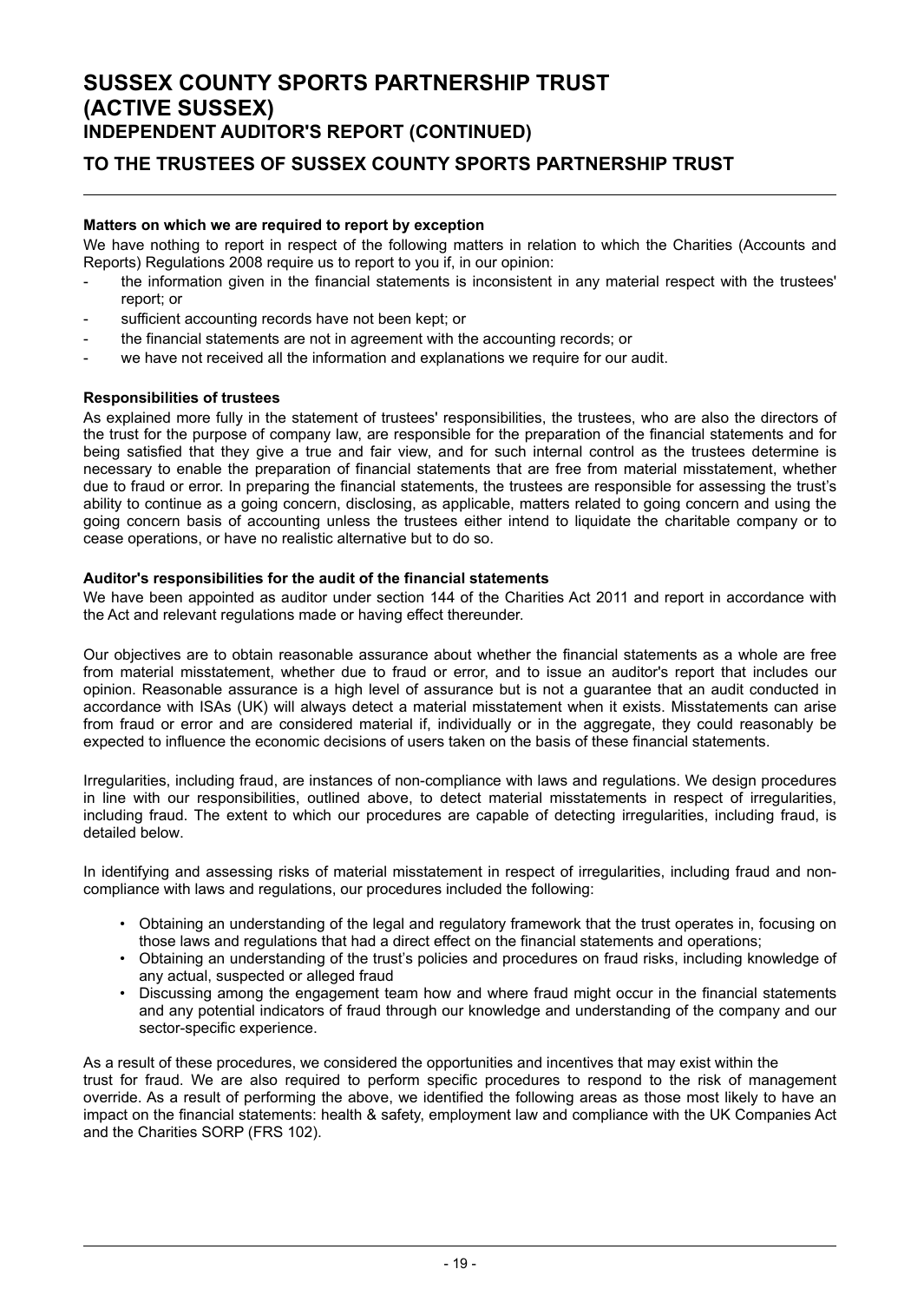# **SUSSEX COUNTY SPORTS PARTNERSHIP TRUST (ACTIVE SUSSEX) INDEPENDENT AUDITOR'S REPORT (CONTINUED)**

# **TO THE TRUSTEES OF SUSSEX COUNTY SPORTS PARTNERSHIP TRUST**

In addition to the above, our procedures to respond to risks identified included the following:

- Making enquiries of management, about any known or suspected instances of non-compliance with laws and regulations and fraud;
- Reviewing minutes of meetings of the board and senior management.
- Reading correspondence with regulators
- Challenging assumptions and judgements made by management in their significant accounting estimates; and
- Auditing the risk of management override of controls, including through testing journal entries and other adjustments for appropriateness.

Due to the inherent limitations of an audit, there is an unavoidable risk that some material misstatements in the financial statements may not be detected, even though the audit is properly planned and performed in accordance with the ISAs (UK). For instance, the further removed non-compliance is from the events and transactions reflected in the financial statements, the less likely the auditor is to become aware of it or to recognise the non-compliance.

A further description of our responsibilities is available on the Financial Reporting Council's website at: https:// www.frc.org.uk/auditorsresponsibilities. This description forms part of our auditor's report.

#### **Other matters which we are required to address**

The financial statements of Sussex County Sports Partnership Trust for the year ended 31 March 2020 were audited by another auditor who expressed an unmodified audit opinion on those financial statements.

#### **Use of our report**

This report is made solely to the charity's trustees, as a body, in accordance with part 4 of the Charities (Accounts and Reports) Regulations 2008. Our audit work has been undertaken so that we might state to the charity's trustees those matters we are required to state to them in an auditors' report and for no other purpose. To the fullest extent permitted by law, we do not accept or assume responsibility to anyone other than the charity and the charity's trustees as a body, for our audit work, for this report, or for the opinions we have formed.

**Robin Evans BA FCA CTA (Senior Statutory Auditor) for and on behalf of Carpenter Box** ......................... **Chartered Accountants Statutory Auditor Worthing**

**Carpenter Box is a trading name of Carpenter Box Limited**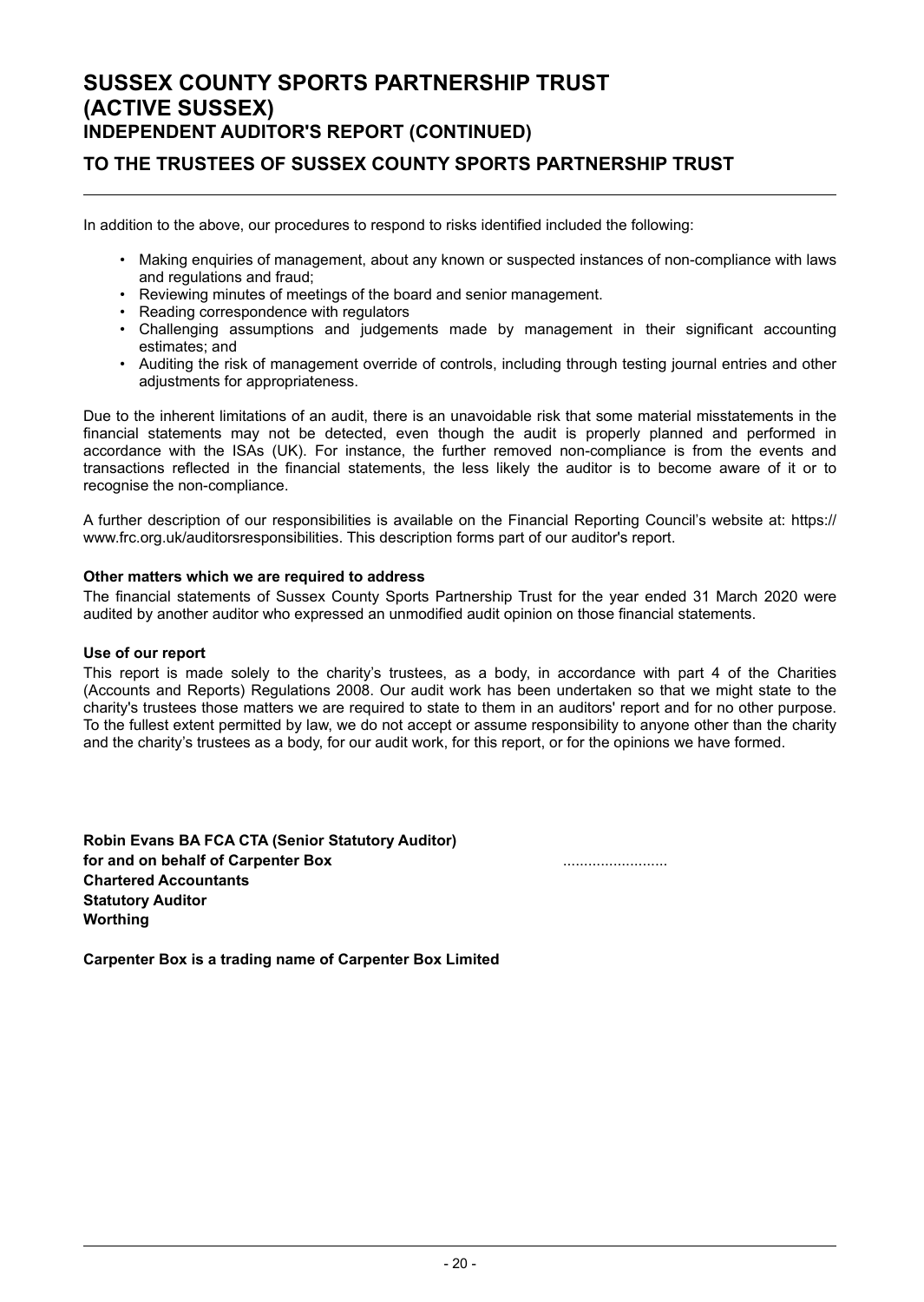# **SUSSEX COUNTY SPORTS PARTNERSHIP TRUST (ACTIVE SUSSEX) STATEMENT OF FINANCIAL ACTIVITIES INCLUDING INCOME AND EXPENDITURE ACCOUNT**

# *FOR THE YEAR ENDED 31 MARCH 2021*

|                                                                                                  |                | funds<br>General | <b>Unrestricted Unrestricted</b><br>funds<br><b>Designated</b> | <b>Restricted</b><br>funds | <b>Total</b> | Total   |
|--------------------------------------------------------------------------------------------------|----------------|------------------|----------------------------------------------------------------|----------------------------|--------------|---------|
|                                                                                                  |                | 2021             | 2021                                                           | 2021                       | 2021         | 2020    |
|                                                                                                  | <b>Notes</b>   | £                | £                                                              | £                          | £            | £       |
| Income from:                                                                                     |                |                  |                                                                |                            |              |         |
| Donations and legacies                                                                           | 3              |                  |                                                                | 340,449                    | 340,449      | 342,160 |
| Charitable activities                                                                            | 5              |                  |                                                                | 654,092                    | 654,092      | 359,950 |
| Activities for generating funds                                                                  | 4              | 920              | 13,059                                                         |                            | 13,979       | 41,310  |
| Investments                                                                                      | 6              | 560              |                                                                |                            | 560          | 1,495   |
| <b>Total income</b>                                                                              |                | 1,480            | 13,059                                                         | 994,541                    | 1,009,080    | 744,915 |
| <b>Expenditure on:</b><br><b>Charitable activities</b><br>The development of sport in            |                |                  |                                                                |                            |              |         |
| Sussex                                                                                           | $\overline{7}$ |                  | 241                                                            | 835,886                    | 836,127      | 711,547 |
| Total charitable expenditure                                                                     |                |                  | 241                                                            | 835,886                    | 836,127      | 711,547 |
| Net incoming resources before<br>transfers                                                       |                | 1,480            | 12,818                                                         | 158,655                    | 172,953      | 33,368  |
| Gross transfers between funds                                                                    |                | 27,594           | (27, 594)                                                      |                            |              |         |
| Net income for the year/<br><b>Net incoming resources</b>                                        |                | 29,074           | (14, 776)                                                      | 158,655                    | 172,953      | 33,368  |
| Other recognised gains and losses<br>Actuarial (loss)/gain on defined<br>benefit pension schemes |                | (236,000)        |                                                                |                            | (236,000)    | 198,000 |
|                                                                                                  |                |                  |                                                                |                            |              |         |
| Net movement in funds                                                                            |                | (206, 926)       | (14, 776)                                                      | 158,655                    | (63, 047)    | 231,368 |
| Fund balances at 1 April 2020 (as<br>restated)                                                   |                | 174,800          | 103,090                                                        | 347,984                    | 625,874      | 394,506 |
| Fund balances at 31 March 2021                                                                   |                | (32, 126)        | 88,314                                                         | 506,639                    | 562,827      | 625,874 |
|                                                                                                  |                |                  |                                                                |                            |              |         |

The statement of financial activities includes all gains and losses recognised in the year.

All income and expenditure derive from continuing activities.

The statement of financial activities also complies with the requirements for an income and expenditure account under the Companies Act 2006.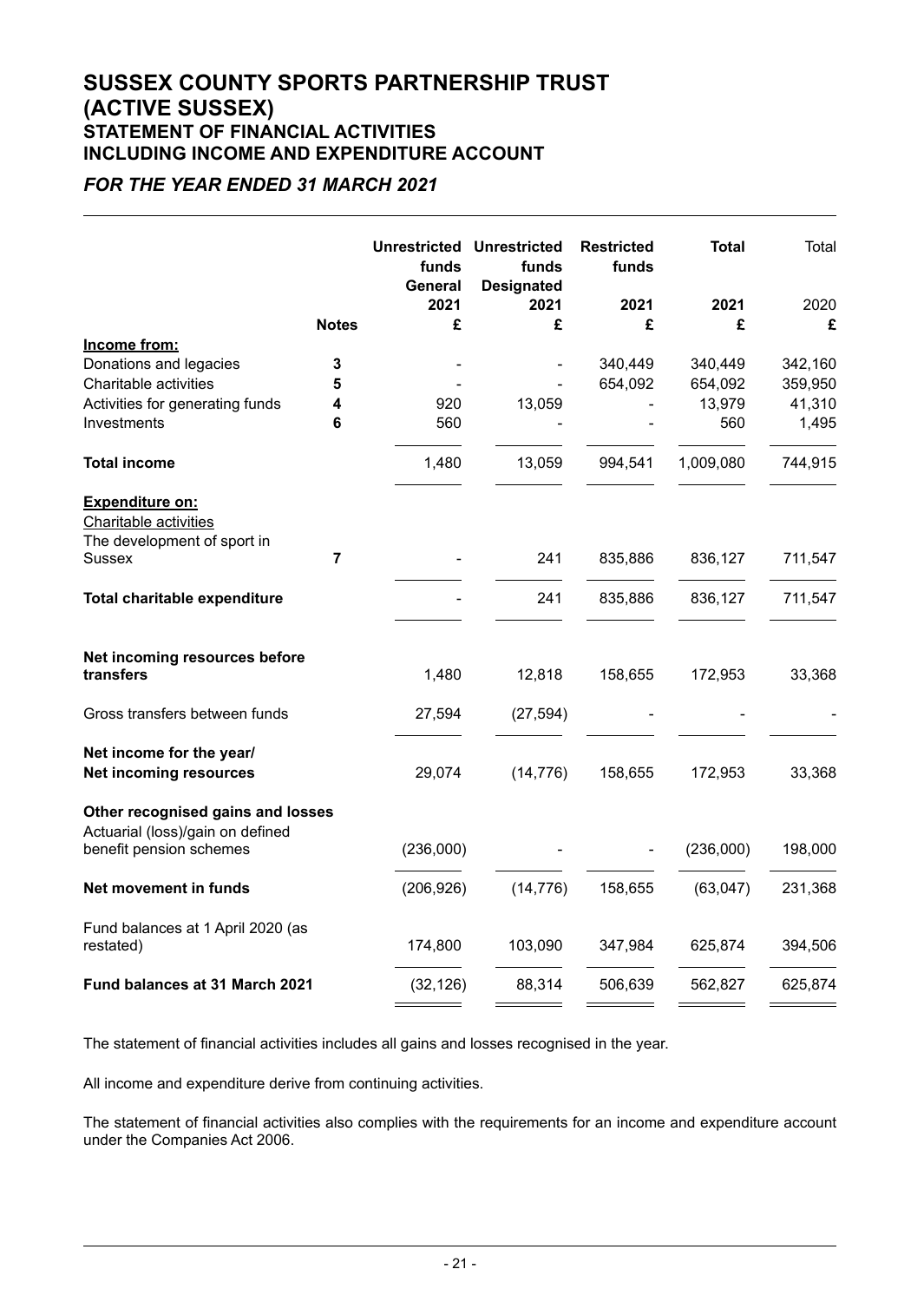# **SUSSEX COUNTY SPORTS PARTNERSHIP TRUST (ACTIVE SUSSEX) BALANCE SHEET**

# *AS AT 31 MARCH 2021*

|                                                          |              |            | 2021      |                  | 2020     |
|----------------------------------------------------------|--------------|------------|-----------|------------------|----------|
|                                                          | <b>Notes</b> | £          | £         | as restated<br>£ | £        |
| <b>Fixed assets</b>                                      | 12           |            |           |                  |          |
| Tangible assets                                          |              |            |           |                  |          |
| <b>Current assets</b>                                    |              |            |           |                  |          |
| <b>Debtors</b>                                           | 13           | 8,614      |           | 8,560            |          |
| Cash at bank and in hand                                 |              | 1,009,369  |           | 808,947          |          |
|                                                          |              | 1,017,983  |           | 817,507          |          |
| <b>Creditors: amounts falling due within</b><br>one year | 14           | (122, 156) |           | (94, 633)        |          |
| Net current assets                                       |              |            | 895,827   |                  | 722,874  |
| <b>Provisions for liabilities</b>                        | 15           |            | (333,000) |                  | (97,000) |
| <b>Net assets</b>                                        |              |            | 562,827   |                  | 625,874  |
| <b>Income funds</b>                                      |              |            |           |                  |          |
| <b>Restricted funds</b>                                  | 17           |            | 506,639   |                  | 347,984  |
| Unrestricted funds                                       |              |            |           |                  |          |
| Designated funds                                         | 18           | 88,314     |           | 103,090          |          |
| General unrestricted funds                               |              | 300,874    |           | 271,800          |          |
| Pension reserve                                          | 16           | (333,000)  |           | (97,000)         |          |
|                                                          |              |            | 56,188    |                  | 277,890  |
|                                                          |              |            | 562,827   |                  | 625,874  |
|                                                          |              |            |           |                  |          |

The financial statements were approved by the Trustees on .........................

.............................. Mrs S J M Maurel

**Trustee**

**Company Registration No. 06166961**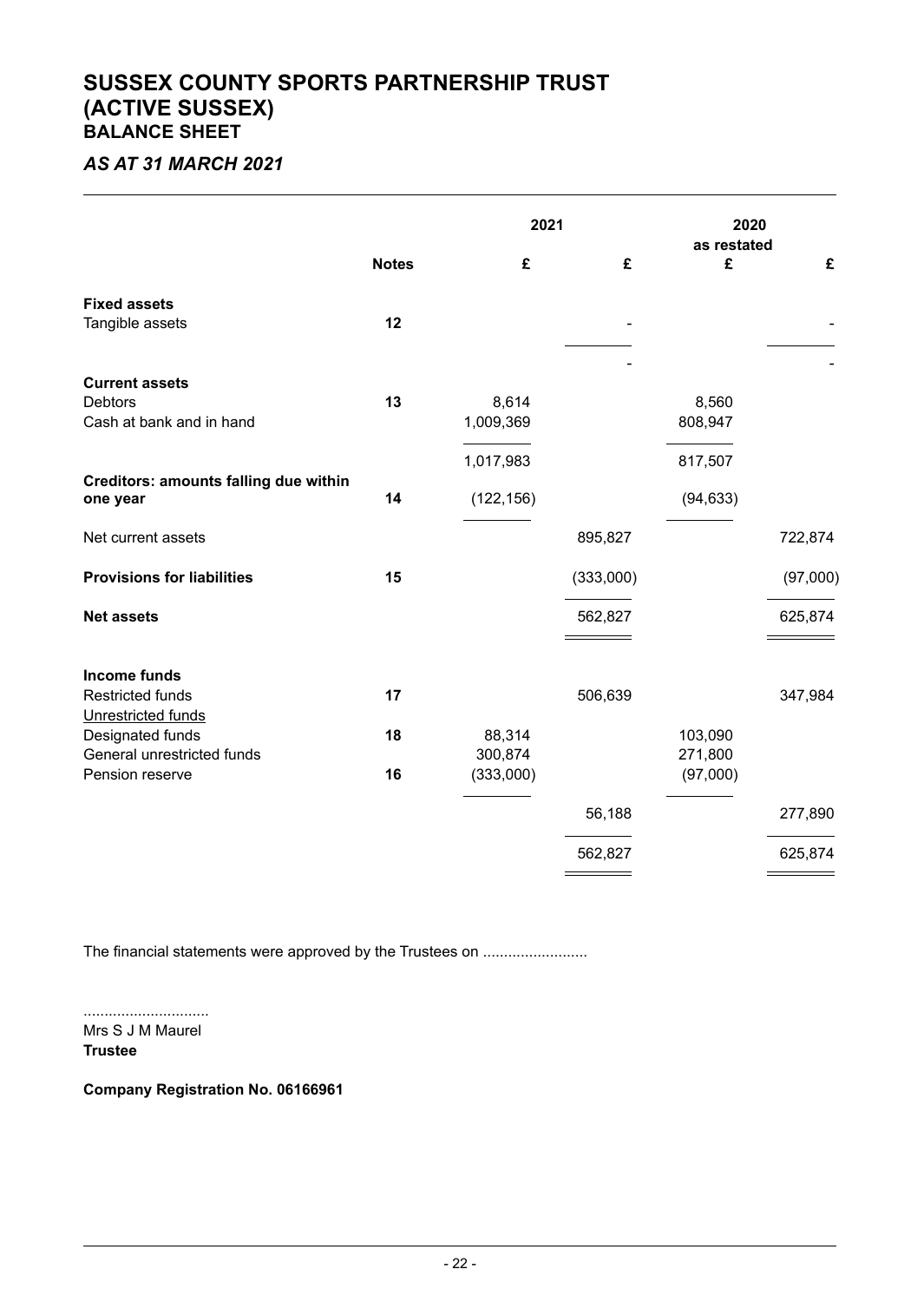# **SUSSEX COUNTY SPORTS PARTNERSHIP TRUST (ACTIVE SUSSEX) STATEMENT OF CASH FLOWS**

# *FOR THE YEAR ENDED 31 MARCH 2021*

|                                           |                                                                      |           | 2020                            |         |
|-------------------------------------------|----------------------------------------------------------------------|-----------|---------------------------------|---------|
|                                           |                                                                      |           |                                 | £       |
|                                           |                                                                      |           |                                 |         |
|                                           |                                                                      |           |                                 | 62,710  |
|                                           |                                                                      |           |                                 |         |
|                                           | 560                                                                  |           | 1,495                           |         |
|                                           |                                                                      |           |                                 |         |
|                                           |                                                                      | 560       |                                 | 1,495   |
|                                           |                                                                      |           |                                 |         |
|                                           |                                                                      |           |                                 |         |
| Net increase in cash and cash equivalents |                                                                      | 200,422   |                                 | 64,205  |
|                                           |                                                                      |           |                                 | 744,742 |
|                                           |                                                                      |           |                                 |         |
| Cash and cash equivalents at end of year  |                                                                      | 1,009,369 |                                 | 808,947 |
|                                           | <b>Notes</b><br>23<br>Cash and cash equivalents at beginning of year | £         | 2021<br>£<br>199,862<br>808,947 | £       |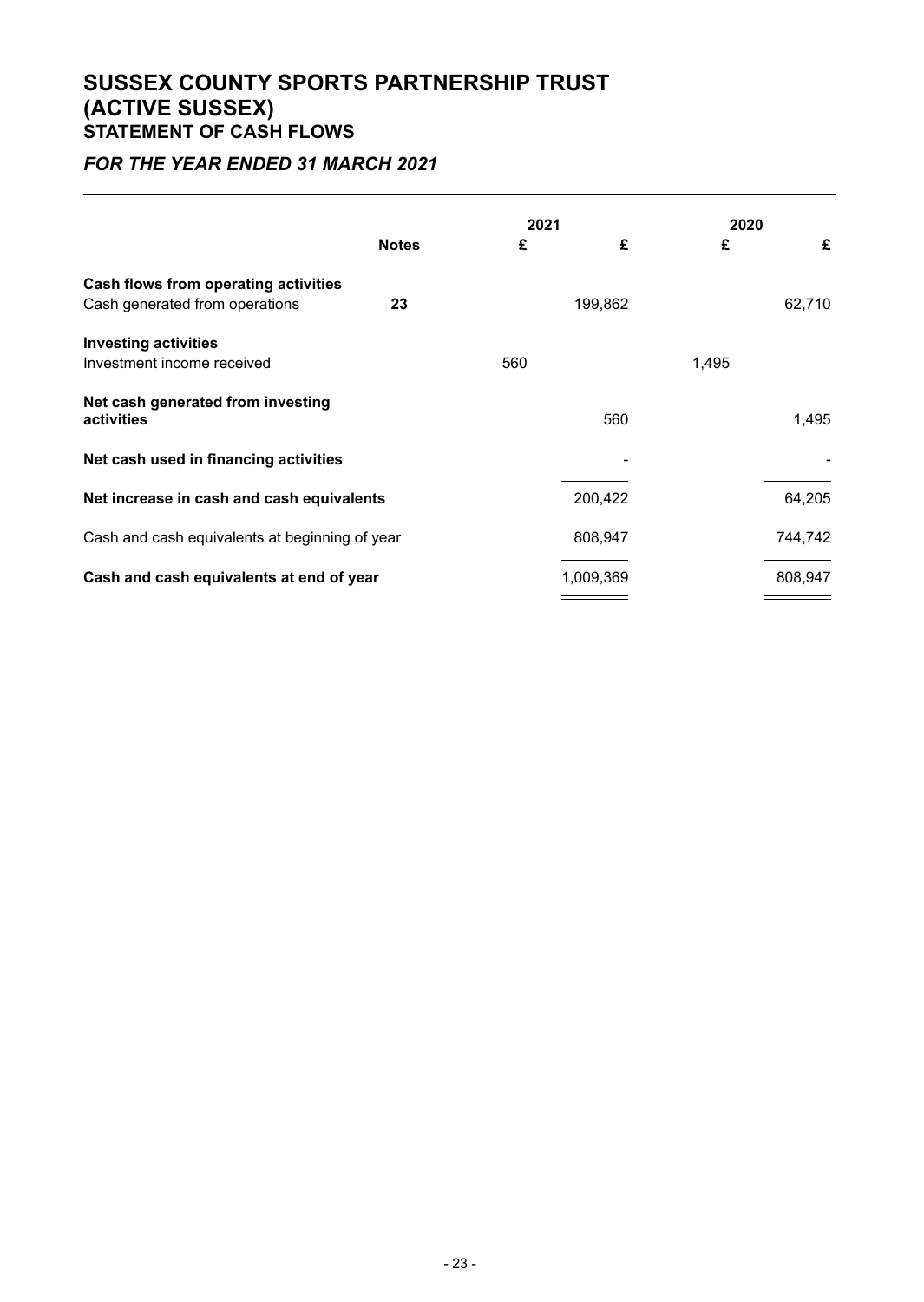# *FOR THE YEAR ENDED 31 MARCH 2021*

#### **1 Accounting policies**

#### **Charity information**

Sussex County Sports Partnership Trust is a charitable company limited by guarantee incorporated in England and Wales. The registered office is University of Brighton Sports Centre, Falmer Campus, Brighton, East Sussex, BN1 9PH.

The company is limited by guarantee, not having a share capital and consequently the liability of members is limited, subject to an undertaking by each member to contribute to the net assets or liabilities of the company on winding up such amounts as may be required not exceeding £1.

#### **1.1 Accounting convention**

The financial statements have been prepared in accordance with the trust's, the Companies Act 2006 and "Accounting and Reporting by Charities: Statement of Recommended Practice applicable to charities preparing their accounts in accordance with the Financial Reporting Standard applicable in the UK and Republic of Ireland (FRS 102) (effective 1 January 2019)". The trust is a Public Benefit Entity as defined by FRS 102.

The financial statements are prepared in sterling, which is the functional currency of the trust. Monetary amounts in these financial statements are rounded to the nearest £1.

The financial statements have been prepared under the historical cost convention. The principal accounting policies adopted are set out below.

#### **1.2 Prior period error**

The financial statements include a restatement for the comparative period which has been made to correct the amount of a transfer made between restricted and unrestricted funds.

#### **1.3 Going concern**

The financial statements have been prepared on a going concern basis. The trustees have considered relevant information, including the annual budget, forecast future cash flows and the impact of subsequent events in making their assessment. The Covid-19 pandemic and the ensuing economic shutdown has had a significant impact on the trust's operations. However, a number of additional grants were received during the year, which have provided a significant boost to income. The charity has still been able to undertake activities and no staff have been furloughed.

Active Sussex is largely funded by an agreement with Sports England 12 June 2018, which continues until 31 March 2022. They have provided informal confirmation that the agreement is expected to continue for a further three years from March 2022, but will be unable to give formal, written confirmation of this until September 2021.

In response to both the Covid-19 pandemic and the expected ongoing funding position with Sports England, the trustees have performed a robust analysis of forecast future cash flows taking into account the potential impact on the business of possible future scenarios arising from these factors. This analysis also considers the effectiveness of available measures to assist in mitigating the impact.

Based on these assessments and having regard to the resources available to the entity, the trustees have concluded that there is no material uncertainty in relation to the appropriateness of continuing to adopt the going concern basis in preparing the annual report and accounts.

#### **1.4 Charitable funds**

Unrestricted funds are available for use at the discretion of the trustees in furtherance of the objectives of the charity.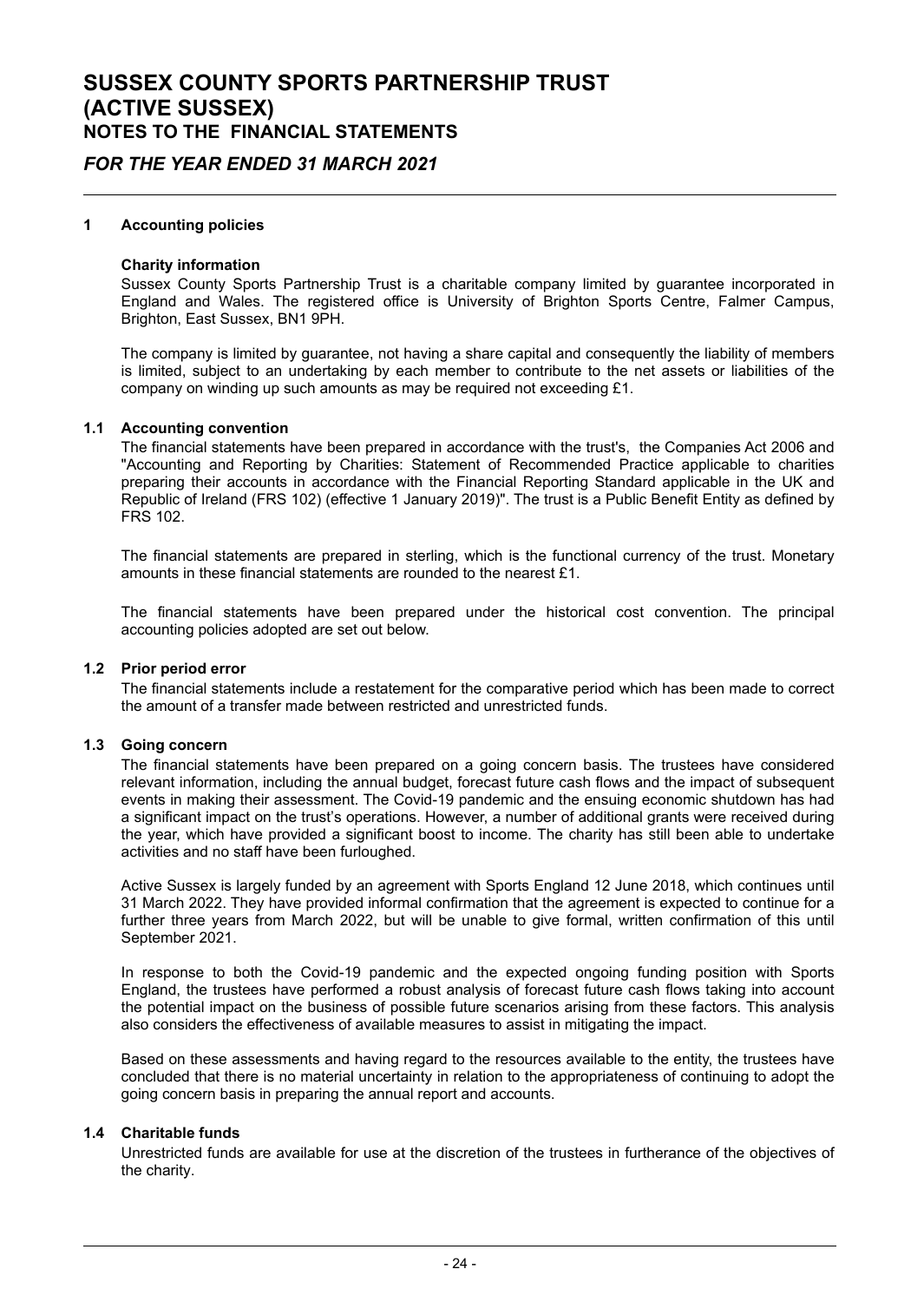# *FOR THE YEAR ENDED 31 MARCH 2021*

#### **1 Accounting policies (Continued)**

Designated funds comprise funds which have been set aside at the discretion of the trustees for specific purposes. The purposes and uses of the designated funds are set out in the notes to the financial statements. A pension reserve is shown separately within unrestricted funds.

Restricted funds are subject to specific conditions by donors as to how they may be used. The purposes and uses of the restricted funds are set out in the notes to the financial statements.

#### **1.5 Income**

Income is recognised when the trust is legally entitled to it after any performance conditions have been met, the amounts can be measured reliably, and it is probable that income will be received.

Donations and legacies are recognised as incoming resources when there is evidence of entitlement, receipt is probable and its amount can be measured reliably.

Income from government and other grants is recognised when the trust has entitlement to the funds, any performance conditions attached to the grants have been met, it is probable that the income will be received and the amount can be measured reliably.

Donated services and facilities are recognised on the basis of the value of the gift to the charity which is the amount the charity would have been willing to pay to obtain the services or facilities on the open market. In accordance with the Charities SORP (FRS 102), the services provided by volunteers are not recognised in the financial statements.

Investment income relates to interest receivable on bank deposits and is recognised in the financial statements when receivable.

#### **1.6 Expenditure**

Expenditure is recognised on an accruals basis when a liability is incurred. Expenditure includes any VAT which cannot be fully recovered and is included within the item of expenditure to which it relates.

Charitable expenditure comprises those costs incurred by the trust in pursuit of its charitable objectives. It includes both direct costs and support costs relating to such activities. Support costs, including salaries, are apportioned on the basis of the time involved on the activity.

Governance costs include those costs associated with meeting the statutory requirements of the trust and include its audit fees and costs linked to strategic management of the trust.

### **1.7 Tangible fixed assets**

Tangible fixed assets are initially measured at cost and subsequently measured at cost or valuation, net of depreciation and any impairment losses.

Depreciation is recognised so as to write off the cost or valuation of assets less their residual values over their useful lives on the following bases:

Computer equipment 3 years straight line

The gain or loss arising on the disposal of an asset is determined as the difference between the sale proceeds and the carrying value of the asset, and is recognised in net income/(expenditure) for the year.

### **1.8 Cash and cash equivalents**

Cash and cash equivalents include cash in hand and deposits held at call with banks. The Trustees seek to use short and medium term deposits where possible to maximise the return on monies held at the bank and to manage cash flow.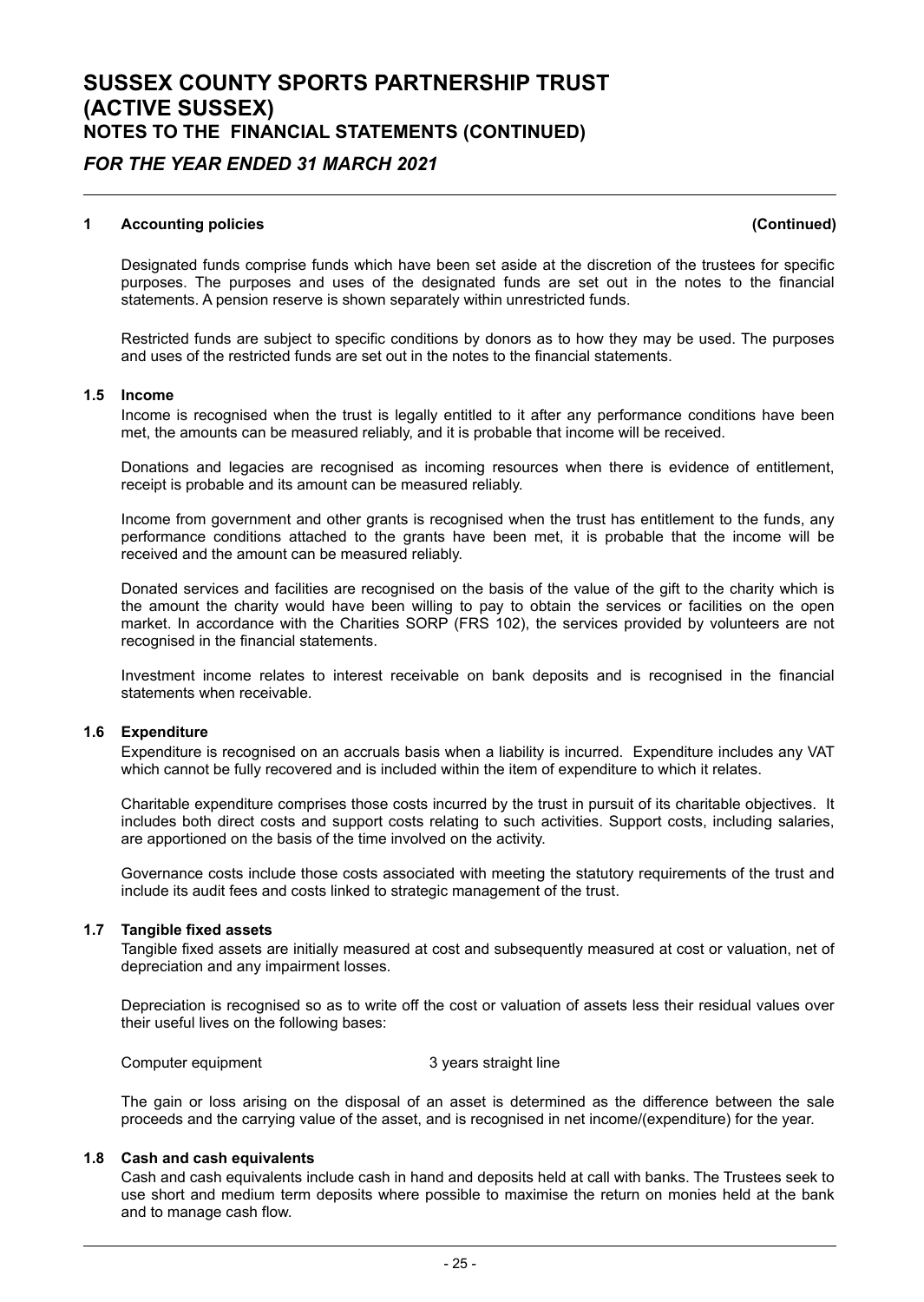# *FOR THE YEAR ENDED 31 MARCH 2021*

### **1 Accounting policies (Continued)**

#### **1.9 Financial instruments**

The trust has elected to apply the provisions of Section 11 'Basic Financial Instruments' and Section 12 'Other Financial Instruments Issues' of FRS 102 to all of its financial instruments.

Financial instruments are recognised in the trust's balance sheet when the trust becomes party to the contractual provisions of the instrument.

Financial assets and liabilities are offset, with the net amounts presented in the financial statements, when there is a legally enforceable right to set off the recognised amounts and there is an intention to settle on a net basis or to realise the asset and settle the liability simultaneously.

The Trust enters into basic financial instruments transactions that result in recognition of financial assets and liabilities like trade and other accounts receivable and payable.

#### **1.10 Employee benefits**

The cost of any unused holiday entitlement is recognised in the period in which the employee's services are received.

#### **1.11 Retirement benefits**

One employee is an active member of LGPS and nine former employees are deferred member of the Local Government Pension Scheme (LGPS) administered by East Sussex County Council. Under the definition of the LGPS is a defined benefit pension scheme and is able to identify the charity's share of assets and liabilities and the requirements of FRS 102, section 28 Employee Benefits, have been followed. The charity's share of the LGPS assets are measured at fair value at each balance sheet date. Liabilities are measured on an actuarial basis using the projected unit method. The net of these two figures is recognised as an asset or liability on the balance sheet. Any movements in the asset or liability between balance sheet dates is reflected in the statement of financial activities.

#### **1.12 Leases**

Rentals payable under operating leases, including any lease incentives received, are charged as an expense on a straight line basis over the term of the relevant lease.

#### **2 Critical accounting estimates and judgements**

In the application of the trust's accounting policies, the trustees are required to make judgements, estimates and assumptions about the carrying amount of assets and liabilities that are not readily apparent from other sources. The estimates and associated assumptions are based on historical experience and other factors that are considered to be relevant. Actual results may differ from these estimates.

The estimates and underlying assumptions are reviewed on an ongoing basis. Revisions to accounting estimates are recognised in the period in which the estimate is revised where the revision affects only that period, or in the period of the revision and future periods where the revision affects both current and future periods.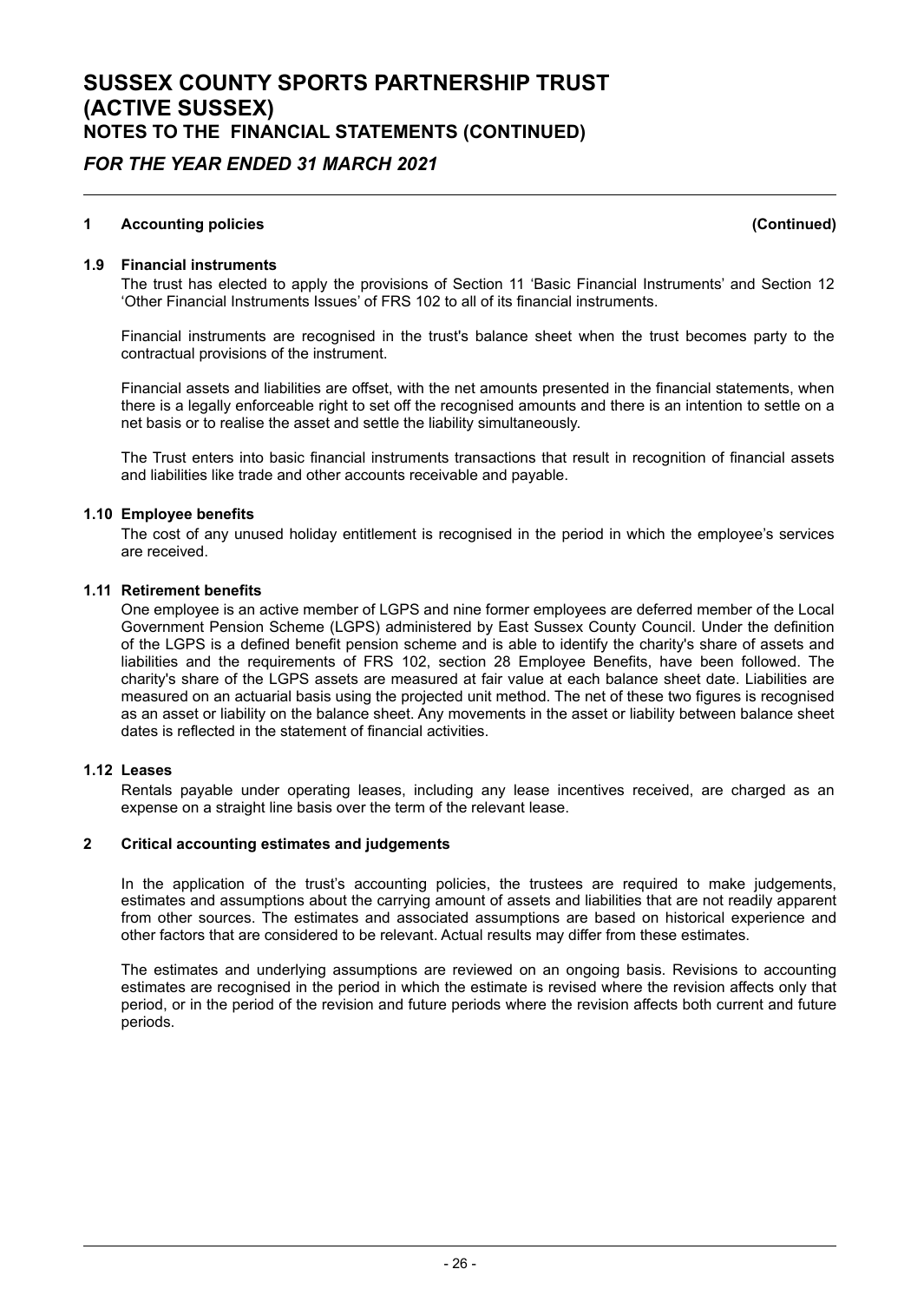# *FOR THE YEAR ENDED 31 MARCH 2021*

# **2 Critical accounting estimates and judgements (Continued)**

### **Key sources of estimation uncertainty**

#### **Local Government Pension Scheme**

The present value of the Local Government Pension Scheme defined benefit liability depends upon a number of factors that are determined on an actuarial basis using a variety of assumptions, including the discount rate. Any changes in these assumptions, which are disclosed in note 16, will impact the carrying amount of the pension liability. Furthermore a roll forward approach which projects results from the latest full actuarial valuation performed at 31 March 2019 has been used by the actuary in valuing the pensions liability at 31 March 2021. Any differences between the figures derived from the roll forward approach and a full actuarial valuation would impact on the carrying amount of the pension liability.

### **3 Donations and legacies**

|                                                                | funds<br>General | Unrestricted Unrestricted<br>funds<br><b>Designated</b> | <b>Restricted</b><br>funds | <b>Total</b> | Total   |
|----------------------------------------------------------------|------------------|---------------------------------------------------------|----------------------------|--------------|---------|
|                                                                | 2021             | 2021                                                    | 2021                       | 2021         | 2020    |
|                                                                | £                | £                                                       | £                          | £            | £       |
| Donations and gifts<br>Grants receivable for core activities - |                  |                                                         |                            |              | 1,712   |
| Sport England                                                  |                  | ٠.                                                      | 340.449                    | 340,449      | 340,448 |
|                                                                |                  |                                                         |                            |              |         |
|                                                                |                  |                                                         | 340,449                    | 340,449      | 342,160 |
|                                                                |                  |                                                         |                            |              |         |

Donations and gifts of £nil (2020: £1,712) were designated. Grants receivable of £340,449 (2020: £340,448) were restricted.

Grants received from Sports England that were unspent at the reporting date have not been deferred as as Sports England have not requested repayment of these funds.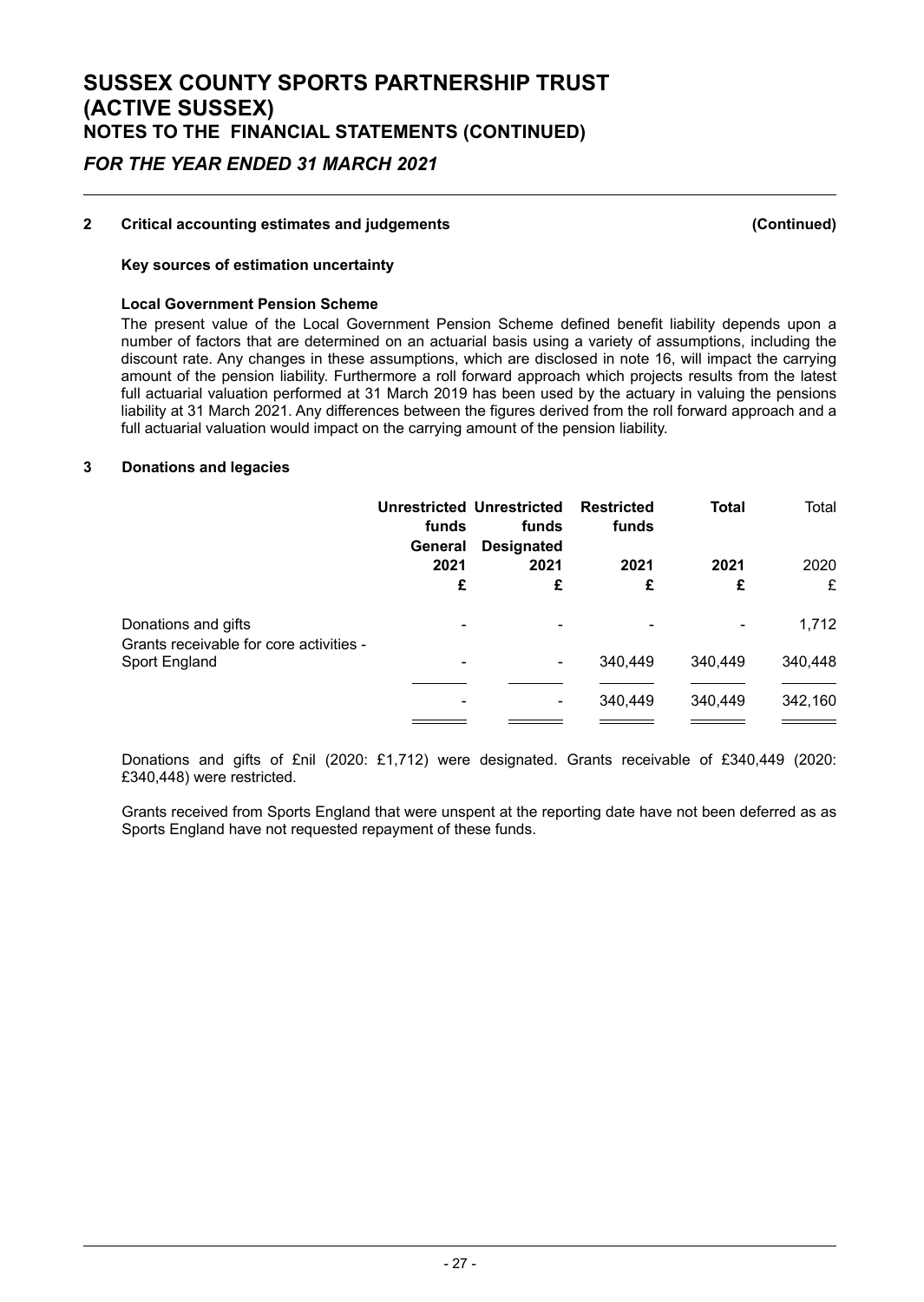*FOR THE YEAR ENDED 31 MARCH 2021*

# **4 Activities for generating funds**

|                                    | funds | <b>Unrestricted Unrestricted</b><br>funds<br><b>General Designated</b> | <b>Restricted</b><br>funds | <b>Total</b> | Total  |
|------------------------------------|-------|------------------------------------------------------------------------|----------------------------|--------------|--------|
|                                    | 2021  | 2021                                                                   | 2021                       | 2021         | 2020   |
|                                    | £     | £                                                                      | £                          | £            | £      |
| Event tickets                      | 750   |                                                                        |                            | 750          | 8,780  |
| Shop income                        |       | 1,200                                                                  |                            | 1,200        |        |
| Letting and licensing arrangements | ۰     | 3,024                                                                  |                            | 3,024        |        |
| Sponsorships                       |       |                                                                        |                            |              | 18,000 |
| Other fundraising activites        | 170   | 8,835                                                                  |                            | 9,005        | 14,530 |
|                                    | 920   | 13,059                                                                 |                            | 13,979       | 41,310 |
|                                    |       |                                                                        |                            |              |        |

Income from events tickets of £750 (2020: £2,765) were unrestricted and £nil (2020: £6,015) were designated. There was no restricted income from the sale of event tickets in the current or comparative period.

Income from sponsorships of £nil (2020: £nil) were unrestricted and £nil (2020: £18,000) were designated. There was no restricted income from sponsorships in the current or comparative period.

Income from other fundraising activities of £170 (2020: £2,502) were unrestricted, £8,835 (2020: £3,695) were designated and £nil (2020: £8,333) were restricted.

# **5 Charitable activities**

|                                    | 2021    | 2020    |
|------------------------------------|---------|---------|
|                                    | £       | £       |
| The development of sport in Sussex | 654,092 | 359,950 |
|                                    |         |         |
| Analysis by fund                   |         |         |
| Unrestricted funds - General       |         | 2,750   |
| Unrestricted funds - Designated    |         | 10,119  |
| <b>Restricted funds</b>            | 654,092 | 347,081 |
|                                    |         |         |

Included within income relating to the development of sport in Sussex are restricted grants of £654,092 (2020: £355,950) from Sports England and £nil (2020: £4,000) from English Schools Football Association.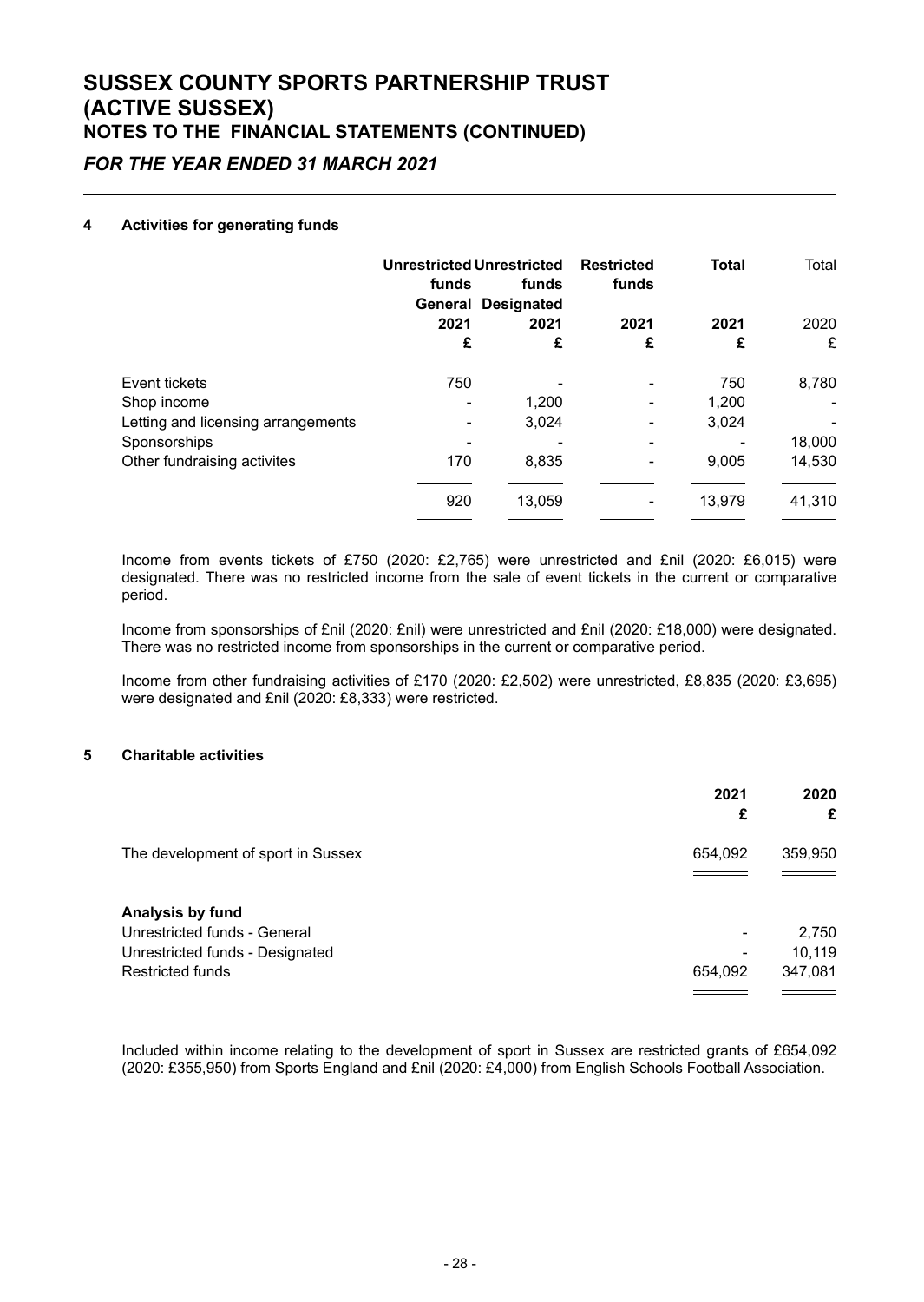# *FOR THE YEAR ENDED 31 MARCH 2021*

### **6 Investments**

|                     | Unrestricted Unrestricted Restricted<br>funds | funds<br><b>General Designated</b> | funds | <b>Total</b> | Total     |
|---------------------|-----------------------------------------------|------------------------------------|-------|--------------|-----------|
|                     | 2021<br>£                                     | 2021<br>£                          | 2021  | 2021<br>£    | 2020<br>£ |
| Interest receivable | 560                                           | ۰                                  | ۰     | 560          | 1,495     |

Interest receivable of £560 (2020: £1,495) was unrestricted. There was no designated or restricted interest receivable in the current or comparative period.

### **7 Charitable activities**

|                                          | 2021<br>£ | 2020<br>£ |
|------------------------------------------|-----------|-----------|
|                                          |           |           |
| Staff costs                              | 383,461   | 388,274   |
| Other costs                              | 119,180   | 161,700   |
|                                          | 502,641   | 549,974   |
| Grant funding of activities (see note 8) | 272,407   | 97,387    |
| Share of support costs (see note 9)      | 52,169    | 52,043    |
| Share of governance costs (see note 9)   | 8,910     | 12,143    |
|                                          | 836,127   | 711,547   |
|                                          |           |           |
| Analysis by fund                         |           |           |
| Unrestricted funds - General             |           | 11,832    |
| Unrestricted funds - Designated          | 241       | 60,576    |
| <b>Restricted funds</b>                  | 835,886   | 639,139   |
|                                          | 836,127   | 711,547   |
|                                          |           |           |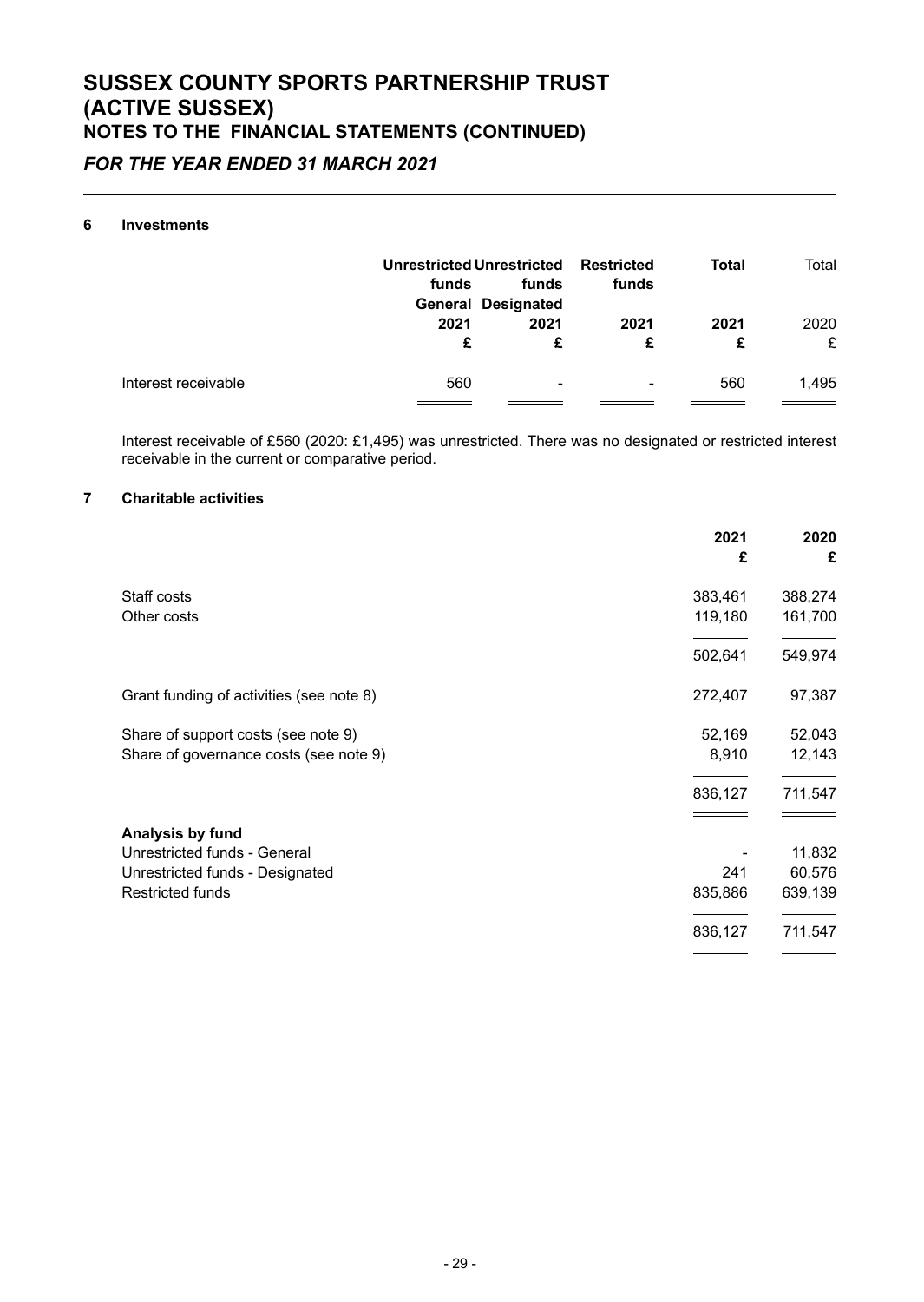*FOR THE YEAR ENDED 31 MARCH 2021*

### **8 Grants payable**

| 2021                                                                     | 2020   |
|--------------------------------------------------------------------------|--------|
| Grants to institutions:<br>The development of sport in Sussex<br>272.407 | 97.387 |

The institutions that grants have been provided to consist of registered charities, community and amateur sports clubs, leisure centres and other sporting institutions. There were no grants made to individuals in the current or comparative period.

### **9 Support costs**

|                                    | <b>Support Governance</b> |       | 2021   |        | Support Governance | 2020   |  |
|------------------------------------|---------------------------|-------|--------|--------|--------------------|--------|--|
|                                    | costs                     | costs |        | costs  | costs              |        |  |
|                                    | £                         | £     | £      | £      | £                  | £      |  |
| Staff costs<br>Rent: University of | 45,102                    | -     | 45,102 | 29,225 |                    | 29,225 |  |
| <b>Brighton</b>                    | 2,975                     |       | 2,975  | 16,983 |                    | 16,983 |  |
| Insurance<br>LGPS Performance      | 4,092                     | ۰     | 4,092  | 776    |                    | 776    |  |
| <b>Bond</b>                        |                           |       |        | 5,059  |                    | 5,059  |  |
| Accountancy services               |                           | 8,910 | 8,910  |        | 9,000              | 9,000  |  |
| Legal fees                         |                           |       |        |        | 3,143              | 3,143  |  |
|                                    | 52,169                    | 8,910 | 61,079 | 52,043 | 12,143             | 64,186 |  |
| Analysed between                   |                           |       |        |        |                    |        |  |
| Charitable activities              | 52,169                    | 8,910 | 61,079 | 52,043 | 12,143             | 64,186 |  |
|                                    |                           |       |        |        |                    |        |  |

Governance costs includes amounts payable to the auditors of £6,640 (2020: £8,225) for audit and financial statement preparation.

### **10 Trustees**

None of the trustees (or any persons connected with them) received any remuneration or benefits from the trust during the year. No trustee expenses have been incurred.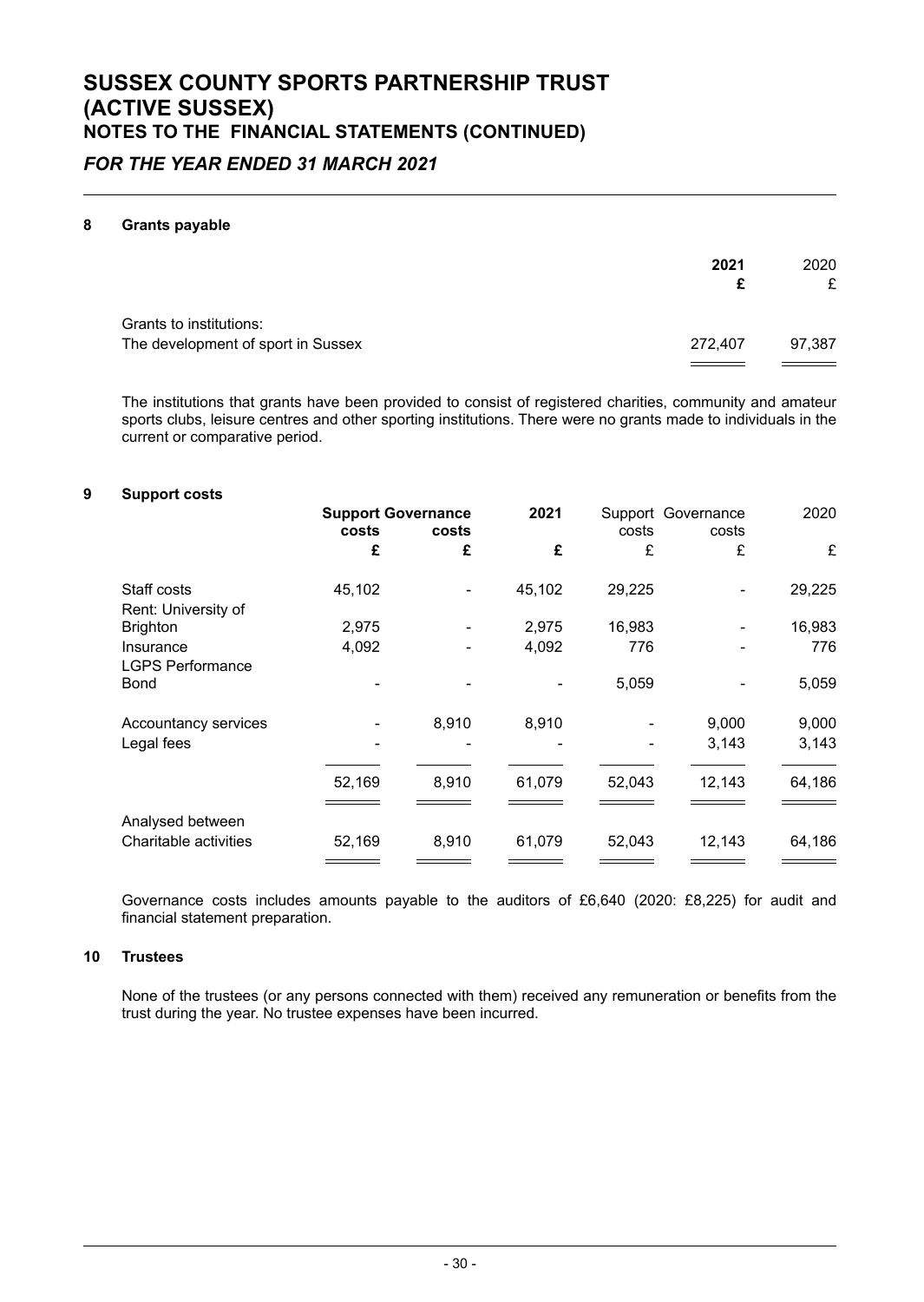# **SUSSEX COUNTY SPORTS PARTNERSHIP TRUST (ACTIVE SUSSEX) NOTES TO THE FINANCIAL STATEMENTS (CONTINUED)** *FOR THE YEAR ENDED 31 MARCH 2021*

### **11 Employees**

The average monthly number of employees during the year was:

|                                                                             | 2021<br><b>Number</b> | 2020<br><b>Number</b>     |
|-----------------------------------------------------------------------------|-----------------------|---------------------------|
| Sports development                                                          | 11                    | 11                        |
| Administration                                                              | 1                     | 1                         |
| Total                                                                       | 12                    | 12                        |
| <b>Employment costs</b>                                                     | 2021                  | 2020                      |
|                                                                             | £                     | £                         |
| Wages and salaries                                                          | 361,784               | 349,157                   |
| Social security costs                                                       | 31,170                | 29,977                    |
| Other pension costs                                                         | 35,609                | 38,365                    |
|                                                                             | 428,563               | 417,499                   |
| The number of employees whose annual remuneration was £60,000 or more were: |                       |                           |
|                                                                             | 2021                  | 2020                      |
|                                                                             | <b>Number</b>         | <b>Number</b>             |
| £60,001 - £70,000                                                           |                       | 1                         |
| 12<br><b>Tangible fixed assets</b>                                          |                       |                           |
|                                                                             |                       | <b>Computer equipment</b> |
| Cost                                                                        |                       | £                         |
| At 1 April 2020                                                             |                       | 12,728                    |
| At 31 March 2021                                                            |                       | 12,728                    |
| <b>Depreciation and impairment</b><br>At 1 April 2020                       |                       | 12,728                    |
|                                                                             |                       |                           |
| At 31 March 2021                                                            |                       | 12,728                    |
| <b>Carrying amount</b><br>At 31 March 2021                                  |                       |                           |
| At 31 March 2020                                                            |                       |                           |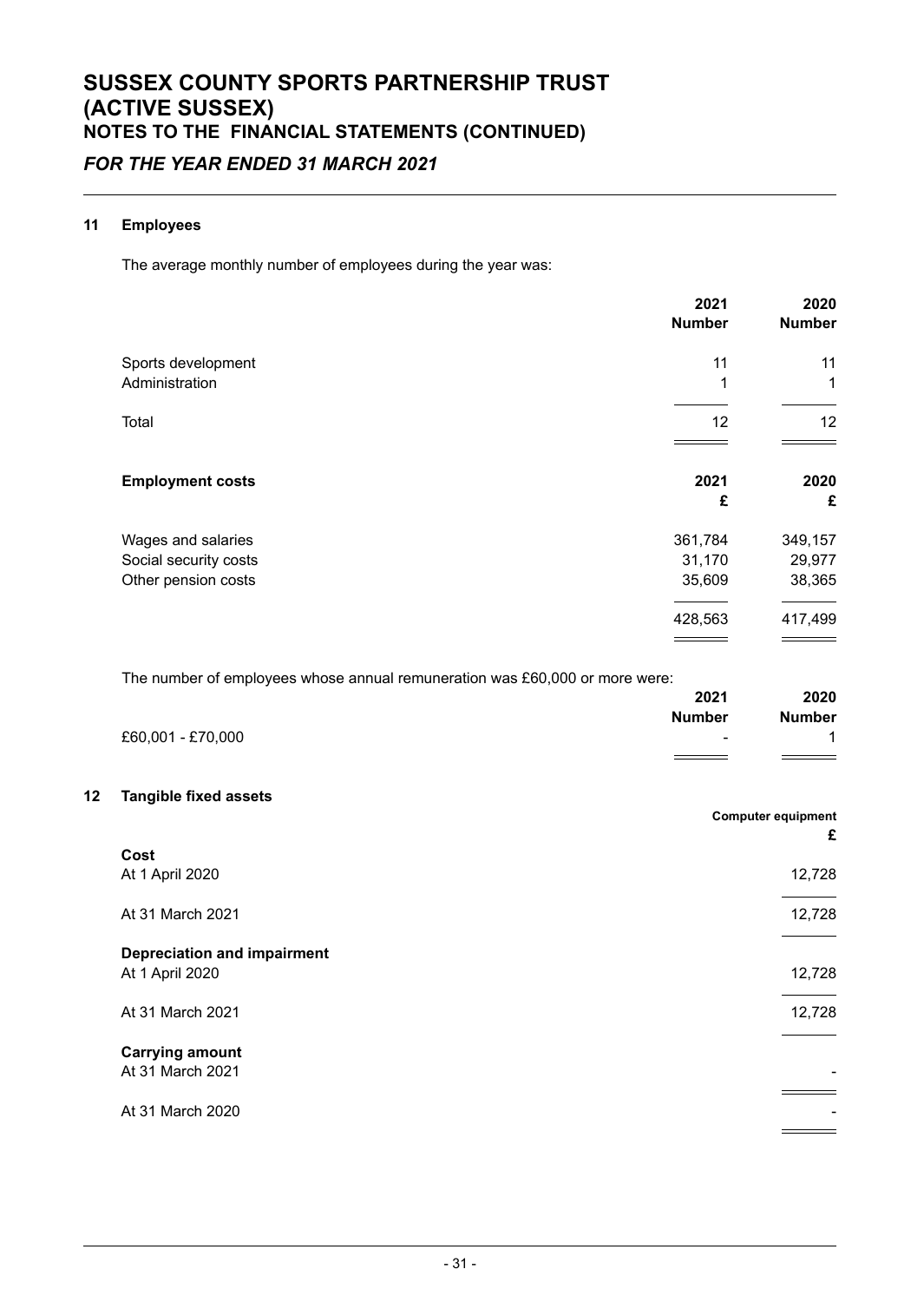# *FOR THE YEAR ENDED 31 MARCH 2021*

# **13 Debtors**

|    |                                                | 2021    | 2020   |
|----|------------------------------------------------|---------|--------|
|    | Amounts falling due within one year:           | £       | £      |
|    | Trade debtors                                  | 2,228   | 1,677  |
|    | Prepayments and accrued income                 | 6,386   | 6,883  |
|    |                                                | 8,614   | 8,560  |
| 14 | Creditors: amounts falling due within one year |         |        |
|    |                                                | 2021    | 2020   |
|    |                                                | £       | £      |
|    | Other taxation and social security             | 14,777  | 16,582 |
|    | Trade creditors                                | 15,393  | 4,614  |
|    | Other creditors                                | 387     | 605    |
|    | Accruals and deferred income                   | 91,599  | 72,832 |
|    |                                                | 122,156 | 94,633 |
|    |                                                |         |        |

Deferred income brought forward of £38,922 was released to the statement of financial activities during the year. No deferred income was carried forward at the reporting date.

# **15 Provisions for liabilities 2021 2020 Notes £ £** Retirement benefit obligations **16** 333,000 97,000 333,000 97,000

# **16 Retirement benefit schemes**

# **Defined contribution schemes**

The trust operates a defined contribution pension scheme for all qualifying employees. The assets of the scheme are held separately from those of the trust in an independently administered fund.

The charge to profit or loss in respect of defined contribution schemes was £35,609 (2020 - £38,365). These costs have been allocated to restricted funds.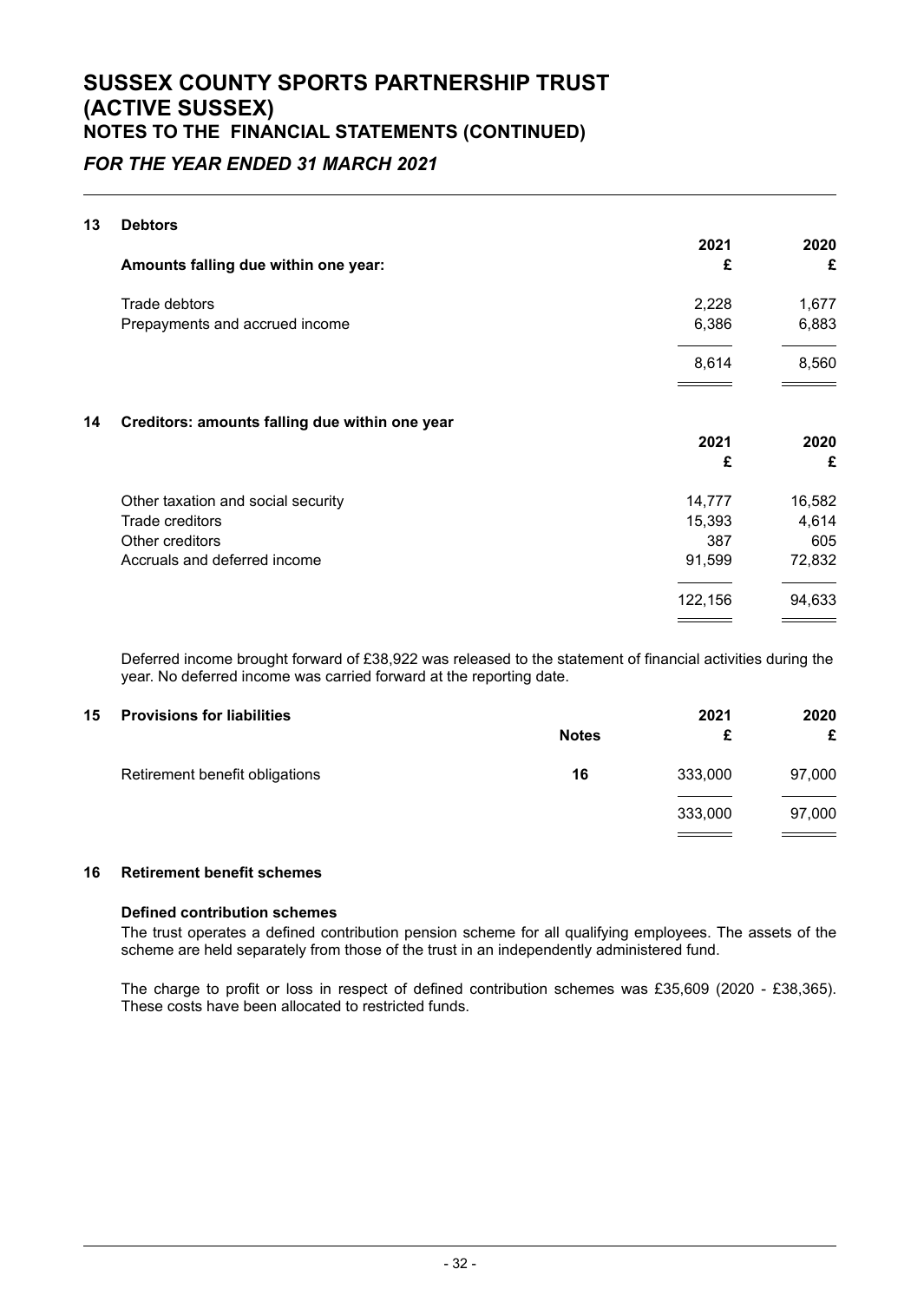# *FOR THE YEAR ENDED 31 MARCH 2021*

### **16 Retirement benefit schemes (Continued)**

**Defined benefit schemes**

The Local Government Pension Scheme (LGPS) is a funded defined benefit pension scheme, with the assets held in separate trustee-administered funds. One employee is an active member of the LGPS and nine former employees are deferred members of the LGPS administered by East Sussex County Council.

The agreed contribution rates for future years are 17.7% for employers and 9.9% for employees.

The most recent actuarial valuations of plan assets and the present value of the defined benefit obligation were carried out at 31 March 2019. This has been used by the actuary in valuing the pensions liability at 31 March 2021. The present value of the defined benefit obligation, the related current service cost and past service cost were measured using the projected unit credit method.

As disclosed in the trustees report, the University of Brighton has provided a guarantee for the liabilities that existed prior to the transfer of business to the trust as at 1 January 2008. The Subsumption Agreement was executed in January 2021

#### *Key assumptions*

|                                                            | 2021         | 2020         |
|------------------------------------------------------------|--------------|--------------|
|                                                            | %            | $\%$         |
| Discount rate                                              | 2.05         | 2.3          |
| Expected rate of increase of pensions in payment           | 2.85         | 1.8          |
| Expected rate of salary increases                          | 2.85         | 1.8          |
|                                                            |              |              |
| Mortality assumptions                                      |              |              |
| The assumed life expectations on retirement at age 65 are: |              |              |
|                                                            | 2021         | 2020         |
|                                                            | <b>Years</b> | <b>Years</b> |
| Retiring today                                             |              |              |
| - Males                                                    | 21.1         | 21.6         |
| - Females                                                  | 23.7         | 23.9         |
|                                                            |              |              |
| Retiring in 20 years                                       |              |              |
| - Males                                                    | 21.9         | 22.5         |
| - Females                                                  | 25.0         | 25.3         |
|                                                            |              |              |
| Amounts recognised in the profit and loss account:         |              |              |
|                                                            | 2021         | 2020         |
|                                                            | £            | £            |
| Current service cost                                       | 16,000       | 27,000       |
| Net interest on defined benefit liability/(asset)          | 2,000        | 7,000        |
| <b>Total costs</b>                                         | 18,000       | 34,000       |
|                                                            |              |              |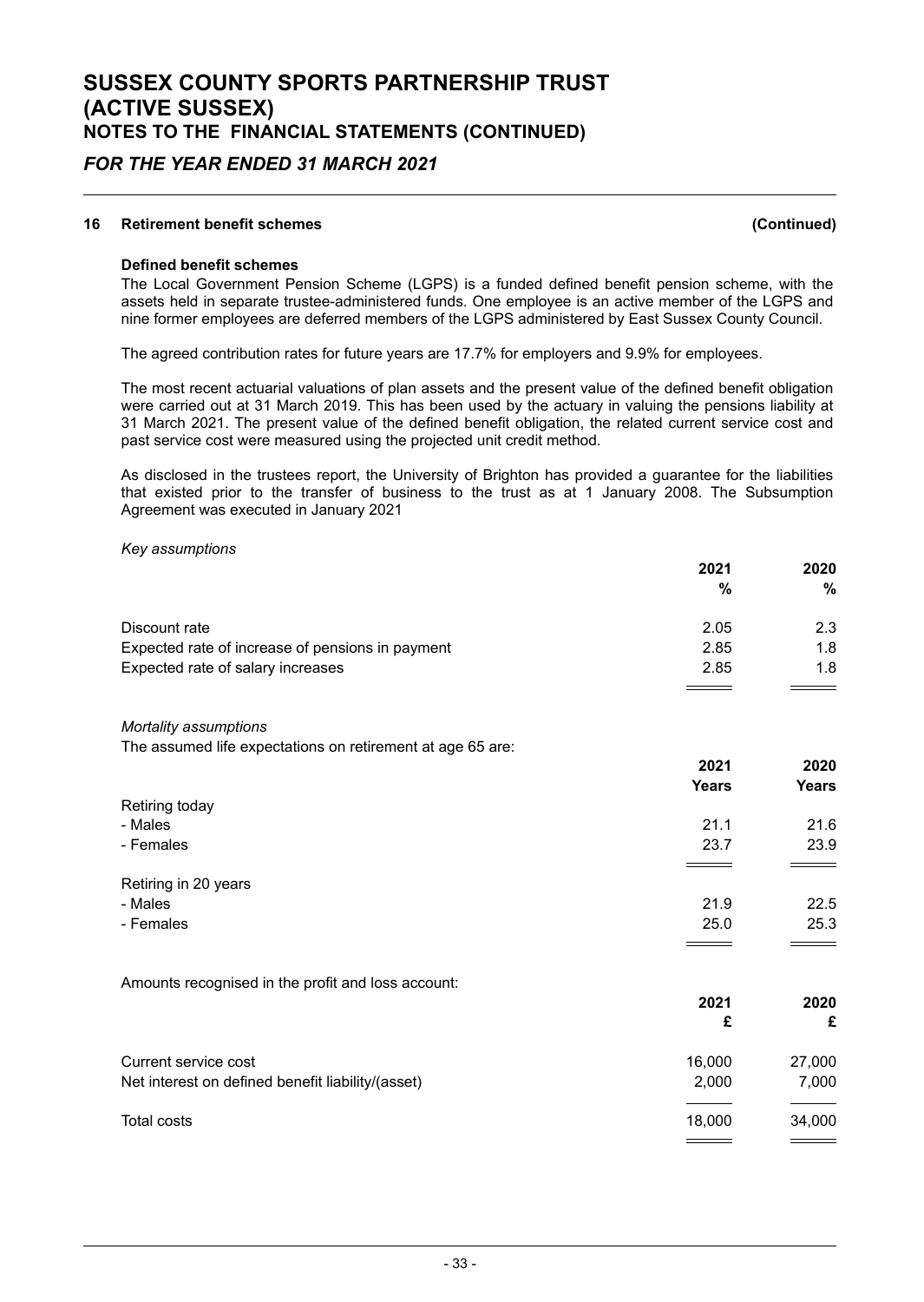# *FOR THE YEAR ENDED 31 MARCH 2021*

| 16 | <b>Retirement benefit schemes</b>                                                                                                              |                          | (Continued)                                       |
|----|------------------------------------------------------------------------------------------------------------------------------------------------|--------------------------|---------------------------------------------------|
|    | Amounts taken to other comprehensive income:                                                                                                   | 2021<br>£                | 2020<br>£                                         |
|    | Actual return on scheme assets<br>Less: calculated interest element                                                                            | (257,000)<br>28,000      | 116,000<br>33,000                                 |
|    | Return on scheme assets excluding interest income<br>Actuarial changes related to obligations                                                  | (229,000)<br>456,000     | 149,000<br>(368,000)                              |
|    | The amounts included in the balance sheet arising from the trust's<br>obligations in respect of defined benefit plans are as follows:          | 2021<br>£                | 2020<br>£                                         |
|    | Present value of defined benefit obligations<br>Fair value of plan assets                                                                      | 1,807,000<br>(1,474,000) | 1,301,000<br>(1,204,000)                          |
|    | Deficit in scheme                                                                                                                              | 333,000                  | 97,000                                            |
|    | Movements in the present value of defined benefit obligations:                                                                                 |                          | 2021<br>£                                         |
|    | Liabilities at 1 April 2020<br><b>Current service cost</b><br>Contributions from scheme members<br>Actuarial gains and losses<br>Interest cost |                          | 1,301,000<br>16,000<br>4,000<br>456,000<br>30,000 |
|    | At 31 March 2021                                                                                                                               |                          | 1,807,000                                         |

The defined benefit obligations arise from plans which are wholly or partly funded.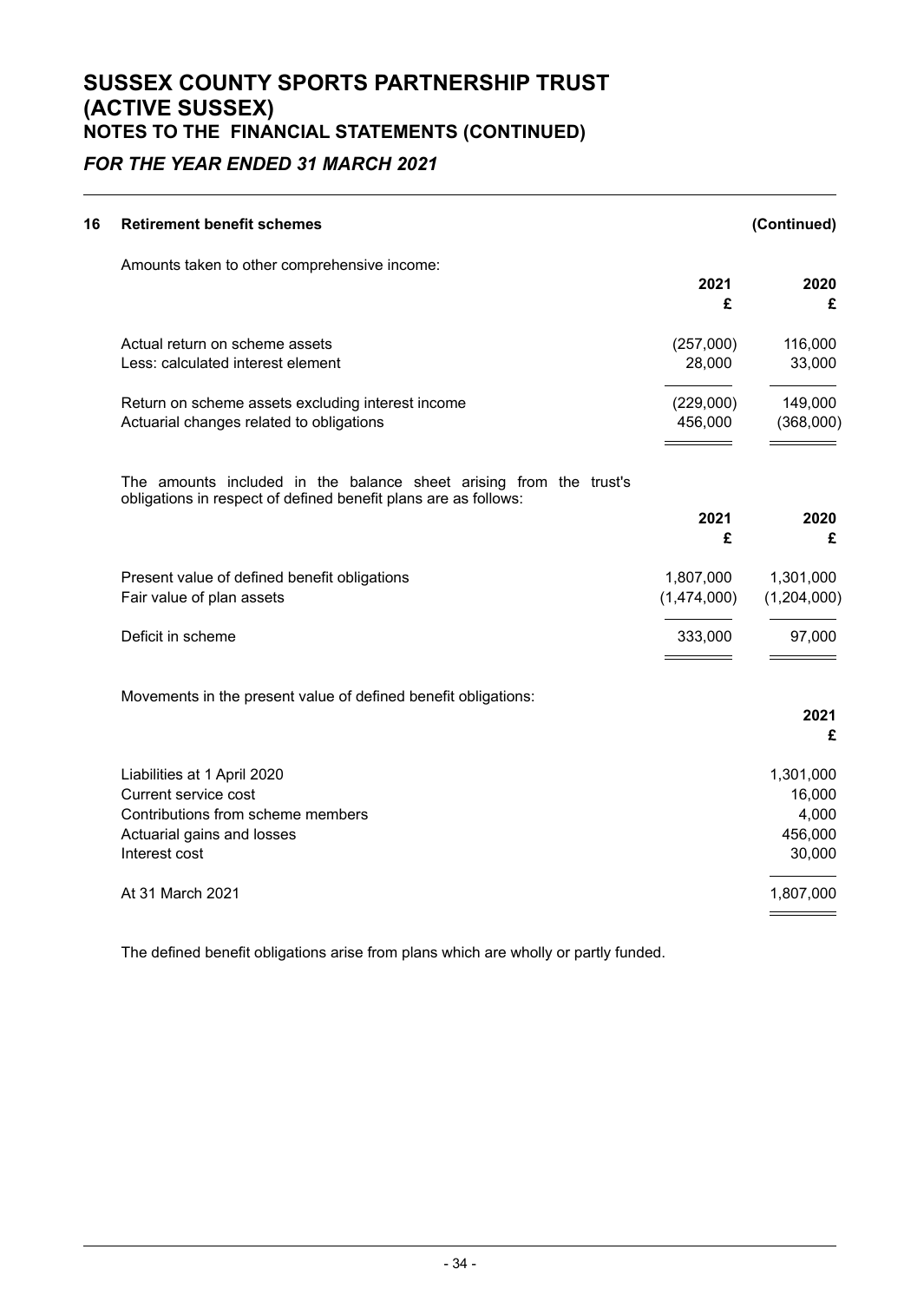# *FOR THE YEAR ENDED 31 MARCH 2021*

| <b>Retirement benefit schemes</b>                                  |
|--------------------------------------------------------------------|
| Movements in the fair value of plan assets:                        |
|                                                                    |
|                                                                    |
| Fair value of assets at 1 April 2020                               |
| Interest income                                                    |
| Return on plan assets (excluding amounts included in net interest) |
| Contributions by the employer                                      |
| Contributions by scheme members                                    |
| Other                                                              |
| At 31 March 2021                                                   |
|                                                                    |

Sensitivity analysis:

|                                                                           | <b>Approximate monetary</b> |           |  |
|---------------------------------------------------------------------------|-----------------------------|-----------|--|
|                                                                           |                             | amount    |  |
|                                                                           | 2021                        | 2020      |  |
|                                                                           | £                           | £         |  |
| 0.5% increase in Real Discount Rate                                       | 105,000                     | 189,000   |  |
| 0.5% increase in the Salary Increase Rate                                 | 100,000                     | 7,000     |  |
| 0.5% increase in the Pension Increase Rate                                | 105,000                     | 182,000   |  |
| The fair value of plan assets at the reporting period end was as follows: |                             |           |  |
|                                                                           | 2021                        | 2020      |  |
|                                                                           | £                           | £         |  |
| <b>Equity instruments</b>                                                 | 1,117,000                   | 854,840   |  |
| Debt instruments                                                          | 221,000                     | 204,680   |  |
| Property                                                                  | 111,000                     | 120,400   |  |
| Cash                                                                      | 25,000                      | 24,080    |  |
|                                                                           | 1,474,000                   | 1,204,000 |  |
|                                                                           |                             |           |  |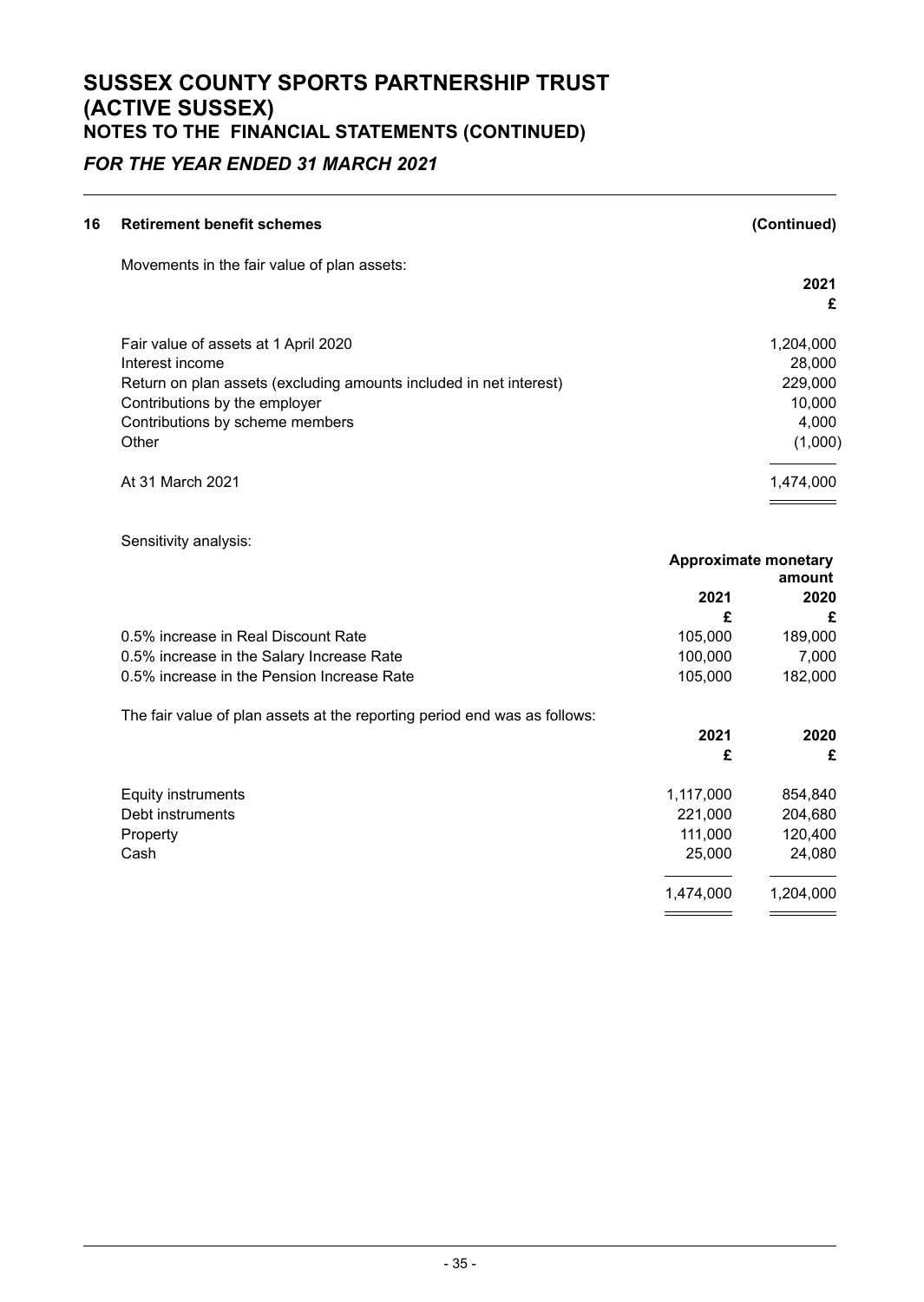# *FOR THE YEAR ENDED 31 MARCH 2021*

#### **17 Restricted funds**

The income funds of the charity include restricted funds comprising the following unexpended balances of donations and grants held on trust for specific purposes:

|                                      |                                   | <b>Movement in funds</b>                                                                                                                                           |                              |                  |                                    | <b>Movement in funds</b> |            |                          |         |
|--------------------------------------|-----------------------------------|--------------------------------------------------------------------------------------------------------------------------------------------------------------------|------------------------------|------------------|------------------------------------|--------------------------|------------|--------------------------|---------|
|                                      | <b>Balance at</b><br>1 April 2019 | <b>Resources</b><br>Transfers (as<br><b>Balance at</b><br>Incoming<br>Incoming<br>1 April 2020<br>expended<br>restated)<br>resources<br>resources<br>(as restated) | <b>Resources</b><br>expended | <b>Transfers</b> | <b>Balance at</b><br>31 March 2021 |                          |            |                          |         |
|                                      | £                                 | £                                                                                                                                                                  | £                            | £                | £                                  | £                        | £          | £                        |         |
| Active Kids / Disability & Inclusion | 2,178                             |                                                                                                                                                                    | (486)                        | (1,692)          |                                    |                          | (24)       | 400                      | 376     |
| <b>Active Lives</b>                  |                                   | 17,700                                                                                                                                                             | (14, 195)                    | ٠                | 3,505                              | 10,325                   | (29, 734)  | 17,700                   | 1,796   |
| <b>Primary Role</b>                  | 85,486                            | 340,448                                                                                                                                                            | (267, 663)                   | (42, 128)        | 116,143                            | 340,449                  | (283, 203) | (46, 780)                | 126,609 |
| <b>CSP General Administration</b>    | 46,754                            |                                                                                                                                                                    | (31, 523)                    | 6,545            | 21,776                             |                          | (32, 156)  | 22,545                   | 12,165  |
| <b>DfE</b> Volunteering              | 8,848                             | 14,600                                                                                                                                                             | (12,089)                     | (400)            | 10,959                             | 8,000                    | (9,699)    |                          | 9,260   |
| <b>Primary School Support</b>        | 55,702                            | 56,888                                                                                                                                                             | (59,020)                     | (10, 316)        | 43,254                             | 33,185                   | (68, 729)  | (7, 248)                 | 462     |
| Satelite Club Local Delivery         | 77,563                            | 177,226                                                                                                                                                            | (140, 118)                   | 16,487           | 131,158                            | 193,332                  | (172, 512) | (6, 545)                 | 145,433 |
| <b>School Games</b>                  | 46,733                            | 49,000                                                                                                                                                             | (74, 672)                    | 128              | 21,189                             | 28,250                   | (44, 657)  | 21,928                   | 26,710  |
| Workforce Investment                 | 3,573                             | 40,000                                                                                                                                                             | (39, 373)                    | (4,200)          | ۰.                                 | 40,000                   | (35, 471)  | (2,000)                  | 2,529   |
| Tackling Inequalities fund           |                                   |                                                                                                                                                                    |                              |                  | ٠                                  | 341,000                  | (159, 701) | $\overline{\phantom{a}}$ | 181,299 |
|                                      | 326,837                           | 695,862                                                                                                                                                            | (639, 139)                   | (35, 576)        | 347,984                            | 994,541                  | (835, 886) | ۰                        | 506,639 |
|                                      |                                   |                                                                                                                                                                    |                              |                  |                                    |                          |            |                          |         |

Transfers represent internal transfers where a grant-funded programme has ceased, and the funds are transferred to a budget code to use for a similar purpose for which funds were originally granted. All transfers are within the terms and conditions of each grant.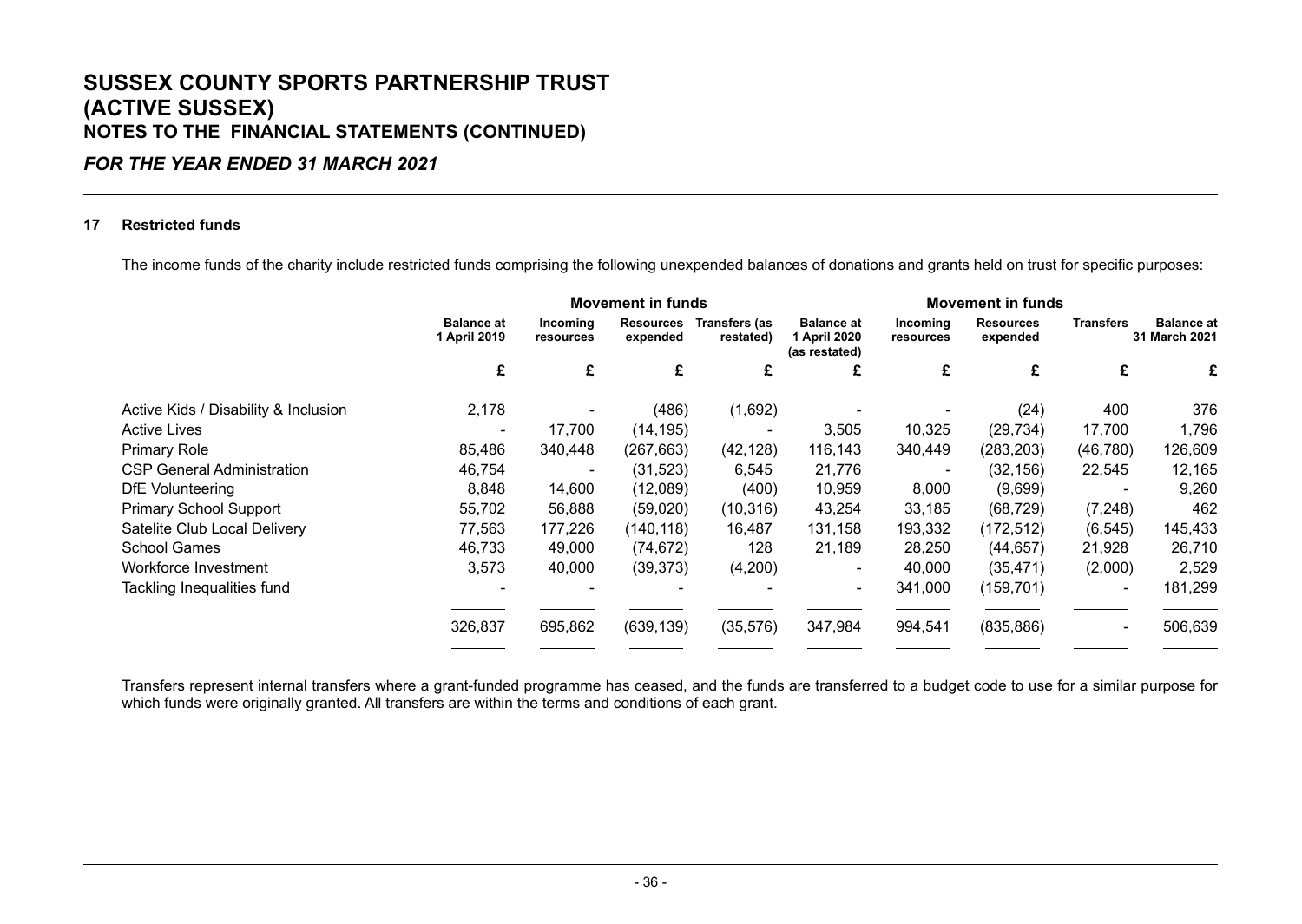# *FOR THE YEAR ENDED 31 MARCH 2021*

# **18 Designated funds**

The income funds of the charity include the following designated funds which have been set aside out of unrestricted funds by the trustees for specific purposes:

|                                    |                                   | <b>Movement in funds</b> |                              |                  |                                   | <b>Movement in funds</b> |                              |                  |                                    |
|------------------------------------|-----------------------------------|--------------------------|------------------------------|------------------|-----------------------------------|--------------------------|------------------------------|------------------|------------------------------------|
|                                    | <b>Balance at</b><br>1 April 2019 | Incoming<br>resources    | <b>Resources</b><br>expended | <b>Transfers</b> | <b>Balance at</b><br>1 April 2020 | Incoming<br>resources    | <b>Resources</b><br>expended | <b>Transfers</b> | <b>Balance at</b><br>31 March 2021 |
| <b>Active Healthy Workplace</b>    | 4,860                             |                          |                              | (4,860)          |                                   |                          |                              |                  |                                    |
| <b>Charitable Fundraising</b>      | 59                                |                          | ۰                            | (59)             |                                   |                          |                              |                  |                                    |
| <b>End of Contract Provision</b>   | 24,638                            |                          |                              | 5,812            | 30,450                            |                          | ۰                            | 7,786            | 38,236                             |
| <b>Primary Business Income</b>     | 20,000                            | 6,624                    |                              |                  | 26,624                            | 10,245                   |                              | $\sim$           | 36,869                             |
| <b>Sussex Sports Awards</b>        | 8,049                             | 25,227                   | (26, 615)                    | (4,682)          | 1,979                             |                          | (236)                        | ۰                | 1,743                              |
| Club Coach Volunteer Workshops     | 1,376                             | 4,645                    | (6, 242)                     | 96               | (125)                             | 2,814                    |                              | ۰                | 2,690                              |
| <b>Coach Education</b>             | 13,099                            |                          | (13,099)                     |                  |                                   |                          |                              |                  |                                    |
| Fundraising service                | 36,321                            |                          | (3,635)                      |                  | 32,686                            | ٠                        | (12)                         | (32, 674)        |                                    |
| <b>Parallel Youth Games</b>        | 6,204                             | 3,045                    | (5,685)                      | 5,212            | 8,776                             |                          |                              |                  | 8,776                              |
| Future proof Performance Framework |                                   |                          | (5,300)                      | 8,000            | 2,700                             | ۰                        | 6                            | (2,706)          |                                    |
|                                    | 114,606                           | 39,541                   | (60, 576)                    | 9,519            | 103,090                           | 13,059                   | (241)                        | (27, 594)        | 88,314                             |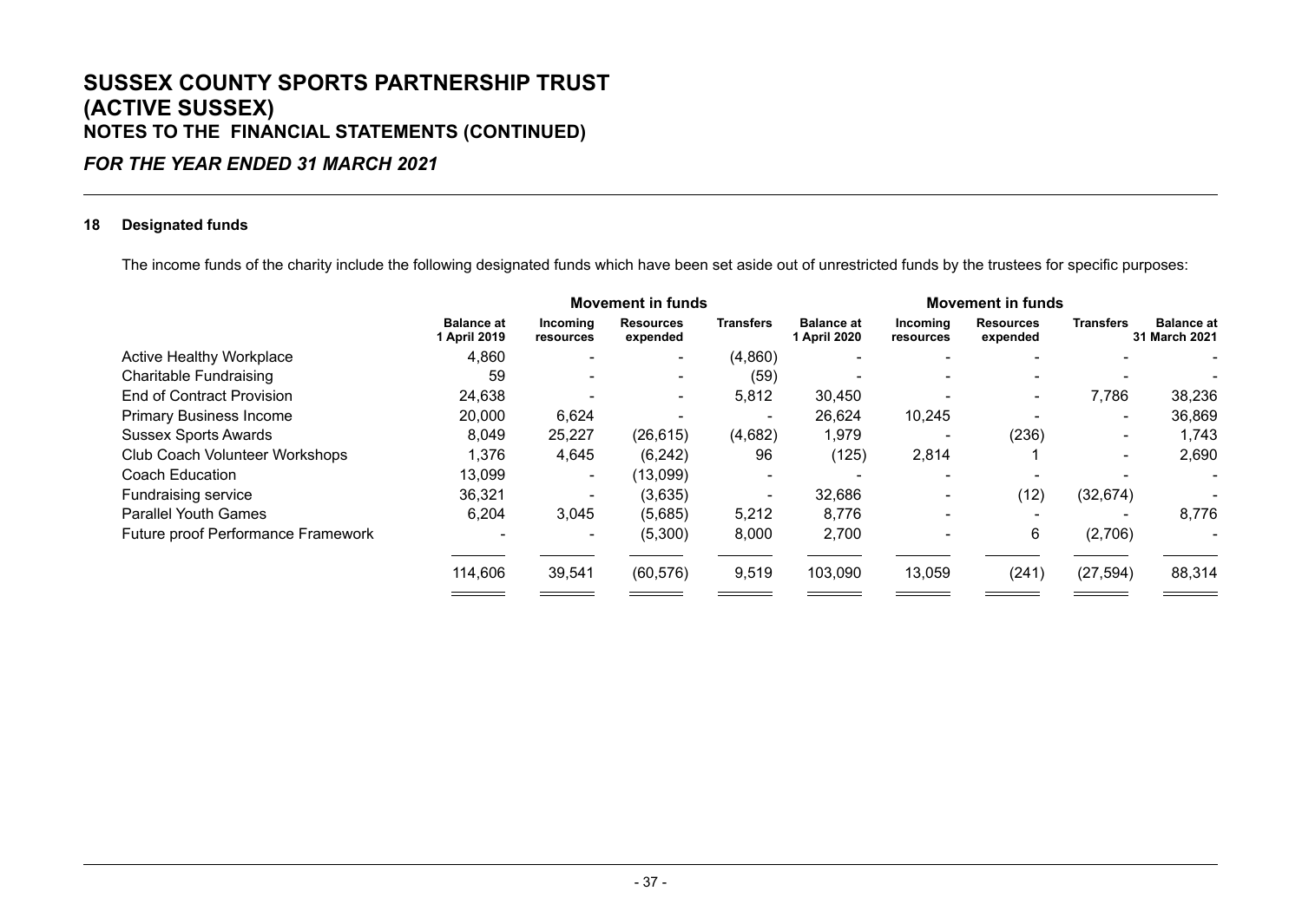# *FOR THE YEAR ENDED 31 MARCH 2021*

#### **18 Designated funds (Continued)**

The designated funds held above are all held in furtherance of the trust's objects to promote sport and active recreation.

**Active Healthy Workplace** promoted physical activity and health in and around the workplace, in conjunction with employers and activity providers. The programme came to an end in the previous year and £4,860 of residual funds were returned to operational reserves.

**Charitable Fundraising** was a designated budget created to receive the proceeds of any (non-Sport England) grants secured or funds raised to deliver future new projects. There were no new projects initiated during 2019/20, and the residual balance was transferred to the Parallel Youth Games.

**End of Contract Provision** is funding set aside as a provision for payment of statutory redundancy payments due as a result of fixed term contracts

**Primary Business Income** is income that has been generated by the provision of quality PE conferences and continuing professional development opportunities by members of Active Sussex's Children & Young People's team. Funds are reinvested in capacity and delivery of programmes supporting children and young people.

**Sussex Sports Awards** is income which is generated in order to support the delivery of the annual Sussex Sports Awards event.

**Club Coach Volunteer Workshops** is a designated budget which provides for the income and expenditure related to the club development workshop programme. Income is mainly from workshop delegate fees and expenditure relates to hire of facilities, training materials and tutor costs.

**Coach Education** was a fund designated for the training and development of the coaching workforce in specific areas of Sussex, where inactivity levels were identified to be low.

**Fundraising Service** is a designated budget set aside to engage an external consultancy service to help Active Sussex generate income from charitable trusts and foundations.

**Parallel Youth Games** is funding generated by the trust in order to conduct the Youth Games for children with disabilities

**Future Proof Performance Framework** was a designated budget set aside to engage an external consultancy (Future Proof CIC) to support the development of a robust organisational performance measurement and reporting framework relating to the Primary Role work.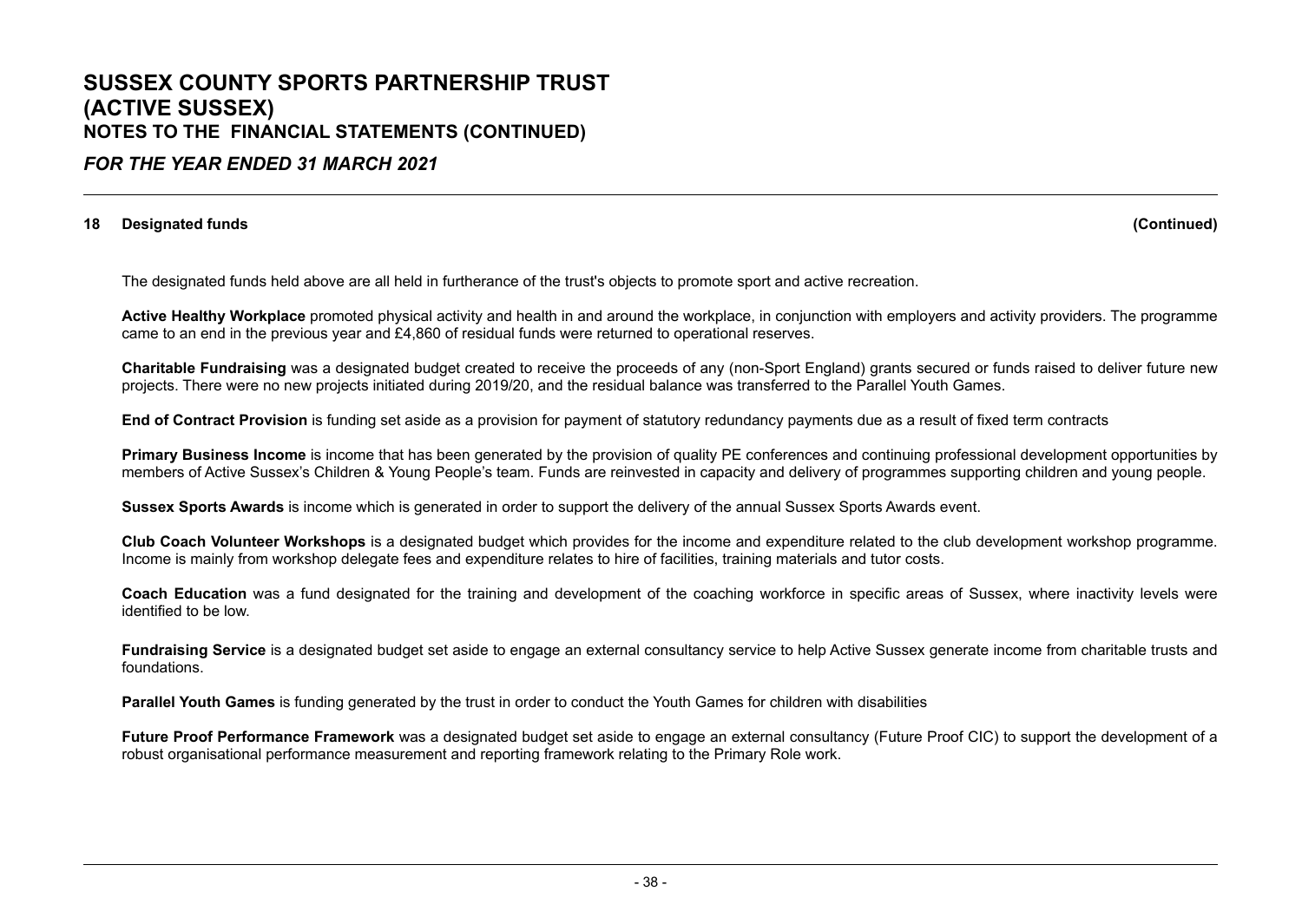# *FOR THE YEAR ENDED 31 MARCH 2021*

| 19 |  |  |  | Analysis of net assets between funds |  |
|----|--|--|--|--------------------------------------|--|
|----|--|--|--|--------------------------------------|--|

|                                                       | funds     | Unrestricted Designated<br>funds | <b>Restricted</b><br>funds |           | <b>Total</b> Unrestricted<br>funds | Designated<br>funds | Restricted<br>funds | Total    |
|-------------------------------------------------------|-----------|----------------------------------|----------------------------|-----------|------------------------------------|---------------------|---------------------|----------|
|                                                       | 2021      | 2021                             | 2021                       | 2021      | 2020                               | 2020                | 2020                | 2020     |
|                                                       | £         |                                  | £                          | £         |                                    |                     | £                   | £        |
| Fund balances at 31 March 2021 are represented<br>by: |           |                                  |                            |           |                                    |                     |                     |          |
| Current assets/(liabilities)                          | 895,827   |                                  | $\sim$                     | 895,827   | 295,414                            | 103.090             | 324,370             | 722,874  |
| Provisions and pensions                               | (333,000) |                                  | $\sim$                     | (333,000) | (97,000)                           |                     | ۰                   | (97,000) |
|                                                       |           |                                  |                            |           |                                    |                     |                     |          |
|                                                       | 562,827   |                                  | $\sim$                     | 562,827   | 198,414                            | 103,090             | 324,370             | 625,874  |
|                                                       |           |                                  |                            |           |                                    |                     |                     |          |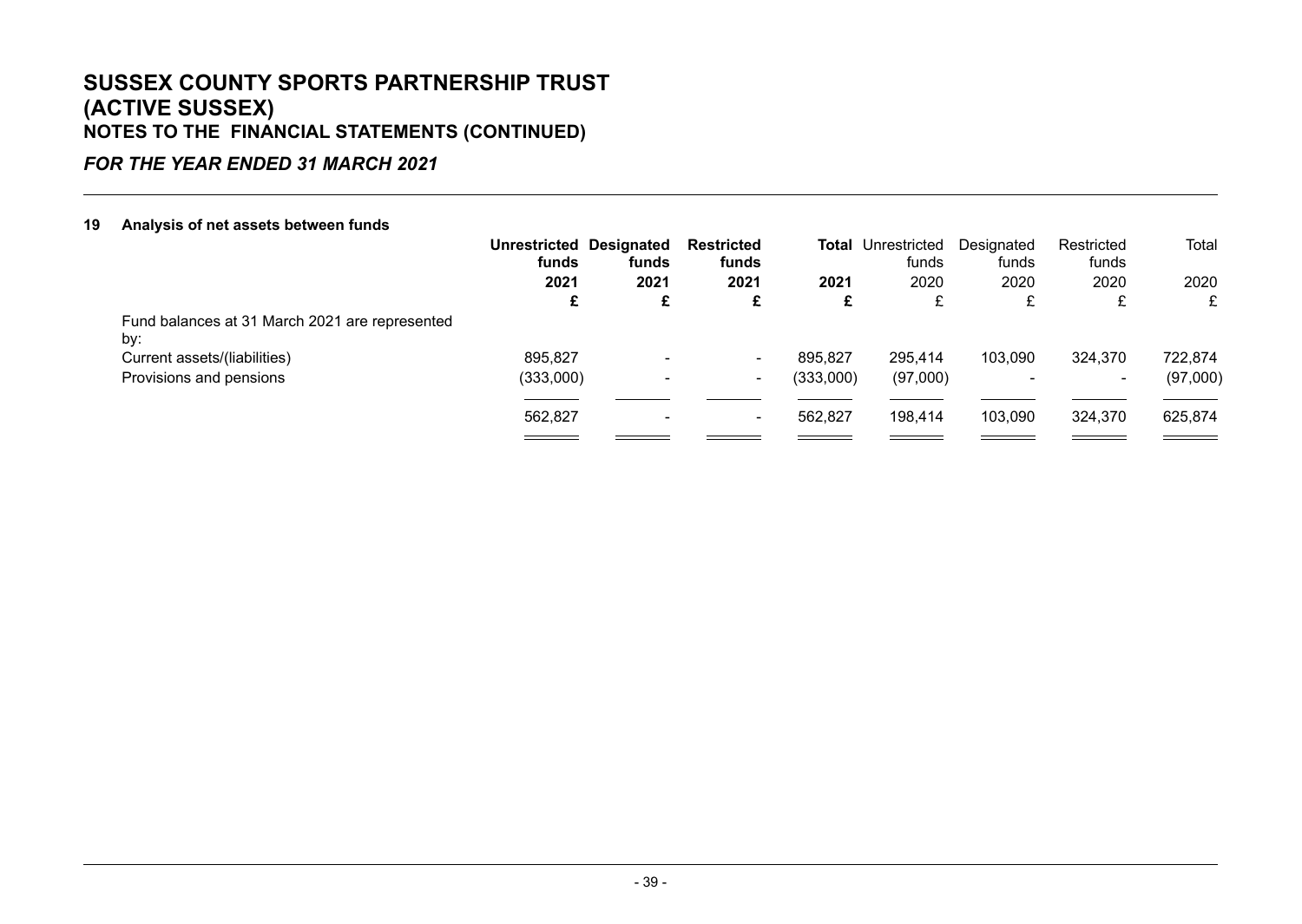# *FOR THE YEAR ENDED 31 MARCH 2021*

### **20 Operating lease commitments**

At the reporting end date the trust had outstanding commitments for future minimum lease payments under non-cancellable operating leases, which fall due as follows:

|                 | 2021   | 2020<br>£ |
|-----------------|--------|-----------|
| Within one year | 18,757 | 18,564    |

#### **21 Related party transactions**

There were no disclosable related party transactions during the current or comparative period.

### **Remuneration of key management personnel**

The key management personnel of the charity compromise the Chief Executive, Head of Operations, Head of Finance and three Strategic Relationship Managers. The total employee benefits of the key management personnel of the charity were:

|                        | 2021    | 2020<br>£ |
|------------------------|---------|-----------|
| Aggregate compensation | 247,886 | 249,791   |

# **22 Share capital and control**

Sussex Country Sports Partnership Trust is a company limited by guarantee and has no share capital. No one member has overall control of the charity.

| 23 | <b>Cash generated from operations</b>                                                 | 2021<br>£ | 2020<br>£ |
|----|---------------------------------------------------------------------------------------|-----------|-----------|
|    | Surplus for the year                                                                  | 172,953   | 33,368    |
|    | Adjustments for:<br>Investment income recognised in statement of financial activities | (560)     | (1, 495)  |
|    | Movements in working capital:                                                         |           |           |
|    | (Increase)/decrease in debtors                                                        | (54)      | 38,675    |
|    | Increase/(decrease) in creditors                                                      | 27,523    | (7,838)   |
|    | Cash generated from operations                                                        | 199,862   | 62,710    |
| 24 | Analysis of changes in net funds                                                      |           |           |

The trust had no debt during the current or comparative period.